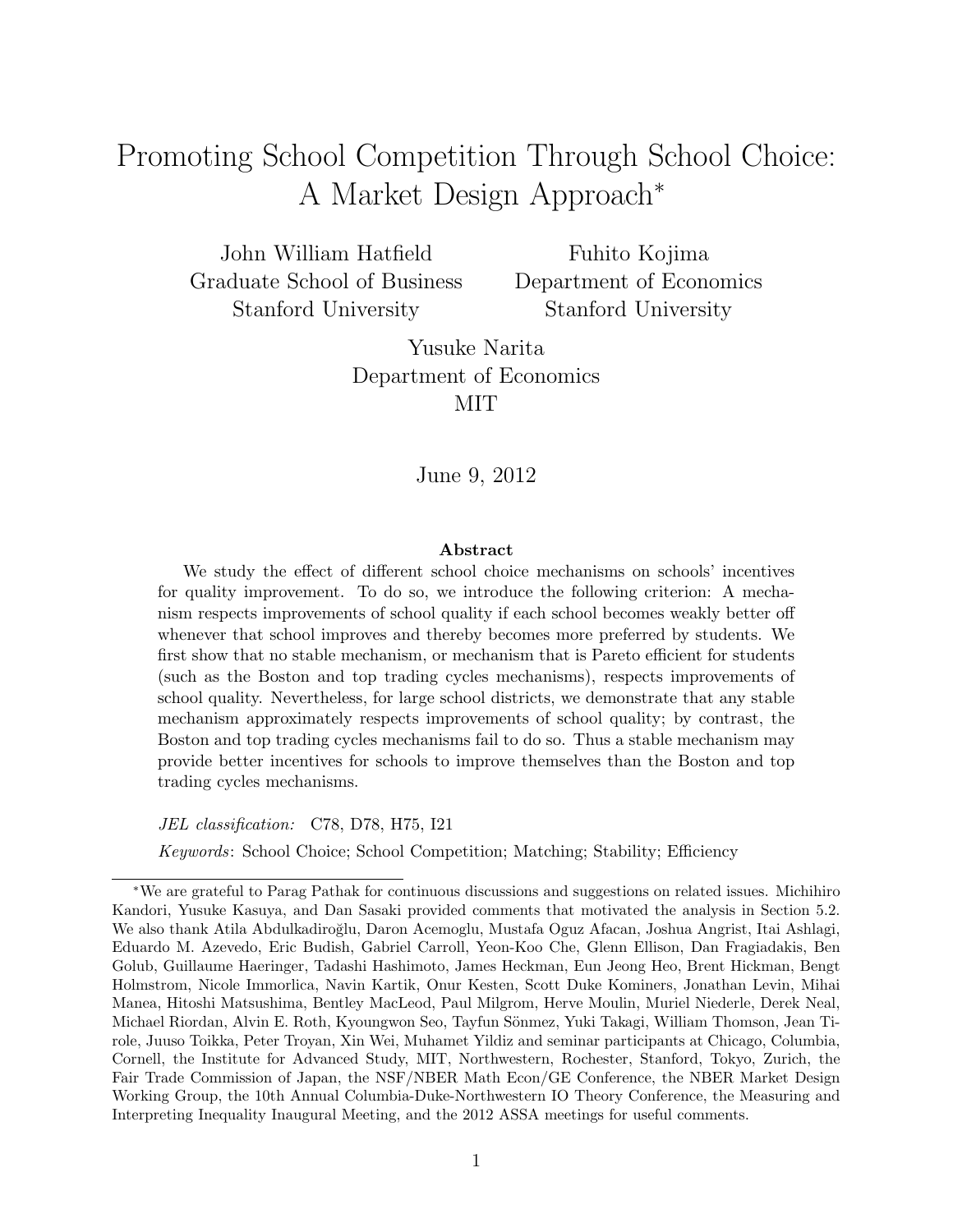If we...implement choice among public schools, we unlock the values of competition in the educational marketplace. Schools that compete for students...will by virtue of their environment make those changes that allow them to succeed.

> Time for Results, 1991 National Governors' Association Report[1](#page-1-0)

# 1 Introduction

School choice has grown rapidly in the United States and many other countries such as Japan and the United Kingdom. In contrast to traditional neighborhood-based placement, school districts with school choice programs allow children and their parents to express preferences over public schools and use these preferences to determine student placement. Many politicians, school reformers, and academics have embraced school choice as a policy that will substantially improve educational outcomes; for instance, in their influential book Politics, Markets, and America's Schools, scholars John E. Chubb and Terry M. Moe (1990) argue that school choice is "the most promising and innovative reform" available to improve the quality of public schooling.

Motivated by this interest in school choice, a large body of research in the market design literature now investigates how to assign school seats to students efficiently and fairly, recommending specific school choice mechanisms. In particular, beginning with the seminal paper by Abdulkadiroğlu and Sönmez (2003), it has been demonstrated that an extensively used school choice mechanism called the "Boston mechanism" provides strong incentives for students to misreport their preferences. Given this, two strategy-proof mechanisms have been proposed: the "student-optimal stable mechanism" (or "deferred acceptance algorithm") and the "top trading cycles mechanism". In fact, prompted by this research, the former has been adopted in New York City and Boston, while the latter has been adopted in New Orleans.[2](#page-1-1) Indeed, the successful implementation of school choice mechanisms in these cities

<span id="page-1-0"></span><sup>&</sup>lt;sup>1</sup>The National Governors' Association is a bipartisan public policy organization composed of the governors of the U.S. states and territories.

<span id="page-1-1"></span> $2$ See Abdulkadiroğlu, Pathak, and Roth [\(2005,](#page-35-1) [2009\)](#page-35-2) and Abdulkadiroğlu, Pathak, Roth, and Sönmez  $(2005)$ ; Abdulkadiroğlu, Pathak, Roth, and Sönmez  $(2006)$  for details of the implementation of these new school choice procedures in New York and Boston, respectively. See [http://www.nola.com/education/](http://www.nola.com/education/index.ssf/2012/04/centralized_enrollment_in_reco.html) [index.ssf/2012/04/centralized\\_enrollment\\_in\\_reco.html](http://www.nola.com/education/index.ssf/2012/04/centralized_enrollment_in_reco.html) for the new procedure in New Orleans. San Francisco also announced plans to implement the top trading cycles mechanism (which the school district calls "assignment with transfers"), although the details of the plan have not been disclosed and thus the authors are unable to confirm whether it was actually implemented: Information can be found at [http://www.sfusd.](http://www.sfusd.edu/en/assets/sfusd-staff/enroll/files/board-of-eduation-student-assignment-policy.pdf) [edu/en/assets/sfusd-staff/enroll/files/board-of-eduation-student-assignment-policy.pdf](http://www.sfusd.edu/en/assets/sfusd-staff/enroll/files/board-of-eduation-student-assignment-policy.pdf).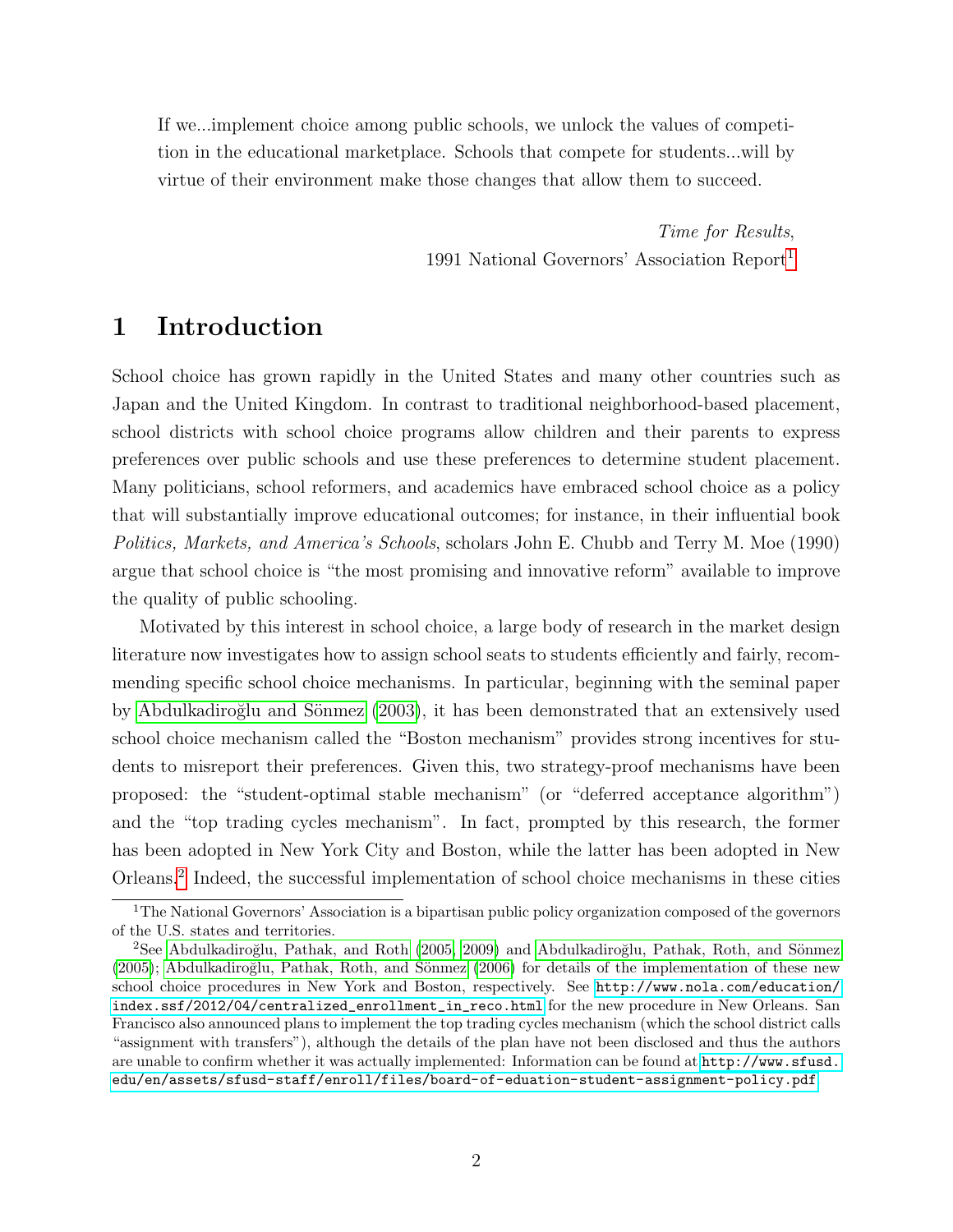has prompted other cities, such as Denver and Chicago, to implement new school choice mechanisms as well.

However, prior work on school choice in the market design literature has not analyzed the effect of different school choice mechanisms on overall school quality, but rather has always assumed that school quality is given and fixed. This is a serious omission, given that the major impetus for the introduction of school choice has been the argument, advanced by both academics and policymakers, that school choice will improve the quality of the public educational system as a whole by introducing competition among schools. Indeed, [Hoxby \(2003b\)](#page-37-0) emphasizes that "advocates of school choice...rely...on the idea that school productivity would increase". For instance, [Moe \(2008\)](#page-38-0) argues that school choice will induce schools "to educate, to be responsive, to be efficient, and to innovate". Similarly, the 1991 National Governors' Association Report argues that the nation can "increase excellence by increasing choice", that is, school choice will induce schools to improve through competitive pressures, as expressed in the epigraph. Nevertheless, formal analysis of the effects of different public school choice mechanisms on schools' incentives to improve has heretofore been absent.

This paper is the first to analyze this question, using the tools of market design. We study how the design of a school choice mechanism affects the competitive pressure on schools to improve. We start by introducing a criterion of whether a mechanism promotes school competition: A mechanism respects improvements of school quality if the set of students assigned to a school always becomes weakly better for that school whenever that school becomes more preferred by students.<sup>[3](#page-2-0)</sup> If a school's effort to improve its quality makes it more attractive to students, then requiring that a school choice mechanism assign a (weakly) better set of students to that school is a natural and mild condition in order for that school choice mechanism to incentivize that school to improve.[4](#page-2-1)

Despite the mildness of this criterion, our benchmark results demonstrate that no stable mechanism (such as the student-optimal stable mechanism) or mechanism that is Pareto efficient for students (such as the Boston and top trading cycles mechanisms) respects im-provements of school quality.<sup>[5](#page-2-2)</sup> That is, for any such mechanism, there exist preference profiles

<span id="page-2-0"></span> $3\text{As discussed below, this concept adapts the concept of *respecting improvements of student quality* in-$ troduced by Balinski and Sönmez [\(1999\)](#page-36-0).

<span id="page-2-1"></span><sup>&</sup>lt;sup>4</sup>In practice, many school districts do in fact have schools with intrinsic preferences over students. For instance, in New York City, many public schools, commonly referred to as "screened schools", explicitly rank students. Another example is the Turkish higher educational system where schools also have explicit preferences over students: see footnote [14](#page-7-0) for further discussion. Section [5.1](#page-24-0) of the paper analyzes cases in which schools do not have intrinsic preferences over students and are concerned only with its enrollment.

<span id="page-2-2"></span><sup>&</sup>lt;sup>5</sup>We study Pareto efficiency for students as this criterion is used by policymakers and researchers alike as a leading desideratum. (See, for example, Abdulkadiroğlu and Sönmez [\(2003\)](#page-35-0) and references in footnote [2.](#page-1-1)) In fact, many important mechanisms used in practice such as the Boston mechanism and the top trading cycles mechanism are Pareto efficient for students. Hence, new mechanisms that appear in the future are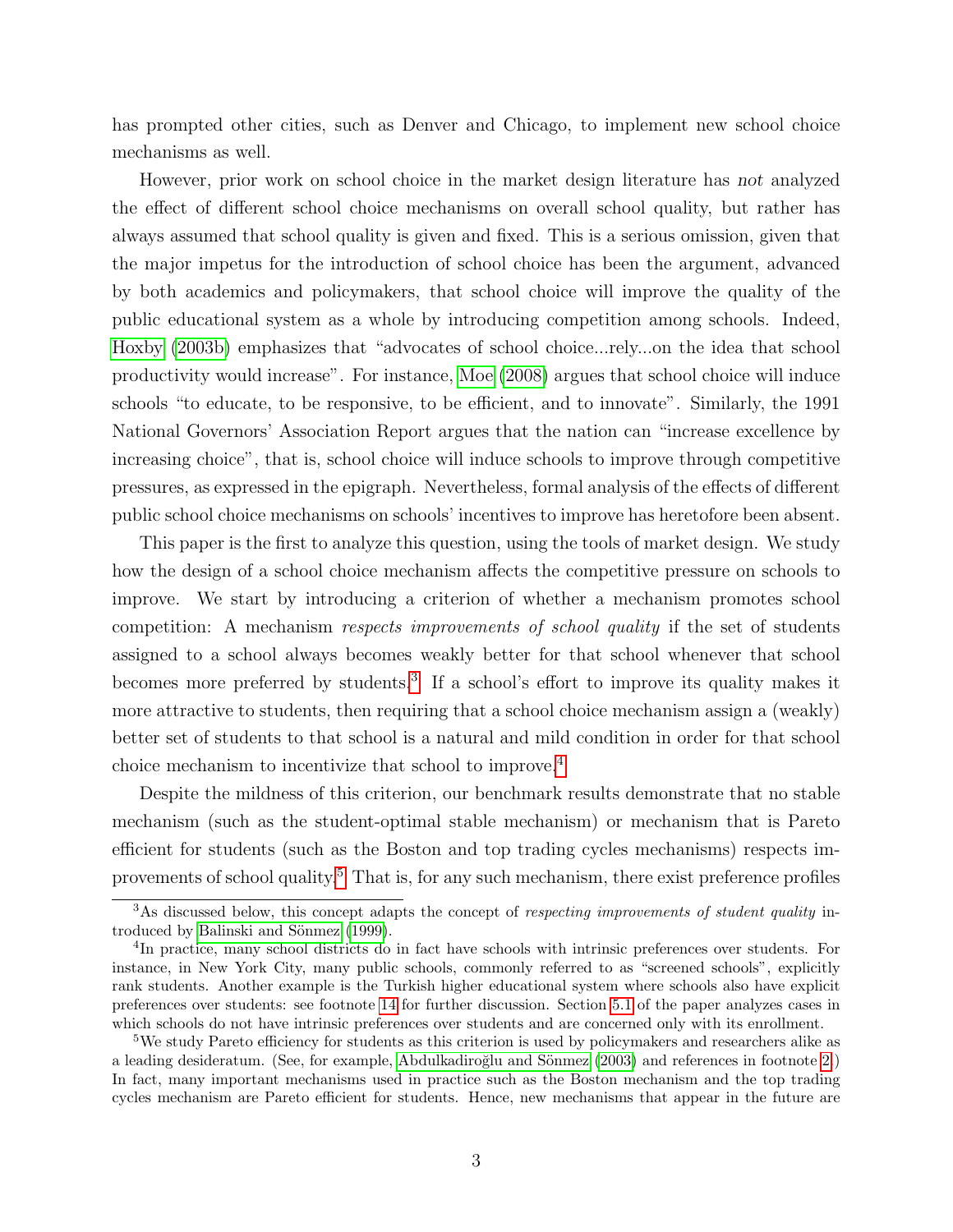for the schools and students such that the outcome for a school becomes strictly worse as the school rises in the preference orderings of the students. Given this impossibility result, we consider domain restrictions on school preference profiles to ensure that the school choice mechanisms discussed above respect improvements of school quality. We show that the necessary and sufficient condition is that school preferences are *virtually homogeneous*, that is, all schools have essentially identical rankings over students; this result implies that no standard mechanism is guaranteed to respect improvements of school quality under reasonable school preferences.<sup>[6](#page-3-0)</sup>

Even though the above results show that none of the standard school choice mechanisms respects improvements of school quality perfectly, it may be that instances where a school benefits from discouraging student interest are rare for some mechanisms. If so, then those mechanisms may provide schools with incentives to improve in practice. To investigate this possibility, we consider "large market" environments, with many schools and students, where we find clear differences in the incentives for quality improvement provided by different school choice mechanisms. Our main results demonstrate that any stable mechanism (such as the student-optimal stable mechanism) approximately respects improvements of school quality; that is, for "almost all" preference profiles, a school is made weakly better off whenever students rank that school more highly. By contrast, surprisingly, the Boston and the top trading cycles mechanisms do not even approximately respect improvements in large markets. Our results are the first to differentiate among school choice mechanisms based on their effects on schools' incentives to improve; they suggest that the student-optimal stable mechanism is better for promoting school competition than other competing mechanisms, particularly the Boston and the top trading cycles mechanisms. Hence, school choice programs under the student-optimal stable mechanism may not only benefit students through its static efficiency and fairness properties, but also promote competition among schools to improve quality in the long run.

We also study how robust the above results are to changes in the criterion of promoting school competition. It may be socially beneficial for different schools to cater to the needs of different types of students. If so, it may be enough that a school has incentives to improve for students it finds desirable. To formalize this concept, we say that a mechanism respects improvements of school quality for desirable students if the outcome for a school becomes weakly better whenever a set of students, each of whom that school prefers to one

likely to satisfy Pareto efficiency for students. For a more detailed discussion on this point, see the remarks following Proposition [2.](#page-15-0)

<span id="page-3-0"></span> ${}^{6}$ For stable mechanisms, the characterization holds under the presumption that at least one school has a capacity strictly greater than one; when each school has a capacity of one, the school-optimal stable mechanism respects improvements of school quality.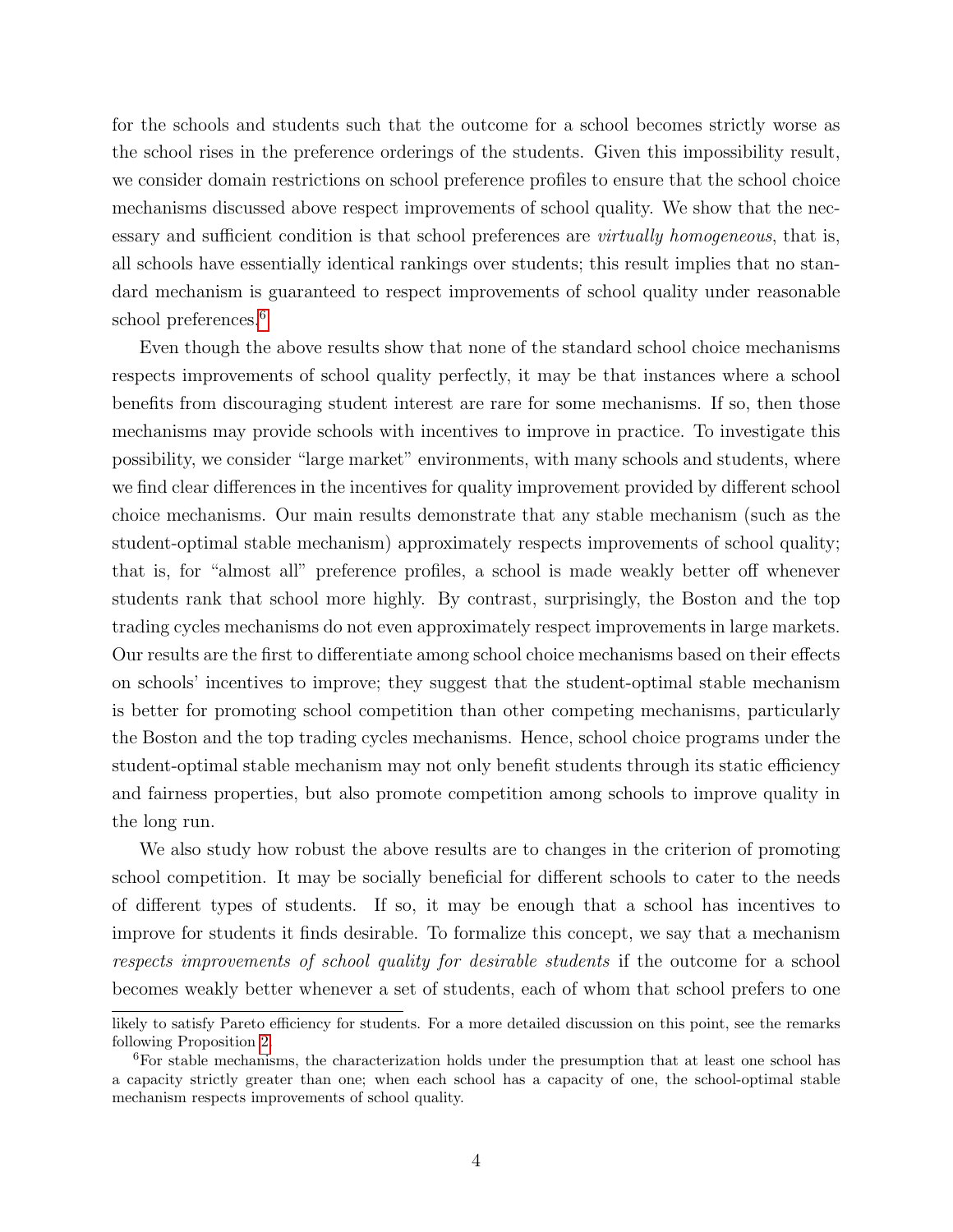of its current students, ranks that school more highly. While no stable mechanism always satisfies this requirement, any stable mechanism satisfies this criterion approximately in large markets; the Boston and top trading cycles mechanisms, however, do not satisfy this criterion even approximately in large markets. Alternatively, each school may not have any intrinsic preferences over individual students and may be concerned solely with its enrollment: A mechanism respects improvements of school quality in terms of enrollment if the number of students attending a school weakly increases whenever that school is ranked more highly by students. Any stable mechanism, as well as the Boston mechanism, satisfies this criterion in general markets, while the top trading cycles mechanism does not. These results suggest an additional sense in which the student-optimal stable mechanism provides schools with better incentives to improve quality than the competing top trading cycles mechanism.

Another natural question is whether the mechanisms discussed here *respect improvements* of student quality, that is, whether a student is always weakly better off when schools rank that student more highly. We show that not only the student-optimal stable mechanism, but also the Boston and the top trading cycles mechanisms, satisfy this property.

#### Related Literature

Theoretical analyses such as Abdulkadiroğlu and Sönmez (2003) and Ergin and Sönmez [\(2006\)](#page-37-1) have argued for the student-optimal stable mechanism and the top trading cycles mechanism based on their incentive, fairness, and efficiency properties. Their research has led to several school choice reforms, which were organized and reported by Abdulkadiroğlu, [Pathak, and Roth \(2005,](#page-35-1) [2009\)](#page-35-2) and Abdulkadiroğlu, Pathak, Roth, and Sönmez (2005); [Ab](#page-35-4)dulkadiroğlu, Pathak, Roth, and Sönmez (2006). This line of studies is extensively surveyed by Roth  $(2008)$ , Sönmez and Unver  $(2009)$ , and Pathak  $(2011)$ . As we have already emphasized, all of these papers focus on the evaluation of mechanisms in terms of the efficiency and fairness of allocations, assuming (implicitly) that the quality of every school is fixed. While drawing extensively on this literature, we offer a new perspective for distinguishing desirable school choice mechanisms from undesirable ones by analyzing their effect on schools' incentives for improving their educational quality.

The closest work to ours is the pioneering study by Balinski and Sönmez (1999), who introduce the concept of respecting improvements of student quality. Our definition is a natural adaptation of their notion to the case in which a school improves in students' preference rankings.<sup>[7](#page-4-0)</sup> However, the results of Balinski and Sönmez (1999) cannot be directly applied, as the model of school choice is asymmetric between schools and students since schools

<span id="page-4-0"></span> ${}^{7}$ Baïou and Balinski [\(2000\)](#page-36-1) analyze whether stable mechanisms respect improvements in the many-tomany matching setting, but their results are incorrect [\(Hatfield, Kojima, and Narita, 2011\)](#page-37-2).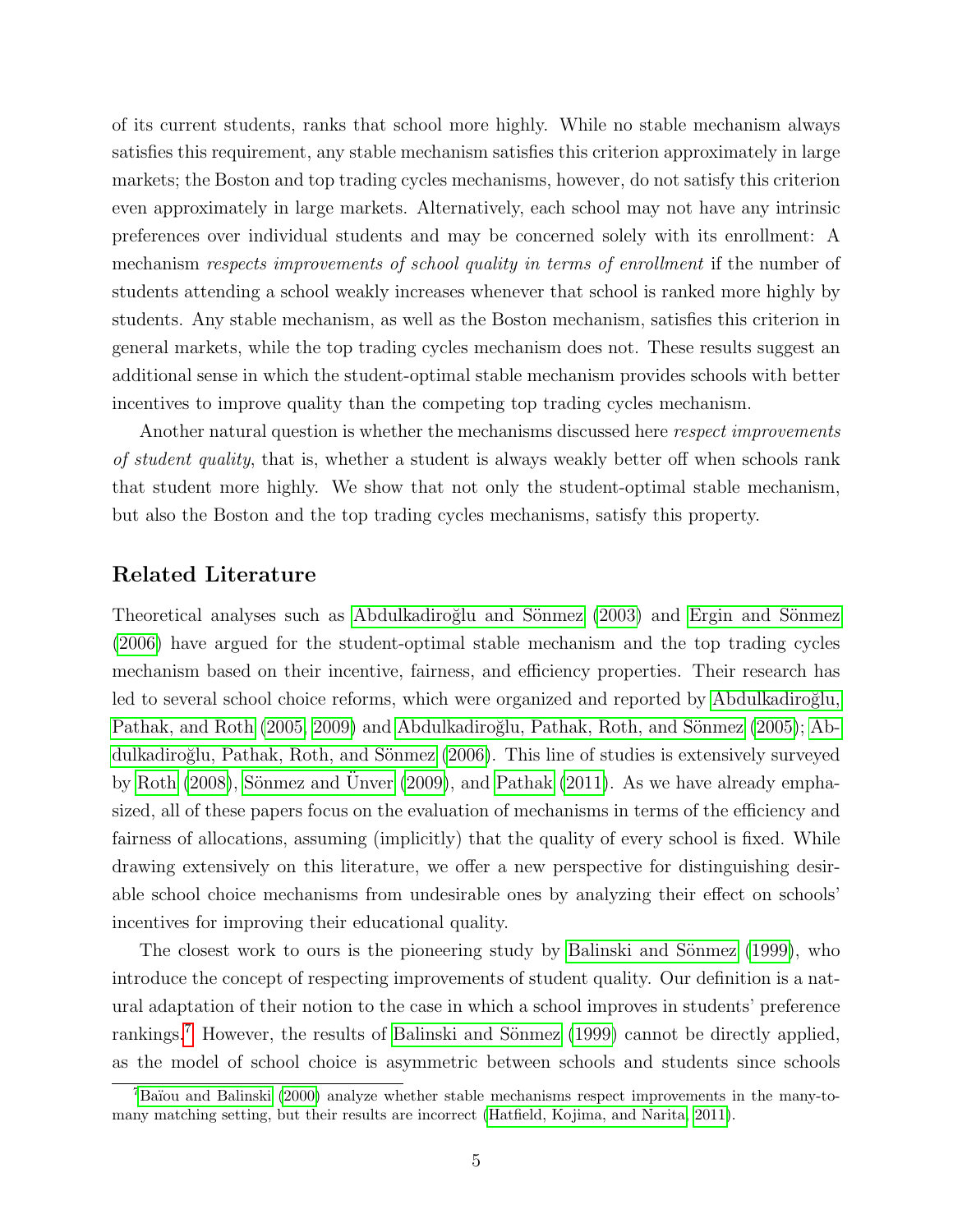have multiple seats while each student can attend only one school. In fact, while [Balinski](#page-36-0) and Sönmez (1999) show that the student-optimal stable mechanism respects improvements of student quality, we show that no stable mechanism, not even the school-optimal stable mechanism, respects improvements of school quality.<sup>[8](#page-5-0)</sup>

From the methodological point of view, the current paper uses two types of analytical methods from the market design literature. First, our paper uses the large market approach used by, among others, [Roth and Peranson \(1999\)](#page-39-2), [Immorlica and Mahdian \(2005\)](#page-37-3), and Kojima and Pathak  $(2009)$  $(2009)$  $(2009)$ <sup>9</sup>. As these studies point out, large market analysis can often provide a positive result in cases where more traditional approaches cannot. An additional feature of our work is to use the large market approach to make a clear distinction between good mechanisms and bad ones; in this paper, we use the large market approach to provide clear policy recommendations regarding which school choice mechanisms will incentivize schools to improve. Second, we show impossibility results on the compatibility of some desirable properties and then find domain restrictions on the class of preferences such that the desirable properties hold simultaneously. In the context of school choice, previous studies such as [Ergin \(2002\)](#page-37-4), [Kesten \(2006\)](#page-37-5), and [Haeringer and Klijn \(2009\)](#page-37-6) find domain restrictions for the student-optimal stable mechanism and the top trading cycles mechanism to satisfy several desirable properties. Similarly to these studies, we find new domain restrictions for a stable or Pareto efficient mechanism to respect improvements.

Finally, this paper is part of the vast literature on school choice (in a broad sense), including educational vouchers, charters, and pilot schools. A large number of papers analyze, both theoretically and empirically, the competitive effects of school choice on educational outcomes: see [Belfield and Levin \(2002\)](#page-36-2), [Hoxby \(2003a\)](#page-37-7) and [Macleod and Urquiola \(2011\)](#page-38-3) for recent overviews. However, the number of papers on the competitive effects of public school choice, the focus of our paper, is relatively small: but see, e.g., [Hastings, Kane, and](#page-37-8) [Staiger \(2008\)](#page-37-8), who analyze how public school choice provides different types of schools with different incentives for improvements. Our paper poses several open questions, both empirical and theoretical, to this literature on economics of school choice: see the conclusion for details.

<span id="page-5-0"></span>The remainder of this paper is organized as follows. In Section [2,](#page-6-0) we present our model

 $8$ Sönmez and Switzer [\(2011\)](#page-39-3) build on the work of Balinski and Sönmez [\(1999\)](#page-36-0), showing that the studentoptimal stable mechanism respects improvements of student quality in the more general setting of matching with contracts [\(Hatfield and Milgrom, 2005\)](#page-37-9).

<span id="page-5-1"></span><sup>9</sup>Although the specific modeling approaches differ, a number of works have used large market analysis to study matching markets: see [Ashlagi, Braverman, and Hassidim](#page-36-3) [\(2011\)](#page-36-3), [Azevedo and Budish](#page-36-4) [\(2011\)](#page-36-4), [Azevedo and Leshno](#page-36-5) [\(2011\)](#page-36-5), [Che and Kojima](#page-36-6) [\(2010\)](#page-36-6), [Kojima and Manea](#page-38-4) [\(2010\)](#page-38-4), [Kojima, Pathak, and Roth](#page-38-5) [\(2011\)](#page-38-5), [Lee](#page-38-6) [\(2011\)](#page-38-6), and [Manea](#page-38-7) [\(2009\)](#page-38-7).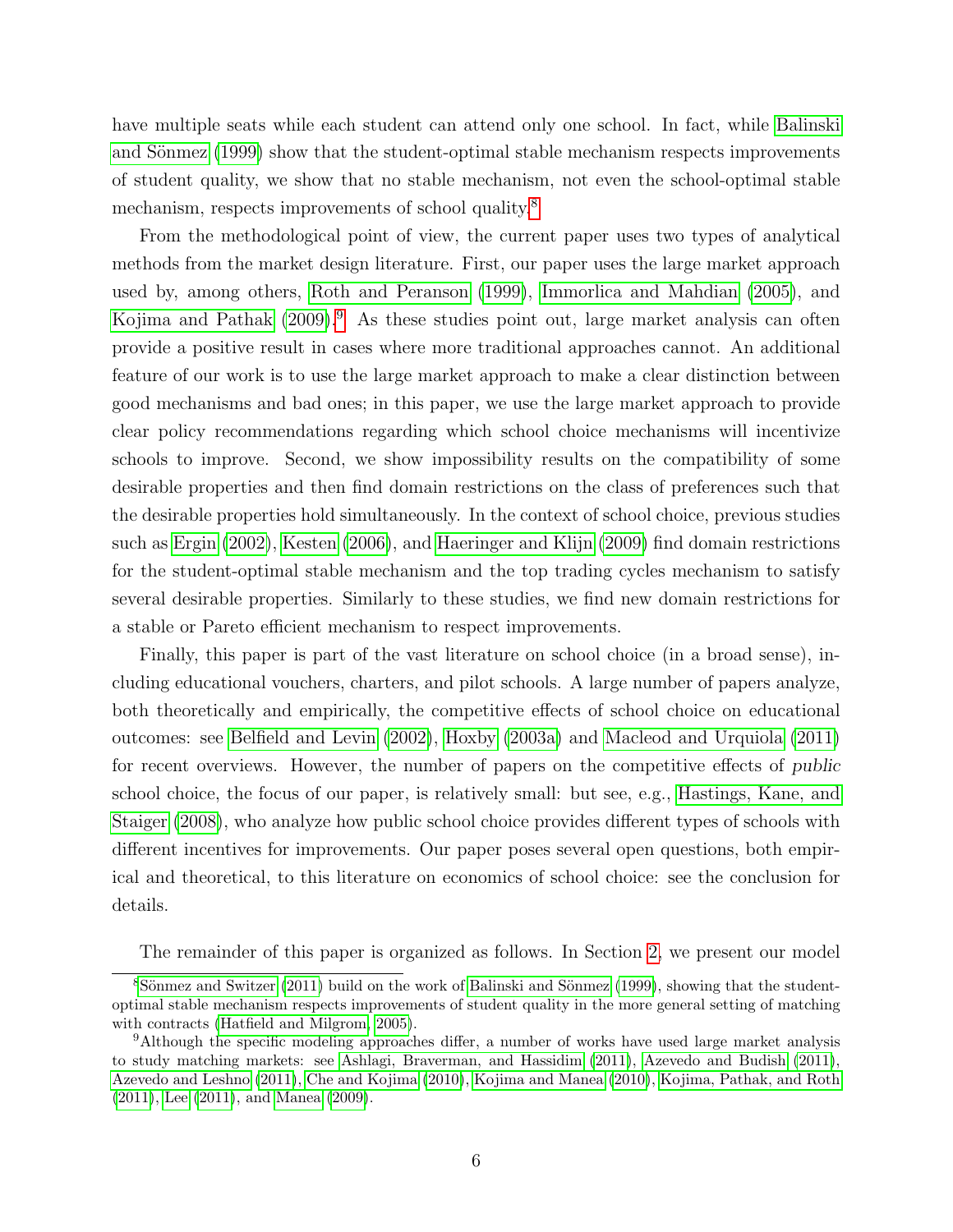and formally define the student-optimal stable mechanism, the Boston mechanism, and the top trading cycles mechanism. In Section [3,](#page-10-0) we formally define respecting improvements of school quality and present our benchmark impossibility results. In Section [4,](#page-17-0) we present our large market results. Section [5](#page-24-1) analyzes alternative criteria of promoting school competition, and Section [6](#page-29-0) discusses a number of related topics. We conclude in Section [7.](#page-33-0)

### <span id="page-6-0"></span>2 Model

There is a finite set S of students and a finite set C of schools. Each student  $s \in S$  has a strict preference relation  $\succ_s$  over  $C \cup \{\emptyset\}$ , where  $\emptyset$  denotes the outside option of the student.<sup>[10](#page-6-1)</sup> The weak preference relation associated with  $\succ_s$  is denoted by  $\succsim_s$  and so we write  $c \succsim_s \bar{c}$ (where  $c, \bar{c} \in C \cup \{\emptyset\}$ ) if either  $c \succ_s \bar{c}$  or  $c = \bar{c}$ . A preference profile of all students is denoted  $\succ_S \equiv (\succ_s)_{s \in S}.$ 

Each school  $c \in C$  has a strict preference relation  $\succ_c$  over the set of subsets of S. We assume that the preference relation of each school is responsive [\(Roth, 1985\)](#page-39-4): The preferences of school c are responsive with capacity  $q_c$  if

- (1) For any  $s, \overline{s} \in S$ , if  $\{s\} \succ_c {\{\overline{s}\}}$ , then for any  $S' \subseteq S \setminus {\{s, \overline{s}\}}$ ,  $S' \cup {\{s\}} \succ_c S' \cup {\{\overline{s}\}}$ .
- (2) For any  $s \in S$ , if  $\{s\} \succ_c \varnothing$ , then for any  $S' \subseteq S$  such that  $|S'| < q_c$ ,  $S' \cup \{s\} \succ_c S'$ , and
- (3)  $\varnothing \succ_c S'$  for any  $S' \subseteq S$  with  $|S'| > q_c$ .

If a school's preferences are responsive, then that school acts as if it has preferences over students and a quantity constraint, and the school takes the highest-ranking students available to that school up to that quantity constraint.<sup>[11](#page-6-2)</sup>

In addition, we assume that every student is acceptable to every school as we are primarily interested in problems such as the assignment of students to public schools.[12](#page-6-3) The preference profile of all schools is denoted  $\succ_C \equiv (\succ_c)_{c \in C}$ . A preference profile of all agents is denoted  $\succ \equiv (\succ_S, \succ_C).$ 

<span id="page-6-1"></span><sup>&</sup>lt;sup>10</sup>We distinguish  $\emptyset$  and  $\emptyset$ , where  $\emptyset$  denotes an outside option while  $\emptyset$  is the empty set in the set-theoretic sense.

<span id="page-6-2"></span> $11$ Responsive preferences rule out the case where a school's ranking of two students depends on the students the school currently holds. However, responsive preferences do allow for certain forms of peer effects: For instance, if a school values high-achieving students, and the presence of one high-achieving student makes other high-achieving students more desirable, then the ordinal ranking of students would be unaffected by the set of students the school currently holds, and hence the school's preferences would be responsive.

<span id="page-6-3"></span> $12$ This assumption is needed only for our large market result for stable mechanisms (Theorem [1\)](#page-20-0) and our characterization results (Propositions [8](#page-30-0) and [9\)](#page-31-0). All of our other results hold even without this assumption.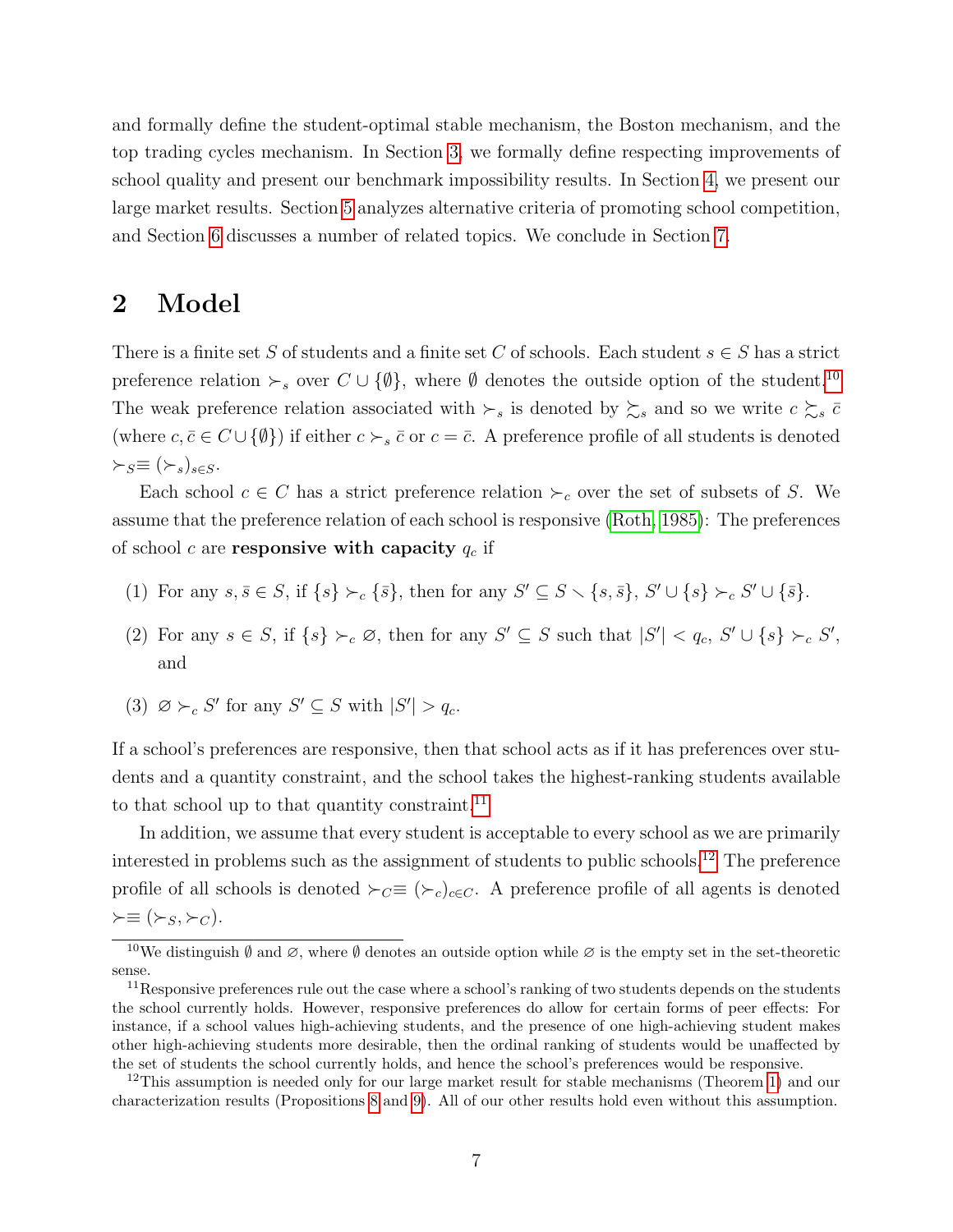A **matching** is a vector  $\mu = (\mu_s)_{s \in S}$  that assigns each student s a seat at a school (or the outside option)  $\mu_s \in C \cup \{\emptyset\}$ , and where each school  $c \in C$  is assigned at most  $q_c$  students. We denote by  $\mu_c \equiv \{s \in S : c = \mu_s\}$  the set of students who are assigned to school c.

A matching  $\mu$  is **Pareto efficient for students** if there exists no matching  $\mu'$  such that  $\mu_s' \succ s \mu_s$  for all  $s \in S$  and  $\mu_s' \succ_s \mu_s$  for at least one  $s \in S$ .

A matching  $\mu$  is **individually rational** if  $\mu_s \gtrsim_s \emptyset$  for every  $s \in S$ . A matching  $\mu$  is blocked by  $(s, c) \in S \times C$  if  $c \succ_s \mu_s$  and there exists  $S' \subseteq \mu_c \cup s$  such that  $S' \succ_c \mu_c$ <sup>[13](#page-7-1)</sup> A matching  $\mu$  is **stable** if it is individually rational and not blocked.

Two remarks are in order. First, in this model, schools are assumed to have preferences over sets of students. Thus, our analysis can be utilized for other applications such as certain entry-level labor markets [\(Roth, 1984\)](#page-38-8) without any modification. Second, in some school districts such as Boston, the preference orderings of schools over students are determined by priorities given by law (Abdulkadiroğlu and Sönmez,  $2003$ ).<sup>[14](#page-7-0)</sup> In such cases, it may not be reasonable to assume that the priorities set by law represent real preferences of schools. We address this issue in Section [5.1.](#page-24-0)

#### 2.1 Mechanisms

Given the set of students S and schools C, a **mechanism** is a function  $\varphi$  from the set of preference profiles to the set of matchings. A mechanism  $\varphi$  is **Pareto efficient for** students if  $\varphi(\succ)$  is a Pareto efficient matching for students for every preference profile  $\succ$ . A mechanism  $\varphi$  is **stable** if  $\varphi(\succ)$  is a stable matching for every preference profile  $\succ$ . We now define three mechanisms of particular interest for school choice problems.

#### 2.1.1 The Student-Optimal Stable Mechanism

Given  $\succ$ , the (student-proposing) deferred acceptance (DA) algorithm of [Gale and](#page-37-10) [Shapley \(1962\)](#page-37-10) is defined as follows.

<span id="page-7-1"></span><span id="page-7-0"></span><sup>&</sup>lt;sup>13</sup>Throughout the paper, we denote singleton set  $\{x\}$  by x when there is no confusion.

<sup>14</sup>However, in many cases, schools do have such preferences. For instance, in New York City, there are many schools, commonly referred to as "screened schools", which explicitly rank students based on their academic record, attendance, test scores, and other similar criteria (Abdulkadiroğlu, Pathak, and Roth, [2005\)](#page-35-1). Another example where schools have explicit preferences is the Turkish higher educational system, the motivating example of Balinski and Sönmez [\(1999\)](#page-36-0). In this system, a student applies to particular departments of universities. The ranking of a student is determined by a weighted sum of the students' scores on different subject fields of a national exam; weighting formulas vary across different departments. While the weight is determined by the central authority, departments have no other relevant information on students, so it is believed that department preferences are consistent with the weighted score. We thank Tayfun Sönmez for suggesting this example.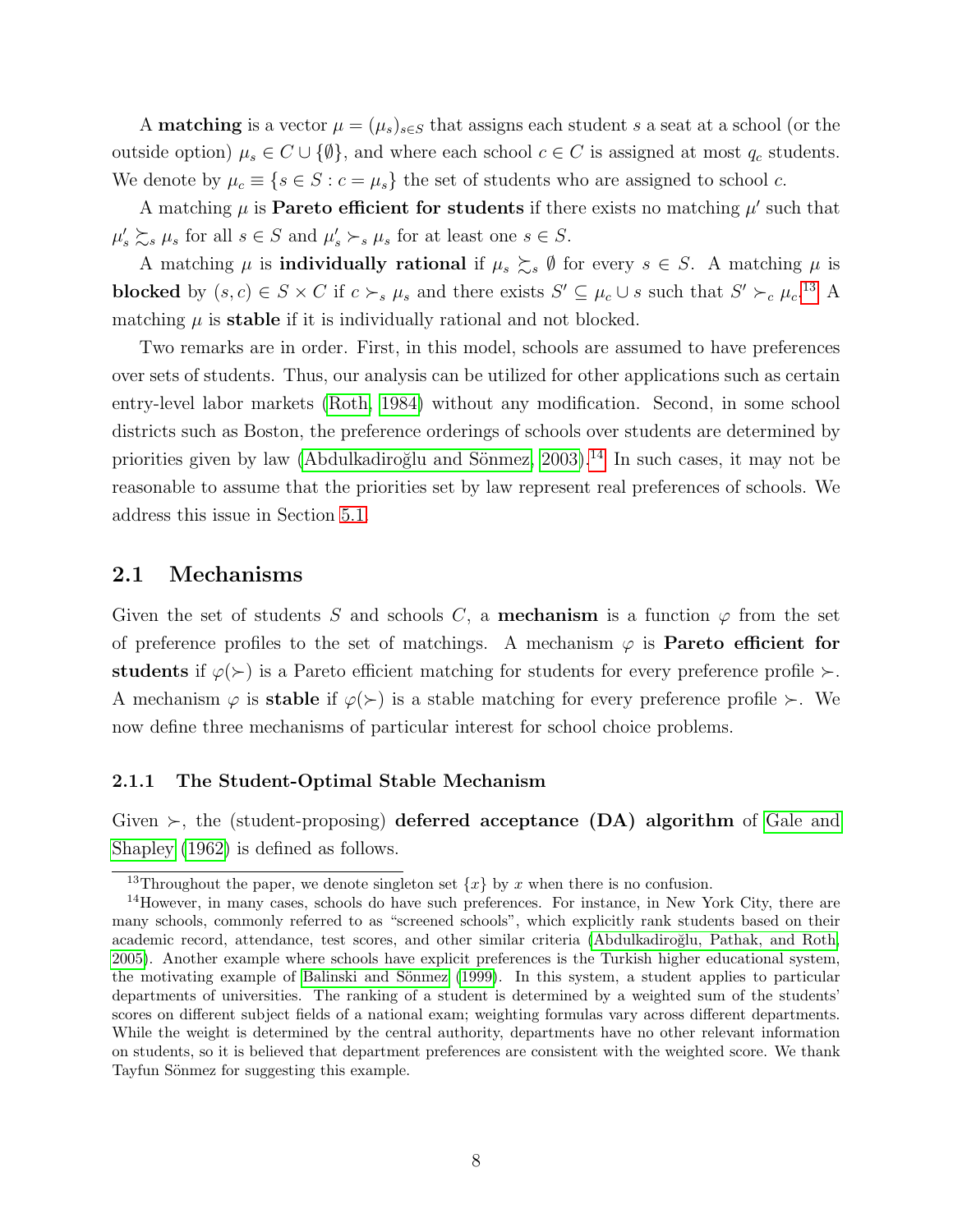• Step 1: Each student  $s \in S$  applies to her most preferred acceptable school (if any). Each school tentatively keeps the highest-ranking students up to its capacity, and rejects every other student.

In general, for any step  $t \geq 2$ ,

• Step t: Each student s who was not tentatively matched to any school in Step  $(t-1)$ applies to her most preferred acceptable school that has not rejected her (if any). Each school tenatively keeps the highest-ranking students up to its capacity from the set of students previously tenatively matched to this school and the students newly applying, and rejects every other student.

The algorithm terminates at the first step at which no student applies to a school. Each student tentatively kept by a school at that step is allocated a seat in that school, resulting in a matching which we denote by  $\varphi^{S}(\succ)$ . The **student-optimal stable mechanism** is a mechanism  $\varphi^S$  that produces  $\varphi^S(\succ)$  for every preference profile  $\succ$ . It is well known that  $\varphi^S$ is a stable mechanism [\(Gale and Shapley, 1962\)](#page-37-10). Moreover, the outcome of this mechanism is the student-optimal stable matching, that is, the matching that is weakly preferred to any other stable matching by all students. (The name of the student-optimal stable mechanism is due to this property.) In addition,  $\varphi^S$  is known to be strategy-proof for students, that is, for each student it is a weakly dominant strategy to report her true preferences [\(Dubins and](#page-36-7) [Freedman, 1981;](#page-36-7) [Roth, 1982\)](#page-38-9).<sup>[15](#page-8-0)</sup> Due to these properties, the deferred acceptance algorithm has been implemented in both New York City (Abdulkadiroğlu, Pathak, and Roth, 2005) and Boston (Abdulkadiroğlu, Pathak, Roth, and Sönmez, 2005).

Another canonical stable mechanism is the school-optimal stable mechanism. That mechanism is based on the school-proposing version of the deferred acceptance algorithm, in which schools make offers to students and students keep their most preferred offers at each step. We denote the student-optimal stable mechanism by  $\varphi^S$  and the school-optimal stable mechanism by  $\varphi^C$ ;  $\varphi^C$  is also the student-pessimal stable mechanism, i.e., it produces the stable matching that every student weakly disprefers to every other stable matching (See Theorem 2.13 of [Roth and Sotomayor \(1990\)](#page-39-5)).

<span id="page-8-0"></span><sup>&</sup>lt;sup>15</sup>In fact, the student-optimal stable mechanism is (weakly) group strategy-proof, in the sense that there is no group deviation which makes all the members of the group strictly better off [\(Dubins and Freedman,](#page-36-7) [1981\)](#page-36-7).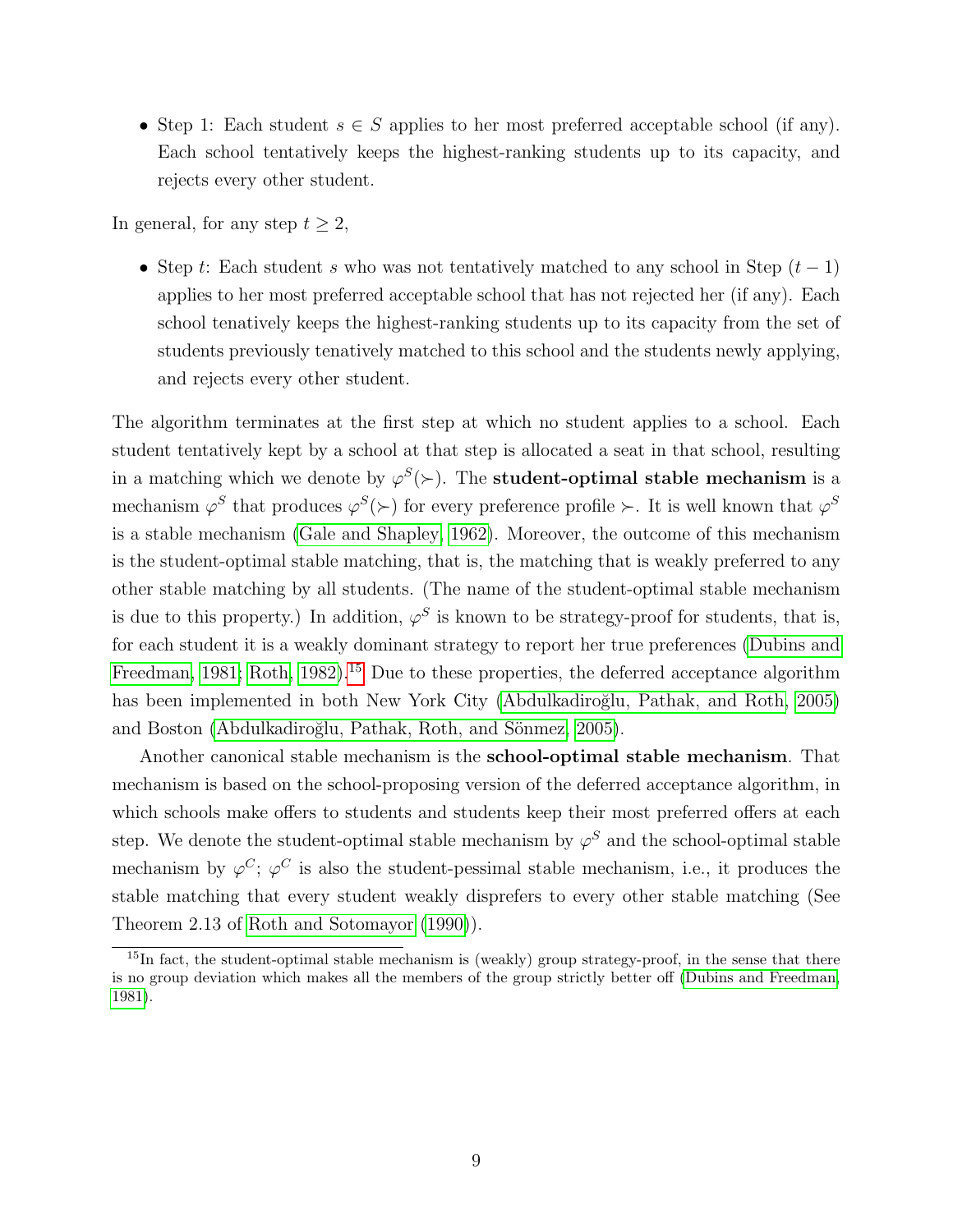#### 2.1.2 The Boston Mechanism

Given  $\succ$ , the **Boston mechanism** (Abdulkadiroğlu and Sönmez, 2003), denoted  $\varphi^B$ , is defined through the following algorithm.[16](#page-9-0)

• Step 1: Each student  $s \in S$  applies to her most preferred acceptable school (if any). Each school accepts its most-preferred students up to its capacity and rejects every other student.

In general, for any step  $t \geq 2$ ,

• Step t: Each student who has not been accepted by any school applies to her most preferred acceptable school that has not rejected her (if any). Each school accepts its most-preferred students up to its remaining capacity and rejects every other student.

The algorithm terminates at the first step in which no student applies to a school. Each student accepted by a school during some step of the algorithm is allocated a seat in that school. The Boston algorithm differs from the deferred acceptance algorithm in that when a school accepts a student at a step, in the Boston algorithm, the student is guaranteed a seat at that school, while in the deferred acceptance algorithm, that student may be later displaced by another student whom the school likes better. Note that this mechanism is Pareto efficient for students with respect to any reported preference profile. In Boston, the Boston mechanism has been replaced by the student-optimal stable mechanism, but is still in use in many school districts, such as Denver and Minneapolis [\(Miralles, 2009\)](#page-38-10).

#### 2.1.3 The Top Trading Cycles Mechanism

The top trading cycles (TTC) mechanism, denoted  $\varphi^{TTC}$ , is defined as follows: For any  $t \geq 1$ ,

• Step t: Each student  $s \in S$  points to her most preferred school (if any); students who do not point at any school are assigned to  $\emptyset$ . Each school  $c \in C$  points to its most preferred student. As there are a finite number of schools and students, there exists at least one cycle, i.e., a sequence of distinct schools and students  $(s_1, c_1, s_2, c_2, \ldots, s_K, c_K)$  such that student  $s_1$  points at school  $c_1$ , school  $c_1$  points to student  $s_2$ , student  $s_2$  points to school  $c_2, \ldots$ , student  $s_K$  points to school  $c_K$ , and, finally, school  $c_K$  points to student  $s_1$ . Every student  $s_k$   $(k = 1, ..., K)$  is assigned to the school she is pointing at. Any student who has been assigned a school seat or the outside option as well as any school

<span id="page-9-0"></span><sup>&</sup>lt;sup>16</sup>[Alcalde](#page-36-8) [\(1996\)](#page-36-8) calls this rule the "now-or-never" mechanism for the special case in which the capacity of each school is one.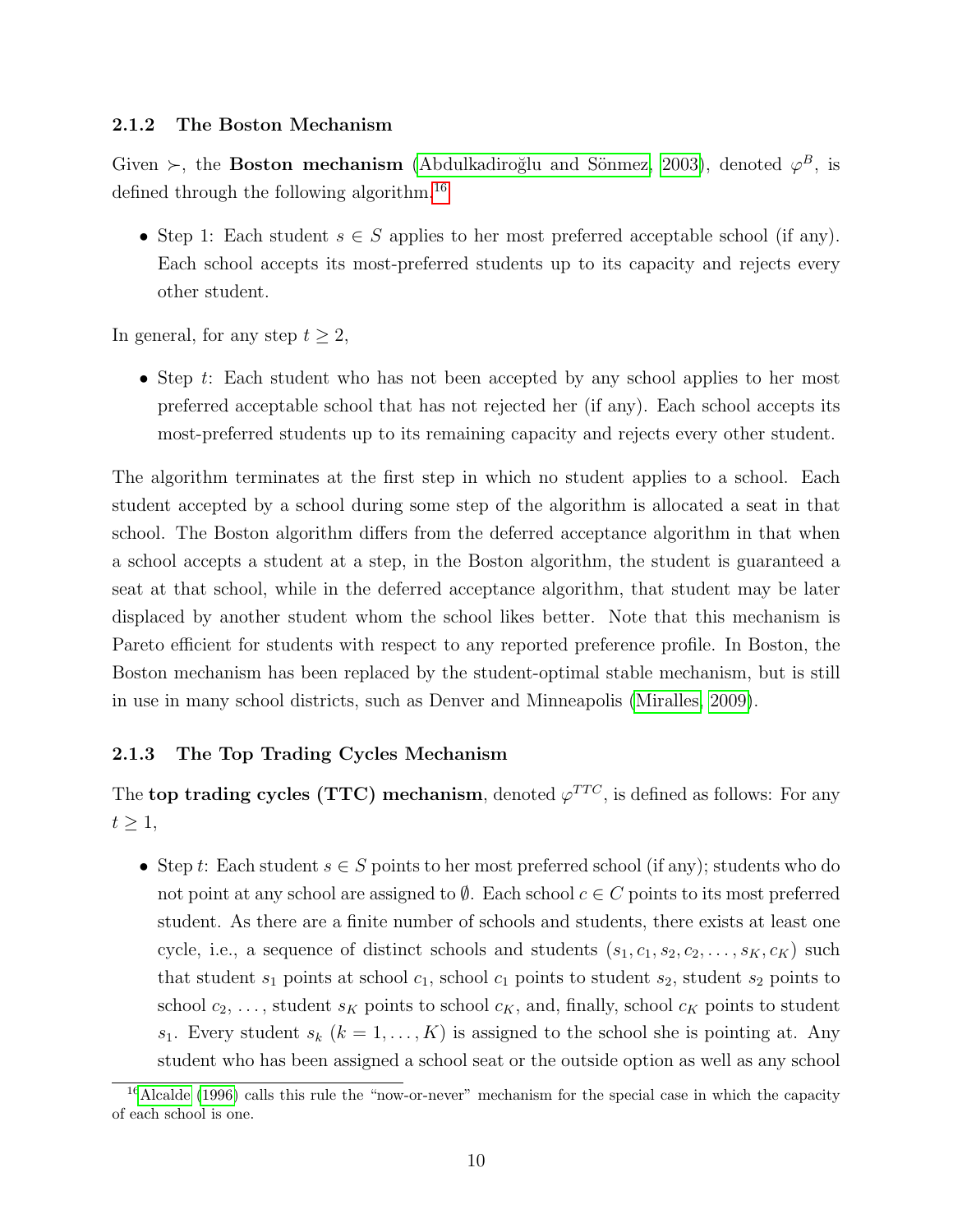$c \in C$  which has been assigned students such that the number of them is equal to its capacity  $q_c$  is removed. If no student remains, the algorithm terminates; otherwise, it proceeds to the next step.

This algorithm terminates in a finite number of steps as at least one student is matched with a school (or  $\emptyset$ ) at each step and there are only a finite number of students. The TTC mechanism is defined as a rule that, for any preference profile  $\succ$ , produces  $\varphi^{TTC}(\succ)$  through the above algorithm.

The current version of the top trading cycles algorithm was introduced by Abdulkadiroğlu and Sönmez  $(2003)$  for the school choice problem.<sup>[17](#page-10-1)</sup> While it does not necessarily produce a stable matching, the mechanism has a number of desirable properties. First, it always produces a Pareto efficient matching, unlike the student-optimal stable mechanism.[18](#page-10-2) Second, it is group strategy-proof, that is, no coalition of students can jointly misreport their preferences in such a way that every student in the coalition is made weakly better off with at least one student strictly better off. Based on these advantages, the top trading cycles mechanism has been implemented or considered for use in a number of school districts in the United States, such as New Orleans.

### <span id="page-10-0"></span>3 Respecting Improvements of School Quality

The main goal of this paper is to analyze how the design of a school choice mechanism affects the incentives of schools to improve themselves. To do this, we now define a criterion for evaluating school choice mechanisms in terms of the incentives they provide for school improvement. We first formally specify the notion of an improvement of school quality in our model.

**Definition 1.** A preference relation  $\succ'_s$  is an **improvement for school** c over the preference relation  $\succ_s$  if

- (1) For all  $\bar{c} \in C \cup \{\emptyset\}$ , if  $c \succ_s \bar{c}$ , then  $c \succ'_s \bar{c}$ , and
- (2) For all  $\bar{c}, \hat{c} \in (C \cup \{\emptyset\}) \setminus \{c\}, \bar{c} \succ_s' \hat{c}$  if and only if  $\bar{c} \succ_s \hat{c}$ .

<span id="page-10-1"></span><sup>&</sup>lt;sup>17</sup>The original top trading cycles algorithm was defined in the context of the housing market and is attributed to David Gale by [Shapley and Scarf](#page-39-6) [\(1974\)](#page-39-6).

<span id="page-10-2"></span><sup>18</sup>While the Boston mechanism is Pareto efficient with respect to the stated preferences, it is well-known that in general it is neither a dominant strategy nor a Nash equilibrium for students to report their preferences truthfully. In fact, the set of Nash equilibrium outcomes under the Boston mechanism is equivalent to the set of stable matchings (Ergin and Sönmez, 2006) and so we would not, in general, expect that the Boston mechanism would result in a Pareto efficient outcome.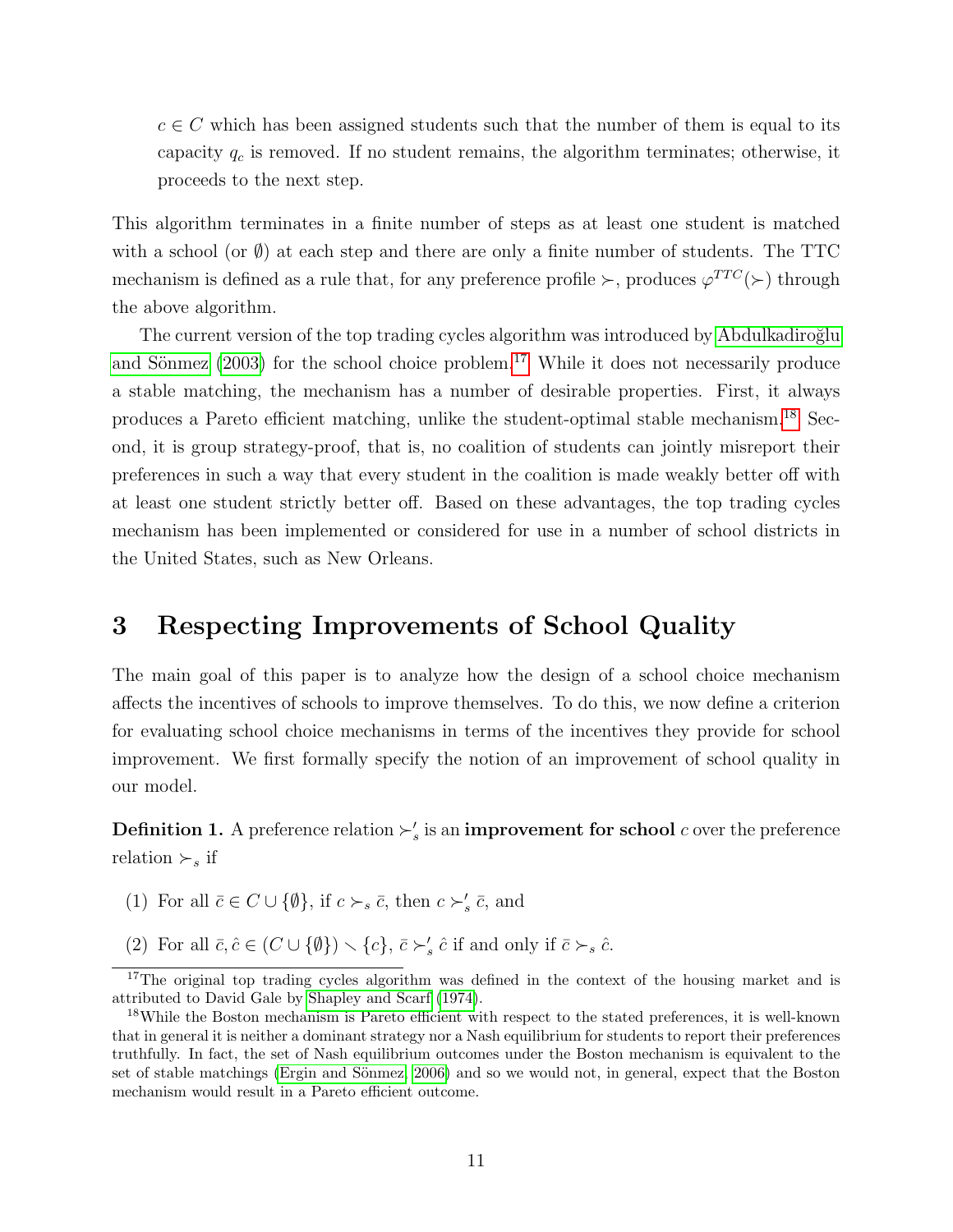The student preference profile  $\succ'_{S}$  is an improvement for school c over  $\succ_{S}$  if for every student  $s, \succ_s'$  is an improvement for school c over  $\succ_s$ .

We also say that  $\succ'_s$  is a **disimprovement for school** c over  $\succ_s$  if  $\succ_s$  is an improvement for school c over  $\succ'_s$  and that  $\succ'_S$  is a disimprovement over  $\succ_S$  if  $\succ_S$  is an improvement over  $\succ_S^{\prime}$ .<sup>[19](#page-11-0)</sup>

Put simply, a student preference profile  $\succ'_{S}$  is an improvement for school c over the preference profile  $\succ_S$  when every student ranks c weakly higher under  $\succ'_S$  while the ordering of other schools is unchanged between the two preference profiles. When a school improves its quality, it should become more attractive to every student without changing the relative rankings of other schools, and the concept of school improvement is meant to capture this intuition in the standard ordinal setting of the matching literature. With this concept in hand, we now define the property by which we will evaluate school choice mechanisms in this work.

**Definition 2.** A mechanism  $\varphi$  respects improvements of school quality at the school preference profile  $\succ_C$  if, for all  $c \in C$  and student preference profiles  $\succ_S$  and  $\succ'_S$ , if  $\succ'_S$  is an improvement for school c over  $\succ_S$ , then  $\varphi_c(\succ_S', \succ_C) \succsim_c \varphi_c(\succ_S, \succ_C)$ .

Equivalently, a mechanism  $\varphi$  respects improvements of school quality at school preference profile  $\succ_C$  if there do not exist a school c and student preference profiles  $\succ_S$  and  $\succ'_S$  such that  $\succ'_S$  is a disimprovement for school c over  $\succ_S$  while  $\varphi_c(\succ'_S, \succ_C) \succ_c \varphi_c(\succ_S, \succ_C)$ .

This definition requires that the outcome of a mechanism be weakly better for a school if that school becomes more preferred by students. If a school's effort to improve its quality makes it more attractive to students, then the concept of respecting improvements of school quality seems to be a natural and mild criterion for schools to have incentives to invest in quality improvement.

The concept of respecting improvements was introduced by Balinski and Sönmez (1999) in the context of centralized college admission. In their work, a mechanism is said to respect improvements of student quality if whenever a student improves in colleges' preference rankings, that student is better off. Our definition is a natural adaptation of their notion to the case in which a school improves in students' preference rankings. The main difference between our concept and that of Balinski and Sönmez (1999) is that we consider improvements of school quality rather than those of student quality. Because the school choice model is asymmetric between schools and students in the sense that schools have multiple seats while each student can attend only one school, the analysis by Balinski and Sönmez (1999) cannot

<span id="page-11-0"></span><sup>&</sup>lt;sup>19</sup>We will also say that  $\succ'$  is a (dis)improvement for school c over  $\succ$  if  $\succ'_{S}$  is a (dis)improvement for school c over  $\succ_S$  and  $\succ_C' = \succ_C$ .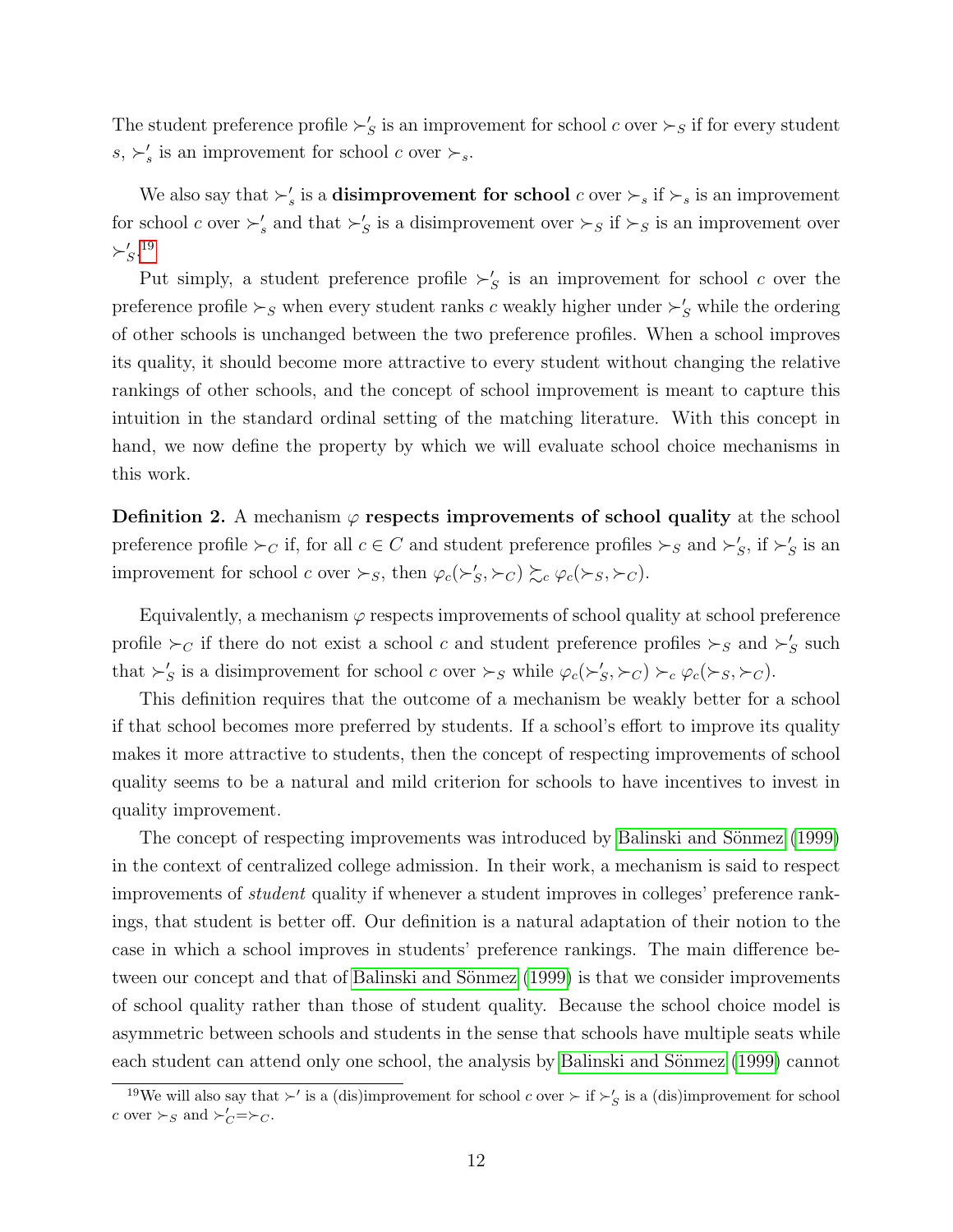be directly applied. In fact, as we will see in the next section, no stable mechanism respects improvements of school quality, which is in sharp contrast to a result by Balinski and Sönmez [\(1999\)](#page-36-0), who show that the student-optimal stable mechanism is the unique stable mechanism that respects improvements of student quality.[20](#page-12-0)

#### <span id="page-12-5"></span>3.1 Stable Mechanisms

We first investigate whether stable mechanisms such as the student-optimal stable mechanism respect improvements.<sup>[21](#page-12-1)</sup> The following example offers a negative answer to this question.<sup>[22](#page-12-2)</sup>

<span id="page-12-4"></span>**Example 1.** Let  $S = \{s, \bar{s}\}, C = \{c, \bar{c}\}.$  Consider the following preferences:

$$
\succ_{s} : \bar{c}, c, \emptyset,
$$
  

$$
\succ_{\bar{s}} : \bar{c}, c, \emptyset,
$$
  

$$
\succ_{\bar{c}} : \bar{s}, s,
$$

where the notational convention for students is that student s prefers  $\bar{c}$  most, c second, and  $\emptyset$  third, and so forth, and the notational convention for schools is that they have some responsive preferences consistent with preferences over students as described above. (This notation is used throughout.) The capacities of the schools are given by  $q_c = 2$  and  $q_{\bar{c}} = 1.23$  $q_{\bar{c}} = 1.23$ 

Note that at the first step of the student-proposing deferred acceptance algorithm under the preference profile  $\succ \equiv (\succ_s, \succ_{\bar{s}}, \succ_c, \succ_{\bar{c}})$ , both students s and  $\bar{s}$  apply to  $\bar{c}$ . Since  $q_{\bar{c}} = 1, \bar{c}$ rejects s. Then s applies to c, where she is accepted. The algorithm terminates at this step, producing the student-optimal stable matching,

$$
\varphi^{S}(\succ) = \begin{pmatrix} c & \overline{c} \\ s & \overline{s} \end{pmatrix},
$$

where this matrix notation represents the matching where c is matched with s while  $\bar{c}$ is matched with  $\bar{s}$ . (Again, this notation is used throughout.) At the first step of the school-proposing deferred acceptance algorithm under preference profile  $\succ$ , school c proposes to both s and  $\bar{s}$  while  $\bar{c}$  proposes to  $\bar{s}$ . Student  $\bar{s}$  keeps  $\bar{c}$  and rejects c while student

<span id="page-12-1"></span><span id="page-12-0"></span> $20$ See our discussion in Section [6.2.](#page-32-0)

<sup>&</sup>lt;sup>21</sup>For brevity, we will often write "respecting improvements" for the longer phrase "respecting improvements of school quality".

<span id="page-12-2"></span> $^{22}$ A similar example is used by Sönmez [\(1997\)](#page-39-7) to show that the school-optimal stable mechanism is not immune to capacity manipulation.

<span id="page-12-3"></span><sup>23</sup>Note that, strictly speaking, the information on school preferences over individual students and the capacity does not uniquely specify that school's preference relation over groups of students. Whenever we specify a school's preferences over individual students and its capacity only, it should be understood to mean an arbitrary responsive preference relation consistent with the given information.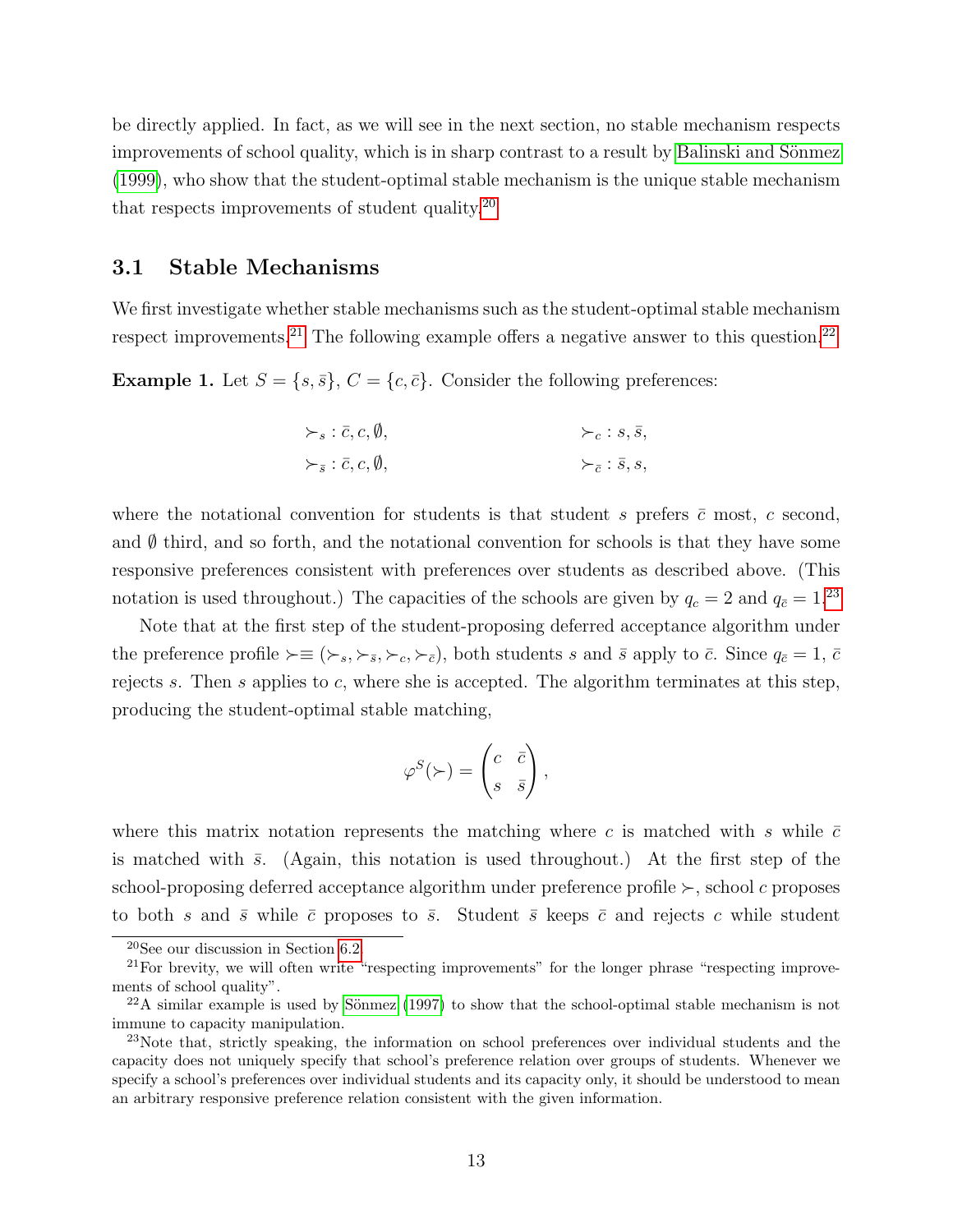s keeps c. Since school c has proposed to all students, the algorithm terminates. Thus the school-optimal stable matching  $\varphi^{C}(\succ)$  is equal to  $\varphi^{S}(\succ)$ . Since it is well-known that  $\varphi_s^S(\succ) \succsim_s \mu_s \succsim_s \varphi_s^C(\succ)$  for any stable matching  $\mu$ , it follows that this market has a unique stable matching,  $\varphi^S(\succ) = \varphi^C(\succ)$ .

Now, consider the preference relation  $\succ_{\overline{s}}'$  such that

$$
\succ_{\bar{s}}':c,\bar{c},\emptyset.
$$

Note that  $\succ_{\bar{s}}'$  is an improvement for school c over  $\succ_{\bar{s}}$ . At the first step of the studentproposing deferred acceptance algorithm under the preference profile  $(\succ_{\bar{s}}', \succ_{-\bar{s}})$ ,<sup>[24](#page-13-0)</sup> student s applies to  $\bar{c}$  while student  $\bar{s}$  applies to c. The algorithm terminates immediately at this step, producing the student-optimal stable matching

$$
\varphi^{S}(\succ_{\bar{s}}', \succ_{-\bar{s}}) = \begin{pmatrix} c & \bar{c} \\ \bar{s} & s \end{pmatrix}.
$$

On the other hand, at the first step of the school-proposing deferred acceptance algorithm under preference profile  $(\succ_{\bar{s}}', \succ_{-\bar{s}})$ , school c proposes to both s and  $\bar{s}$  while  $\bar{c}$  proposes to  $\bar{s}$ . Student  $\bar{s}$  rejects  $\bar{c}$ . Rejected from its first choice  $\bar{s}$ ,  $\bar{c}$  proposes to s. Now student s rejects c. Because school c has proposed to all students, the algorithm terminates. Thus the school-optimal stable matching  $\varphi^C(\succ'_s,\succ_{-\bar{s}})$  is equal to  $\varphi^S(\succ'_s,\succ_{-\bar{s}})$ . This implies that this market has a unique stable matching,  $\varphi^S(\succ_{\bar{s}}^{\bar{s}}, \succ_{-\bar{s}}^{\bar{s}}) = \varphi^C(\succ_{\bar{s}}^{\bar{s}}, \succ_{-\bar{s}}^{\bar{s}})$ .

From the arguments above, we have that, for any stable mechanism  $\varphi$ ,

$$
\varphi_c(\succ)=s\succ_c \bar{s}=\varphi_c(\succ'_{\bar{s}},\succ_{-\bar{s}}),
$$

even though  $\succ_{\bar{s}}'$  is an improvement for c over  $\succ_{s}$ ; hence,  $\varphi$  does not respect improvements of school quality at the school preference profile  $\succ_C$ .

The finding from Example [1](#page-12-4) can be summarized in the following statement.

<span id="page-13-1"></span>**Proposition 1.** There exists no stable mechanism that respects improvements of school quality at every school preference profile.

<span id="page-13-0"></span><sup>&</sup>lt;sup>24</sup>Subscript −i indicates  $C \cup S \setminus \{i\}$ , that is, the set of all agents except for i. For instance,  $\succ_{-\bar{s}}$  is the profile of preferences of all students and schools except for student  $\bar{s}$ .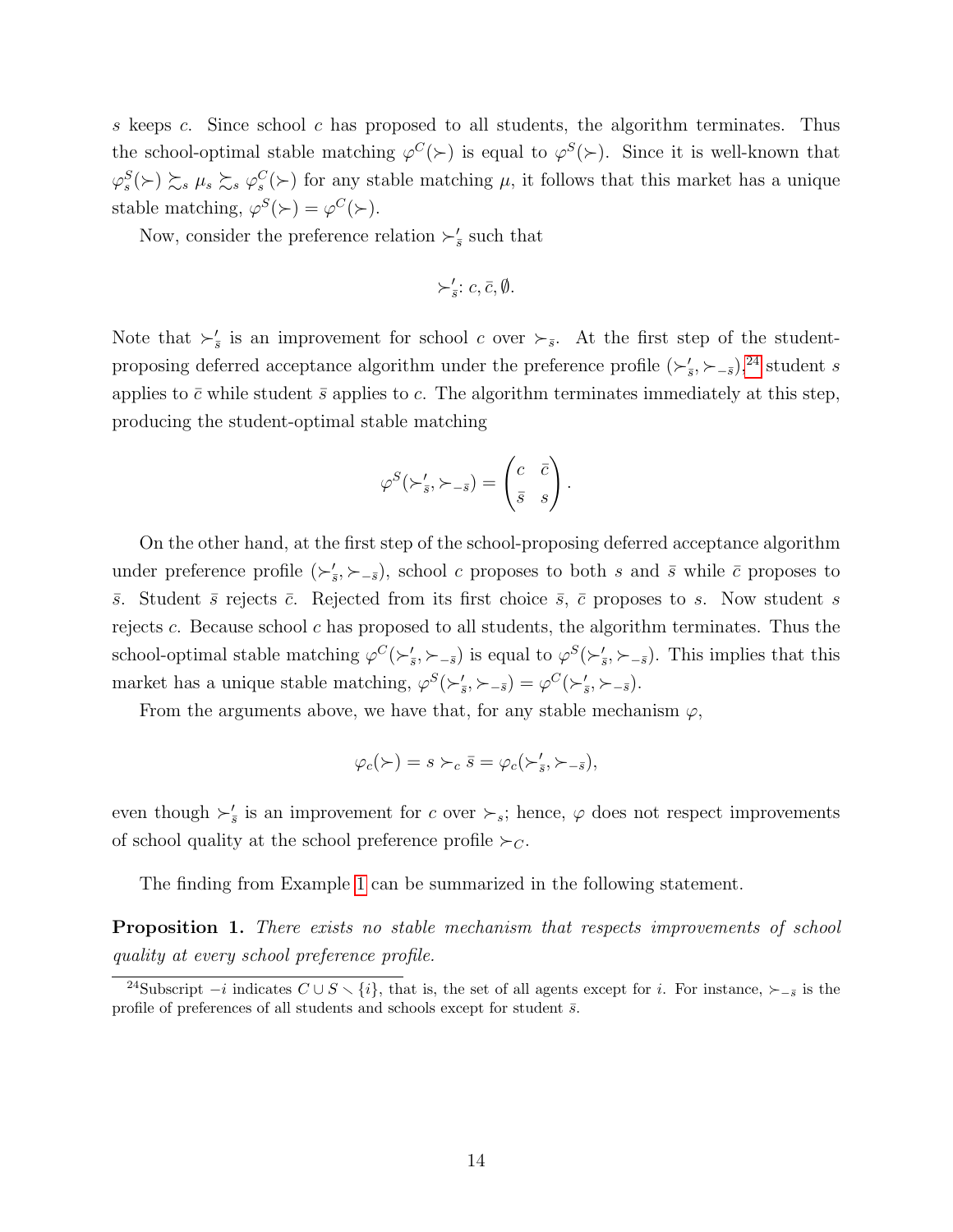#### <span id="page-14-1"></span>3.2 Pareto Efficient Mechanisms for Students

As in many other resource allocation problems, Pareto efficiency for students is a popular desideratum in school choice because students are considered to be the beneficiaries of public schooling. While the student-optimal stable mechanism is not Pareto efficient for students, there are other mechanisms that are. The popular Boston mechanism (under truth-telling by students) and the theoretically favored TTC mechanism are such examples. Thus it would be of interest to investigate whether these mechanisms or any other Pareto efficient mechanism respects improvements of school quality. As the following example shows, it turns out that there exists no mechanism that is Pareto efficient for students and that respects improvements of school quality.

<span id="page-14-0"></span>**Example 2.** Suppose that there exists a mechanism  $\varphi$  that is Pareto efficient for students and respects improvements of school quality. Let  $S = \{s, \bar{s}\}, C = \{c, \bar{c}\},$  and the preferences of the schools be given by

$$
\succ_c : \bar{s}, s, \emptyset, \succ_{\bar{c}} : s, \bar{s}, \emptyset,
$$

with capacities of  $q_c = q_{\bar{c}} = 1$ . First, consider the following preference profile of students:

$$
\succ_s : \bar{c}, \emptyset,
$$
  

$$
\succ_{\bar{s}} : c, \emptyset.
$$

Under  $\succ ≡ (\succ_s, \succ_{\bar{s}}, \succ_c, \succ_{\bar{c}})$ , the unique Pareto efficient matching is

$$
\varphi(\succ) = \begin{pmatrix} c & \bar{c} \\ \bar{s} & s \end{pmatrix}.
$$

Thus, in the outcome of the mechanism under  $\succ$ , school  $\bar{c}$  is matched with student s.

Now consider the student preference profile  $\succ'_{s} \equiv (\succ_{s}, \succ'_{s})$  where the preference of  $\bar{s}$  has changed to

$$
\succ_{\bar{s}}':\bar{c},c,\emptyset.
$$

Note that  $\succ'_{\bar{s}}$  is an improvement for school  $\bar{c}$  over  $\succ_{\bar{s}}$ ; hence,  $\bar{c}$  must obtain at least as good an outcome under  $\succ' \equiv (\succ'_{S}, \succ_{C})$  as under  $\succ$ , and so  $\bar{c}$  must be matched to s. By Pareto efficiency, then,  $\bar{s}$  must be matched to c and so  $\varphi(\succ') = \varphi(\succ)$ .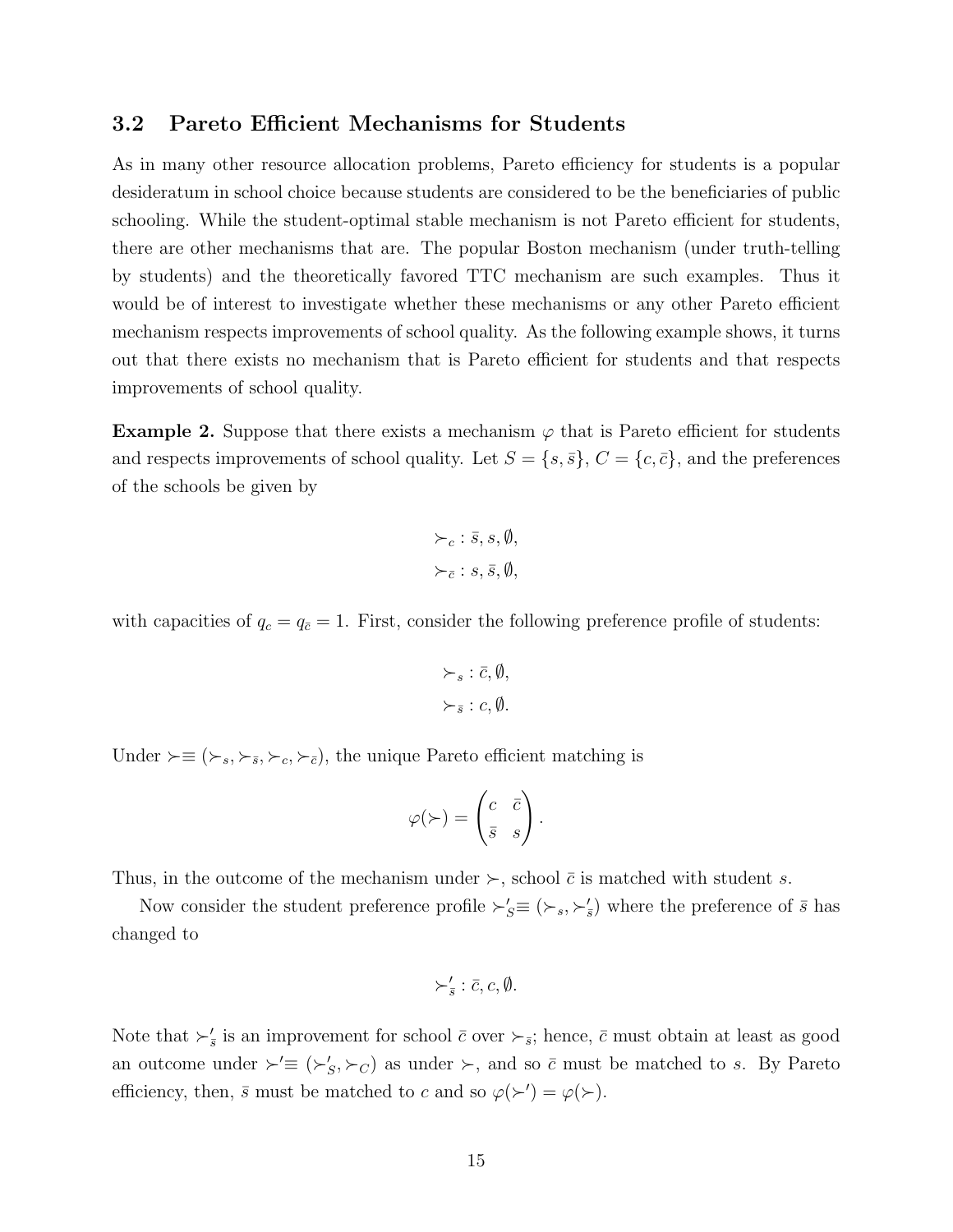Finally, consider another student preference profile  $\succ_{S}'' \equiv (\succ_{s}'' , \succ_{s}')$  where

$$
\succ''_s : c, \bar{c}, \emptyset.
$$

Note that  $\succ_S''$  is an improvement for school c over  $\succ_S'$ . Under  $\succ'' \equiv (\succ_S'' , \succ_C)$ , the unique Pareto efficient matching for students is

$$
\varphi(\succ^{\prime\prime})=\begin{pmatrix}c&\bar{c}\\ s&\bar{s}\end{pmatrix},\end{pmatrix}
$$

which implies that c is matched with s in the outcome of the mechanism. However, note that  $\varphi_c(\succ') = \bar{s} \succ_c s = \varphi_c(\succ'')$ , even though  $\succ''_S$  is an improvement for school c over  $\succ'_{S}$ . This means that this mechanism does not respect improvements of school quality, which is a contradiction.

The finding from Example [2](#page-14-0) can be summarized in the following statement.

<span id="page-15-0"></span>**Proposition 2.** There exists no mechanism that is Pareto efficient for students and respects improvements of school quality for every school preference profile. In particular, neither the Boston mechanism nor the top trading cycles mechanism respects improvements.

Hence, Propositions [1](#page-13-1) and [2](#page-15-0) show that none of the standard school choice mechanisms respects improvements of school quality. Given these uniformly negative benchmark results, Section [4](#page-17-0) will study how these mechanisms perform in large school districts.

Remark. We study Pareto efficiency for students (rather than for students and schools) for two reasons. First, Pareto efficiency for students is used by policy makers and researchers alike as one of the leading desiderata for school choice mechanisms; see the discussion in footnote [5.](#page-2-2) In particular, many important mechanisms used in practice, such as the Boston mechanism and the top trading cycles mechanism, are Pareto efficient for students. Thus, mechanisms that appear in academic research or in practice are likely to satisfy Pareto efficiency for students, so it will be useful to know if such mechanisms could respect improvements. Second, Pareto efficiency for both students and schools is so weak a requirement that few useful conclusions can be drawn. To see this point, consider a serial dictatorship by schools, where each school receives its most preferred group of students from those still available following an exogenously given order. It is easy to see that this mechanism is Pareto efficient for students and schools; furthermore, this mechanism trivially respects improvements because it does not use student preferences at all. However, such a mechanism seems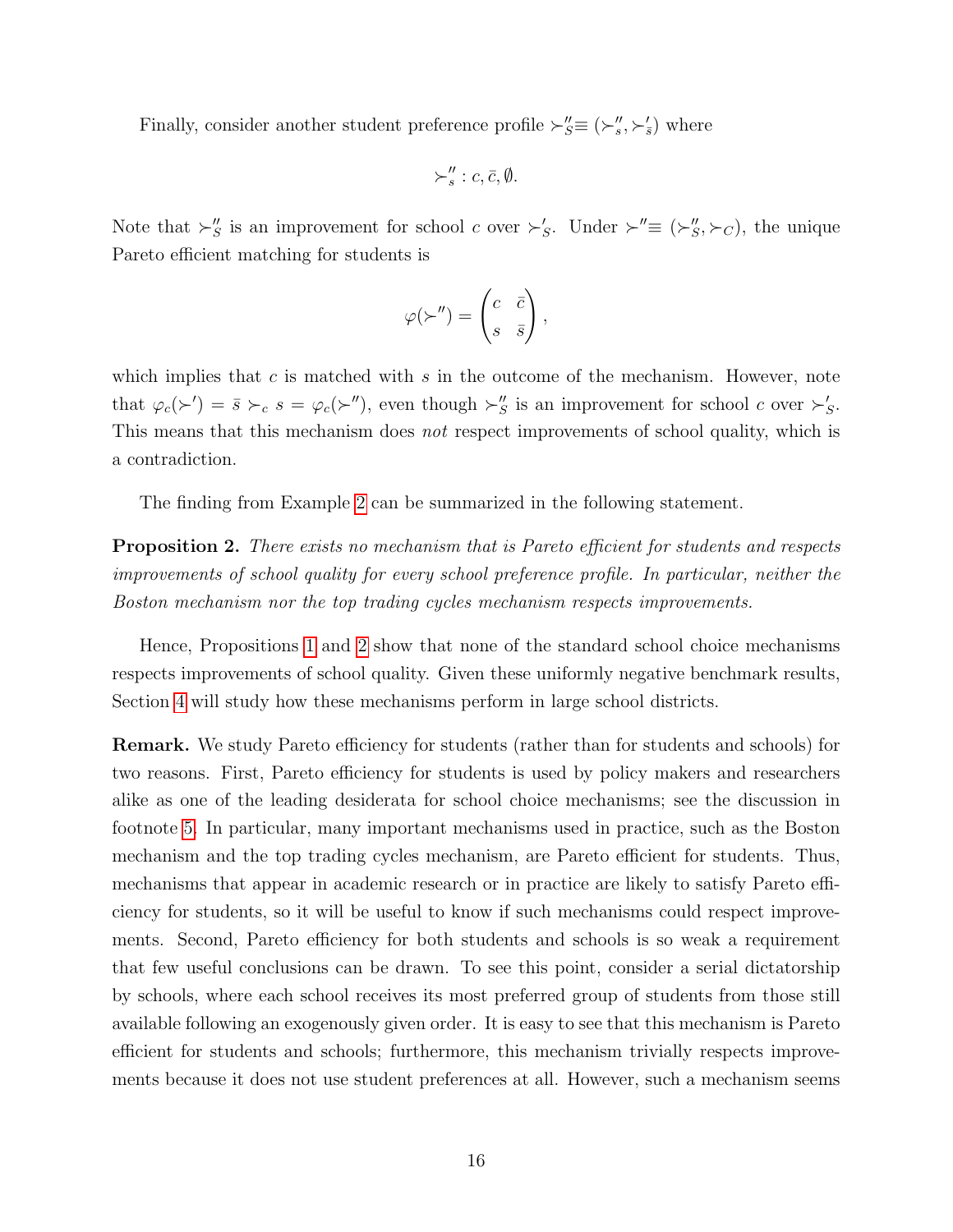to be unreasonable and unlikely to gain serious consideration as a school choice mechanism.<sup>[25](#page-16-0)</sup>

Remark. The above conclusion of Proposition [2](#page-15-0) for the Boston mechanism is with respect to the students' reported preferences, but it is well known that truthtelling is not a dominant strategy under the Boston mechanism. On the other hand, when students behave strategically, Proposition [1](#page-13-1) in Section [3.1](#page-12-5) sheds some light on the Boston mechanism. Although the Boston mechanism is not stable (with respect to reported preferences), the set of Nash equilibrium outcomes under that mechanism is equivalent to the set of stable matchings (Ergin and Sönmez, 2006). Therefore, our Proposition [1](#page-13-1) implies that the Boston mechanism does not respect improvements under strategic play if students play a Nash equilibrium.

#### <span id="page-16-2"></span>3.3 Conditions on Preferences for Respecting Improvements

Given that the above representative mechanisms do not respect improvements at every school preference profile, a natural question is what conditions, if any, on the school preference profile  $\succ_C$  enable a stable or Pareto efficient mechanism to respects improvements. A school preference profile is virtually homogeneous if the rankings of students are identical across all schools except possibly for the "highest-ranked" students, i.e., students that every school would accept, regardless of the other students available to that school; the precise definition is given in Section [6.1.](#page-29-1) Clearly this condition is a very strong requirement on school preferences and, in fact, many domain restrictions used in the literature are implied by virtual homogeneity.<sup>[26](#page-16-1)</sup>

We show that virtual homogeneity is the key condition on school preferences for a stable or Pareto efficient mechanism to respect improvements of school quality. In particular, Propositions [8](#page-30-0) and [9](#page-31-0) in Section [6.1](#page-29-1) imply the following fact: When at least one school has capacity larger than one, there exists a stable mechanism or a Pareto efficient mechanism for students that respects improvements of school quality if and only if the school preference profile is virtually homogeneous.

Since virtual homogeneity is an extremely strong requirement, this result suggests that the concern that stable or Pareto efficient mechanisms may provide perverse incentives to schools cannot be easily precluded by any mild preference domain restriction. All details including the formal definition of virtual homogeneity and the statements of Propositions [8](#page-30-0) and [9](#page-31-0) are offered in Section [6.1.](#page-29-1) This negative result motivates our study in the next section on the properties of mechanisms in large markets.

<span id="page-16-0"></span><sup>25</sup>[Budish and Cantillon](#page-36-9) [\(2010\)](#page-36-9) explore a number of senses in which the serial dictatorship is undesirable in the presence of multi-unit demand, as in the case of schools that admit more than one student.

<span id="page-16-1"></span><sup>&</sup>lt;sup>26</sup>We discuss the relationship between virtual homogeneity and existing domain restrictions in the literature in Section [6.1.](#page-29-1)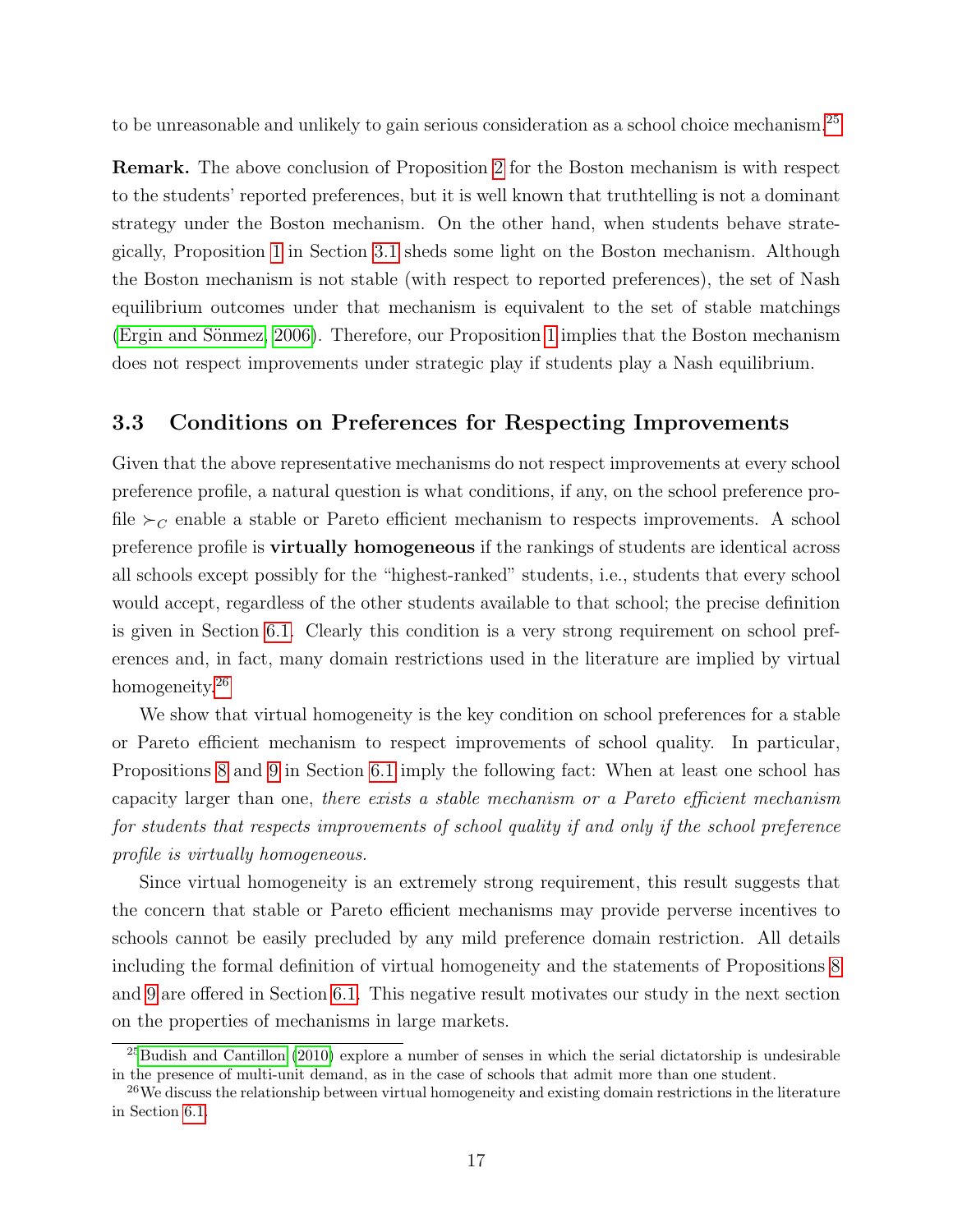## <span id="page-17-0"></span>4 Respecting Improvements in Large Markets

While the results of Section [3](#page-10-0) show that no standard school choice mechanism always respects improvements of school quality, violations of this condition may be rare for some school choice mechanisms. In this section, we investigate this possibility by considering large, random environments which contain many students and schools; in that environment, we study the probability that each mechanism respects improvements.

#### <span id="page-17-2"></span>4.1 The Large Market Model

We now introduce the following large markets environment, which is (a slight generalization of) the environment studied by [Kojima and Pathak \(2009\)](#page-38-2). A random market is a tuple  $\Gamma = (C, S, k, \mathcal{D})$ , where k is a positive integer and  $\mathcal D$  is a pair  $(\mathcal D_C, \mathcal D_S)$  of probability distributions: Each random market induces a market by randomly generating preferences of students and schools. First,  $\mathcal{D}_S = (p_c)_{c \in C}$  is a probability distribution on C. Preferences of each student s are drawn as follows [\(Immorlica and Mahdian, 2005\)](#page-37-3):

• Step 1: Select a school independently from distribution  $\mathcal{D}_S$ . List this school as the top ranked school of student s.

In general,

• Step  $t \leq k$ : Select a school independently from distribution  $\mathcal{D}_S$  until a school is drawn that has not been drawn in any previous step. List this school as the  $t<sup>th</sup>$  most preferred school of student s.

In other words, each student chooses k schools repeatedly from  $\mathcal{D}_S$  without replacement. Student s finds these k schools acceptable, and all other schools unacceptable. For example, if  $\mathcal{D}_S$  is the uniform distribution on C, then the preference list is drawn from the uniform distribution over the set of all preference lists of length k.

For schools, preference profile  $\succ_C$  is drawn from the given distribution  $\mathcal{D}_C$  over school preference profiles. We do not impose any restriction on  $\mathcal{D}_C$  at this point. In particular, we allow correlations in school preferences and even the possibility that  $\mathcal{D}_C$  is a degenerate distribution, in which case school preferences are deterministic.

A sequence of random markets is denoted by  $(\tilde{\Gamma}^1, \tilde{\Gamma}^2, \dots) = (\tilde{\Gamma}^n)_{n \in \mathbb{N}}$ , where  $\tilde{\Gamma}^n =$  $(C<sup>n</sup>, S<sup>n</sup>, k<sup>n</sup>, \mathcal{D}<sup>n</sup>)$  is a random market in which  $|C<sup>n</sup>| = n$  is the number of schools.<sup>[27](#page-17-1)</sup> Consider the following regularity conditions defined by [Kojima and Pathak \(2009\)](#page-38-2).

<span id="page-17-1"></span><sup>&</sup>lt;sup>27</sup>Unless specified otherwise, our convention is that superscripts are used for the number of schools present in the market whereas subscripts are used for agents.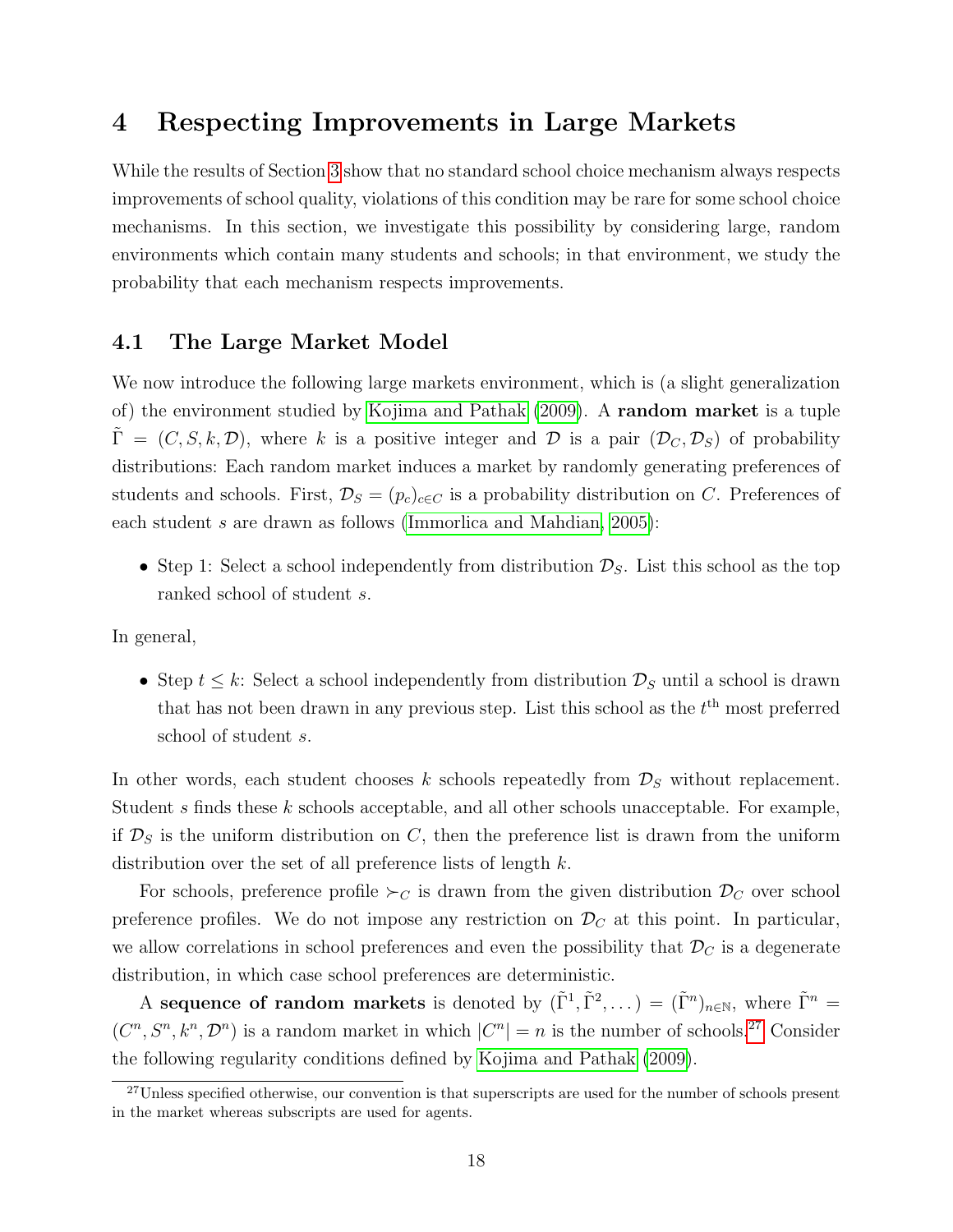**Definition 3.** A sequence of random markets  $(\tilde{\Gamma}^n)_{n\in\mathbb{N}}$  is regular if there exist positive integers  $k, \tilde{q}$  and  $\hat{q}$  such that

- <span id="page-18-0"></span>(1)  $k^n \leq k$  for all *n*,
- <span id="page-18-1"></span>(2)  $q_c \leq \hat{q}$  for all n and  $c \in C^n$ ,
- <span id="page-18-2"></span>(3)  $|S^n| \le \tilde{q}n$  for all n, and
- <span id="page-18-3"></span>(4) for all n and  $c \in \mathbb{C}^n$ , every  $s \in \mathbb{S}^n$  is acceptable to c at any realization of preferences for c at  $\mathcal{D}_{C^n}$ .

Condition [\(1\)](#page-18-0) above assumes that the length of students' preference lists is bounded from above even when the market size grows. This assumption is motivated by the fact that in practice reported preference lists observed in many school districts are quite short: In New York City, about three quarters of students rank less than 12 schools even though there were over 500 school programs (Abdulkadiroğlu, Pathak, and Roth, 2009). In Boston, more than 90% of students rank 5 or fewer schools at the elementary school level out of about 30 different schools in each zone (Abdulkadiroğlu, Pathak, Roth, and Sönmez, 2006). Condition [\(2\)](#page-18-1) requires that the number of seats in any school is bounded even in large school districts. Condition [\(3\)](#page-18-2) requires that the number of students does not grow much faster than that of schools (it is allowed, on the contrary, that the number of students does not grow as fast as the number of schools). Condition [\(4\)](#page-18-3) requires that, at any realized preference profile, each school finds any student acceptable, but preferences are otherwise arbitrary.[28](#page-18-4) Suggestive evidence on these conditions are provided in the context of labor markets by [Kojima, Pathak, and Roth \(2011\)](#page-38-5).[29](#page-18-5)

Remark. As stated above, Condition [\(1\)](#page-18-0) of regularity is motivated by real-life observations as those in school districts in New York City and Boston. Still, it is worth mentioning that it can be replaced by alternative assumptions. We say that the sequence of random markets has an excess supply of school capacities if there exists  $\lambda > 0$  such that  $\sum_{c \in C^n} q_c - |S^n| \geq \lambda n$ for all  $n^{30}$  $n^{30}$  $n^{30}$ . This condition requires, as is usually the case in the public school context, there

<span id="page-18-4"></span> $^{28}$ As mentioned by [Kojima and Pathak](#page-38-2) [\(2009\)](#page-38-2), it is possible to weaken this condition such that many, but not all, schools find all students to be acceptable.

<span id="page-18-5"></span><sup>29</sup>A careful reader may notice that our regularity conditions are more general than the ones presented in the main text of [Kojima and Pathak](#page-38-2) [\(2009\)](#page-38-2). More specifically, the main text of [Kojima and Pathak](#page-38-2) [\(2009\)](#page-38-2) assumes that  $k^n = k$  (rather than  $k^n \leq k$ ),  $\hat{q} = \tilde{q}$ , and that the distribution of school preference profiles is degenerate (that is, school preferences are deterministic). However, as [Kojima and Pathak](#page-38-2) [\(2009\)](#page-38-2) point out, all of their results hold under the set of assumptions introduced here.

<span id="page-18-6"></span> $30$ This condition is a slight modification of the "excess number of positions" condition assumed by [Ashlagi,](#page-36-3) [Braverman, and Hassidim](#page-36-3) [\(2011\)](#page-36-3) in the environment of matching with couples.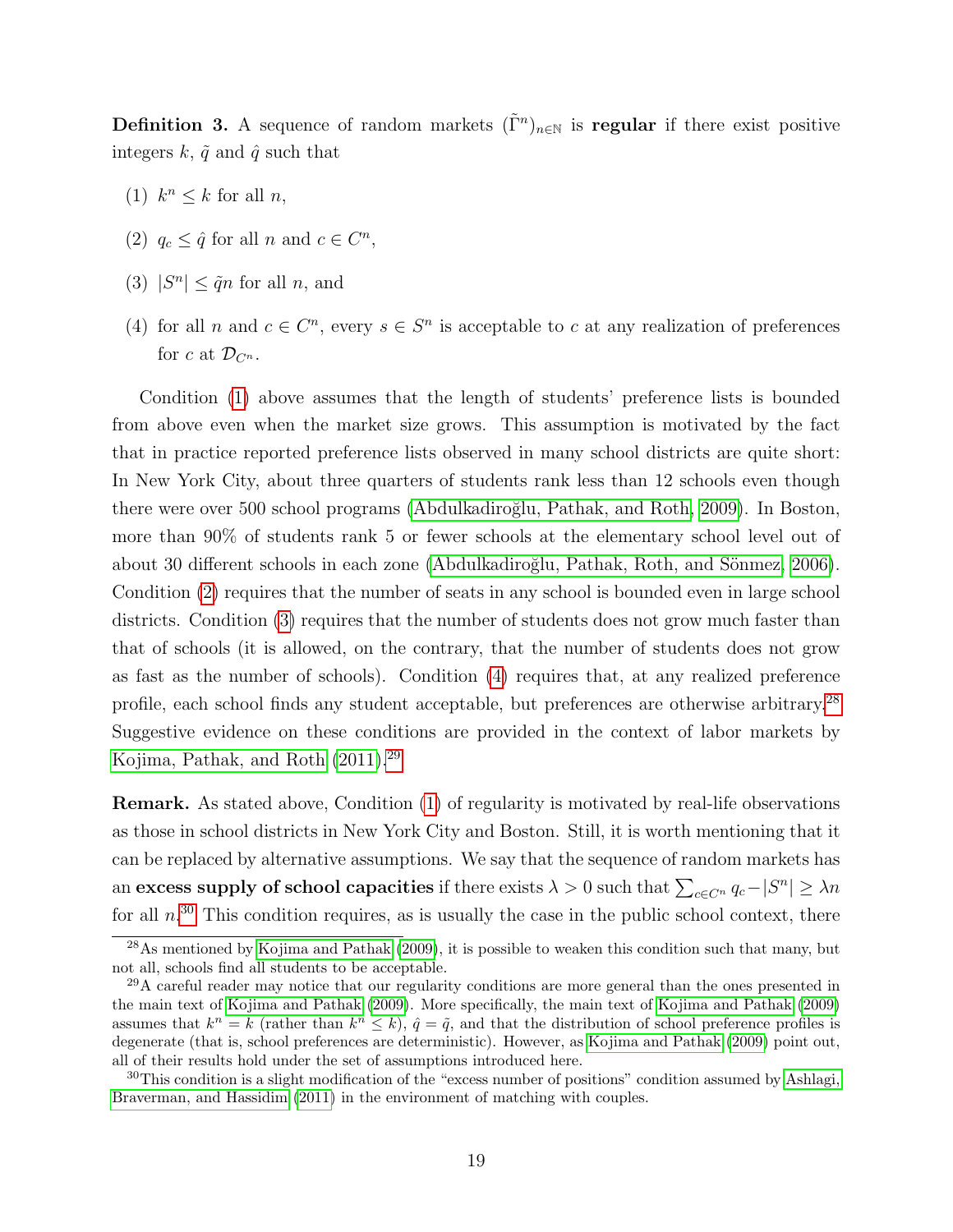are more than sufficient capacities in schools to accommodate all students in the district. For instance, if the capacity of each school is q and  $|S^n| = (q-1)n$  for all n, then this sequence of random markets has an excess supply of school capacities. The conclusion of our main result, Theorem [1,](#page-20-0) holds even without condition [\(1\)](#page-18-0) of regularity—so students can find any number of schools acceptable—under the conditions of excess supply of school capacities and moderate similarity, defined below.<sup>[31](#page-19-0)</sup> See the remark at the end of Appendix [A.1.1](#page-40-0) for details.

We introduce another concept defined by [Kojima and Pathak \(2009\)](#page-38-2). Let

$$
V_T(n) \equiv \left\{ c \in C^n : \frac{\max_{\bar{c} \in C^n} \{ p_{\bar{c}}^n \}}{p_c^n} \le T \text{ and } |\{ s \in S^n : c \succ_s \emptyset \}| < q_c \right\}.
$$

In words,  $V_T(n)$  is a set of schools such that (i) each school c in this set is sufficiently popular ex ante, i.e., the ratio of  $p_c^n$  to  $p_c^n$ , where  $\bar{c}$  is the most popular school, does not grow without bound as  $n$  grows large, while (ii) there are fewer students who find the school acceptable than the capacity of the school ex post. Note that  $V_T(n)$  is a random set because student preferences are stochastic.

**Definition 4.** A sequence of random markets is **sufficiently thick** if there exists  $T \in \mathbb{R}$ such that  $E[|V_T(n)|]$  approaches infinity as n goes to infinity.

This condition requires that the expected number of schools that are popular enough ex ante, yet have fewer students ex post who find the school acceptable than their numbers of seats, i.e.,  $V_T(n)$ , grows infinitely large as the market becomes large. As we will see later, this condition guarantees that the market is "thick enough" to absorb certain market disruptions. To gain intuition, consider a change in the market in which an additional student needs to be placed at a school. If the market is sufficiently thick, such a student is likely to find a seat at a school in a stable matching without changing the assignment of many other students. In other words, the sufficient thickness condition implies that a small disruption of the market is likely to be absorbed by vacant seats.

While the condition itself is technically involved, many types of distributions satisfy sufficient thickness (in fact, the concept is not really intended to offer an "intuitive" notion, but rather to subsume as many practical cases as possible). For instance, if all student preferences are drawn from the uniform distribution, the market will be sufficiently thick. To describe another, more general, example, we say that a sequence of random markets

<span id="page-19-0"></span> $31$ In fact, the result can be shown even without excess supply of school capacities, if the number of schools that are acceptable to each student grows without a bound (thus violating Condition [\(1\)](#page-18-0) of regularity) but sufficiently slowly. More specifically, our result holds as long as  $k^n = o(\log(n))$ , as our proof relies on a result of [Kojima and Pathak](#page-38-2) [\(2009\)](#page-38-2) which holds under this condition. See their footnote 32 for detail.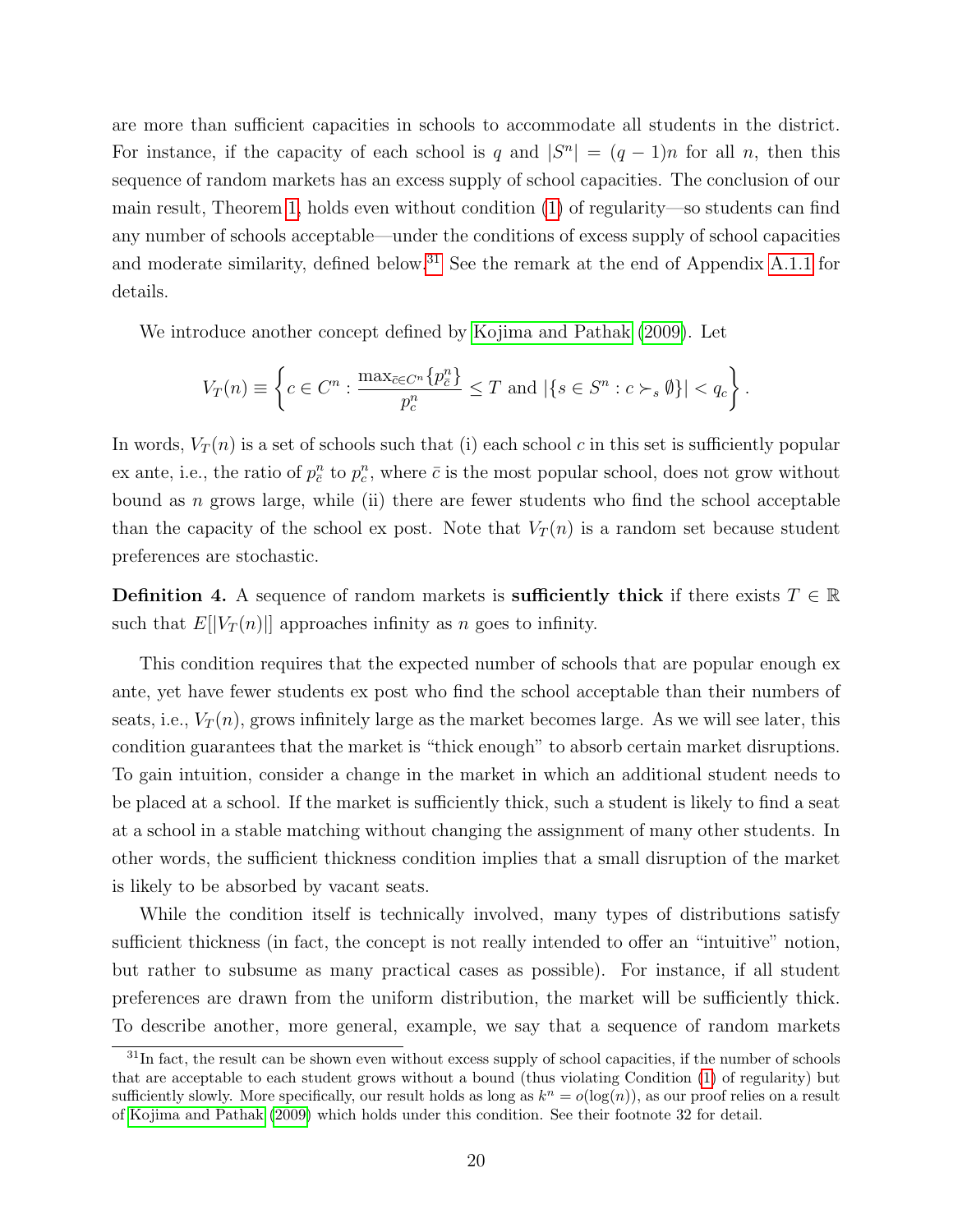satisfies **moderate similarity** if there is a bound T such that  $\frac{p_{\bar{c}}}{p_c} \leq T$  for all  $c, \bar{c} \in C^n$  for all n. Such a restriction has been employed in studies such as [Manea \(2009\)](#page-38-7), [Kojima, Pathak,](#page-38-5) [and Roth \(2011\)](#page-38-5), and [Ashlagi, Braverman, and Hassidim \(2011\)](#page-36-3).<sup>[32](#page-20-1)</sup> [Kojima and Pathak](#page-38-2) [\(2009\)](#page-38-2) show that moderate similarity implies sufficient thickness and offer other examples of student preference distributions that satisfy the sufficient thickness condition.

#### 4.2 Main Results

For any random market  $\tilde{\Gamma}$ , school c, and mechanism  $\varphi$ , let  $\alpha_c(\tilde{\Gamma}, \varphi)$  be the probability that the realized preference profile  $\succ$  has the property that there exists a student preference profile  $\succ'_S$  such that  $\succ'_S$  is a disimprovement over  $\succ_S$  for c while  $\varphi_c(\succ'_S, \succ_C) \succ_c \varphi_c(\succ)$ . We say that a mechanism  $\varphi$  approximately respects improvements of school quality in large markets if, for any sequence of random markets  $(\tilde{\Gamma}^n)_{n\in\mathbb{N}}$  that is regular and sufficiently thick,  $\max_{c \in C^n} \alpha_c(\tilde{\Gamma^n}, \varphi) \to 0$  as  $n \to \infty$ , i.e., for any  $\varepsilon > 0$ , there exists an integer m such that, for any random market  $\tilde{\Gamma}^n$  in the sequence with  $n > m$  and any  $c \in C^n$ , we have that  $\alpha_c(\tilde{\Gamma}^n, \varphi) < \varepsilon$ . As the name suggests, a mechanism approximately respects improvements in large markets if the probability that a school is made better off by being less preferred by students converges to zero as the size of the markets approaches infinity; in this sense, violations of the respecting improvements criterion are rare for mechanisms that satisfy this condition. With this concept, we are ready to state our main results.

<span id="page-20-0"></span>**Theorem 1.** Any stable mechanism approximately respects improvements of school quality in large markets.

#### Proof. See Appendix [A.1.1.](#page-40-0)

This theorem suggests that while no stable mechanism always respects improvements, such a perverse outcome occurs only very rarely in large markets. More specifically, as the number of participating schools approaches infinity (while the number of students can also grow but does not have to), the probability of such an incident converges to zero.

We defer the formal proof of the theorem to the Appendix and offer an outline of the argument here. For simplicity, we focus our attention on the student-optimal stable mecha-nism. First, recall Example [1.](#page-12-4) In that example, school c is better off when student  $\bar{s}$  prefers school  $\bar{c}$  to c than when student  $\bar{s}$  prefers school c to  $\bar{c}$ . The reason for this is that when student  $\bar{s}$  prefers school  $\bar{c}$  to c, the student  $\bar{s}$  displaces student s from school  $\bar{c}$  and then student  $s$  applies to school  $c$ , which in turn makes school  $c$  better off. More generally, a school can be made better off when a student demotes the school in her preference ranking

 $\Box$ 

<span id="page-20-1"></span> $32$ The term "moderate similarity" follows [Manea](#page-38-7) [\(2009\)](#page-38-7).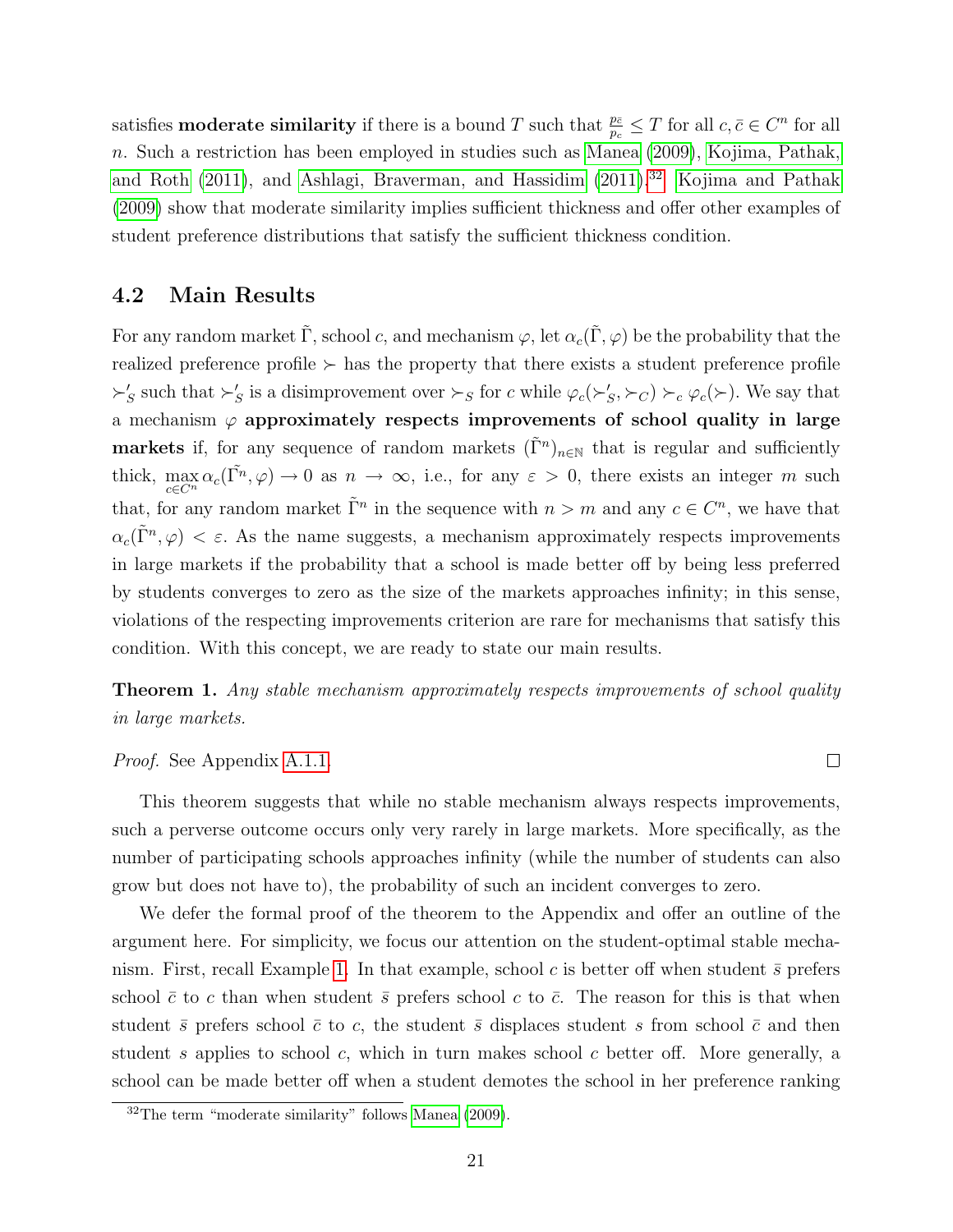because it increases competition at a different school, thus creating a chain of new applications and resulting rejections (i.e., a "rejection chain") in the algorithm that reaches the original school.

Despite this fact, the above theorem says that the probability of such a perverse outcome becomes small in large markets. The intuition behind this result is as follows. If there are a large number of schools in the market, then it can be shown (under the sufficient thickness assumption) that with high probability, there are also a large number of schools with vacant seats. Hence, when the ranking of a school c falls for some student s, the probability that a student involved in a rejection chain will apply to a school with vacant seats is much higher than the probability that the student will apply to  $c$ , as there are a large number of schools with vacant seats. Since every student is acceptable to any school by assumption [4](#page-18-3) in Definition 3, if such an application happens, then the rejection chain terminates without reaching c. Thus, the probability that the rejection chain reaches and benefits c is small.

The main technical contribution of the proof is to rigorously establish that the above intuition goes through. To do so, we need to overcome at least two difficulties. First, in spite of the plausibility of the above example, it is not clear whether the occurrence of such a rejection chain is the only reason that a stable mechanism does not respect improvements. Second, while the above intuition is directly applicable only to the student-optimal stable mechanism, we must show that the conclusion of the theorem holds not only for the studentoptimal stable mechanism but also for an arbitrary stable mechanism. To address these issues, our proof proceeds in three steps. The first step is to establish the following relationship between stable mechanisms that fail to respect improvements of school quality and stable mechanisms that are subject to strategic preference manipulation by schools.

#### <span id="page-21-2"></span>**Lemma 1.** Let  $\varphi$  be a stable mechanism.

- <span id="page-21-3"></span>(1) Suppose that the preference profile  $\succ$  and student preference profile  $\succ'_{S}$  are such that  $\succ'_S$  is a disimprovement for some  $c \in C$  over  $\succ_S$  and  $\varphi_c(\succ'_S, \succ_C) \succ_c \varphi_c(\succ)$ . Then there exists a (reported) preference relation  $\succ''_c$  for c such that  $\varphi_c(\succ''_c,\succ_{-c}) \succ_c \varphi_c(\succ)$ .
- <span id="page-21-1"></span>(2) Suppose that the preference profile  $\succ$  and (reported) preference relation  $\succ''_c$  for some  $c \in C$  are such that  $\varphi_c(\succ_c'' , \succ_{-c}) \succ_c \varphi_c(\succ)$ . Then there exists a student preference profile  $\succ'_S$  such that  $\succ'_S$  is a disimprovement for c over  $\succ_S$  and  $\varphi_c(\succ'_S,\succ_C) \succ_c \varphi_c(\succ)$ .<sup>[33](#page-21-0)</sup>

<span id="page-21-0"></span> $33$ Note that Part [2](#page-21-1) of Lemma [1](#page-21-2) is not needed for showing Theorem [1.](#page-20-0) Still, it is of independent interest in that, for instance, Corollary [1](#page-32-1) in Section [6.2](#page-32-0) utilizes not only Part [1](#page-21-3) but also Part [2](#page-21-1) of Lemma [1.](#page-21-2) Furthermore, our Proposition [1](#page-13-1) is a corollary of Lemma [1,](#page-21-2) as an impossibility theorem of [Roth](#page-38-8) [\(1984\)](#page-38-8) shows that there exists no stable mechanism that is strategy-proof for schools while our Lemma [1](#page-21-2) shows that strategy-proofness for schools is equivalent to respecting improvements of school quality within the class of stable mechanisms.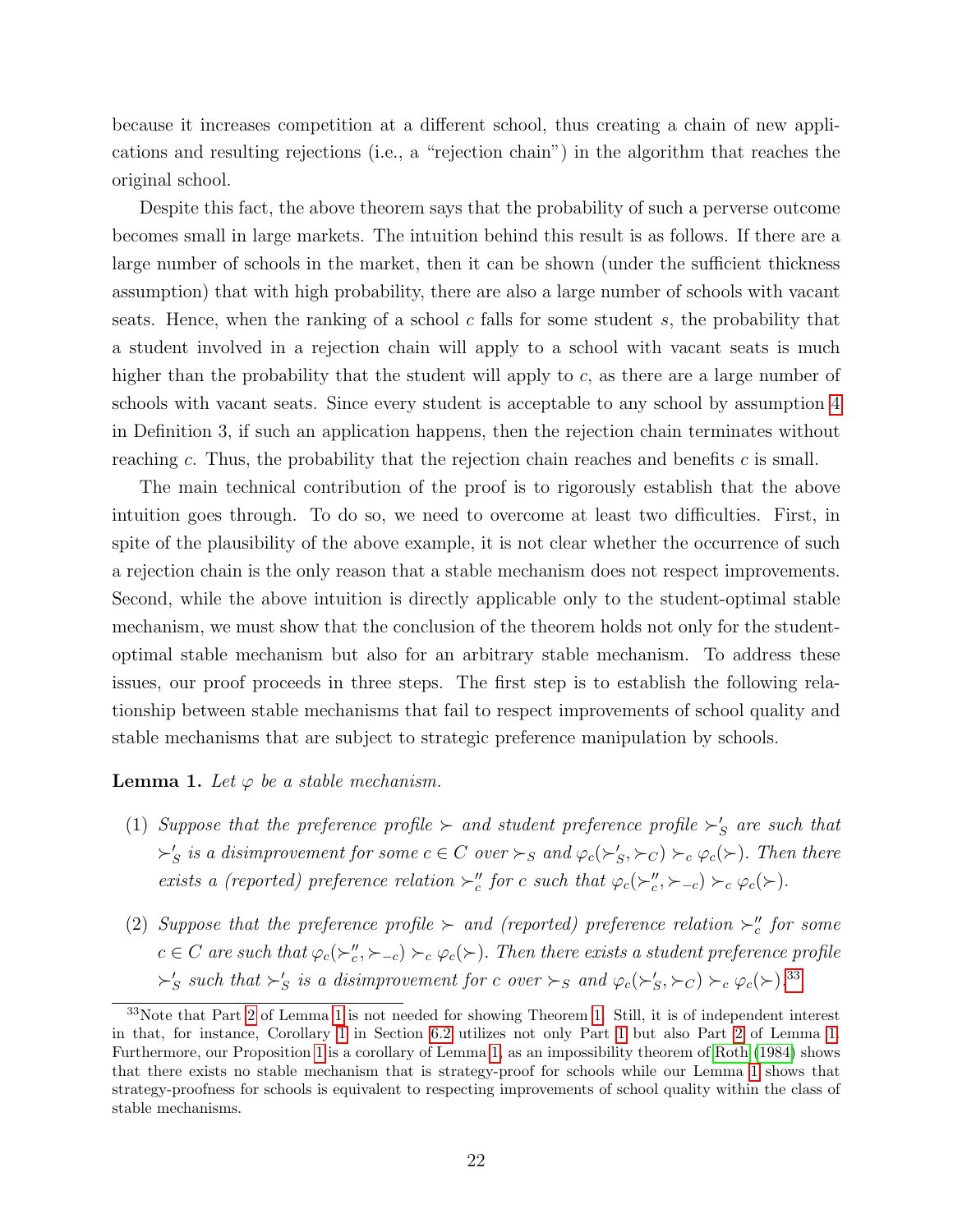This lemma shows that for stable mechanisms, there is a certain equivalence between the failure of respecting improvements of school quality and the vulnerability to strategic manipulations by schools. In particular, Part [1](#page-21-3) of the lemma shows that whenever there exists a school preference profile such that  $\varphi$  does not respect improvements for a school at that school preference profile, then there exists a reported preference for that school that makes the school strictly better off than when that school truthfully reports its preferences. Thus, to prove Theorem [1,](#page-20-0) it is sufficient to show that in any stable mechanism it is approximately optimal for schools to report their true preferences in large markets.

The second step of the proof enables us to focus on the student-optimal stable mechanism. To do so, we invoke the fact that whenever a stable mechanism can be profitably manipulated by a school, the student-optimal stable mechanism can be profitably manipulated by the same school at that preference profile (Pathak and Sönmez, 2011). By this result and the preceding argument, the probability of a school preference profile such that a stable mechanism  $\varphi$  does not respect improvements at that preference profile is bounded from above by the probability that the student-optimal stable mechanism can be profitably manipulated by a school.

The last step of the proof is to bound the probability that the student-optimal stable mechanism can be profitably manipulated by a school. Under our assumptions, [Kojima and](#page-38-2) [Pathak \(2009\)](#page-38-2) show that this probability converges to zero as the market size approaches infinity. This result and the arguments in the preceding paragraphs complete the proof.

**Remark.** In Theorem [1,](#page-20-0) the order of convergence is  $O(\frac{1}{E[V_T(n)]})$ , which by the sufficient thickness assumption converges to zero. For instance, if the sequence of random markets satisfies moderate similarity (Section [4.1\)](#page-17-2), then the order of convergence is  $O(\frac{1}{n})$  $\frac{1}{n}$ ). See Appendix [A.1.1](#page-40-0) for details.

In contrast to stable mechanisms, neither the Boston mechanism nor the TTC mechanism approximately respects improvements even in large markets. More precisely, the following results show that, even for arbitrarily large markets, under these mechanisms, with a nonnegligible probability a school can be made better off if some students demote the school in their preference rankings.[34](#page-22-0)

<span id="page-22-1"></span>Theorem 2. The Boston mechanism does not approximately respect improvements of school quality in large markets.

 $\Box$ 

Proof. See Appendix [A.1.2.](#page-43-0)

<span id="page-22-0"></span><sup>&</sup>lt;sup>34</sup>In fact, the proofs of these theorems show that the failure of respecting improvements occurs not only for large markets, but for any market with the number of schools  $n \geq 2$ . (Of course, both the Boston and the TTC mechanisms respect improvements trivially for the case with  $n = 1$ .)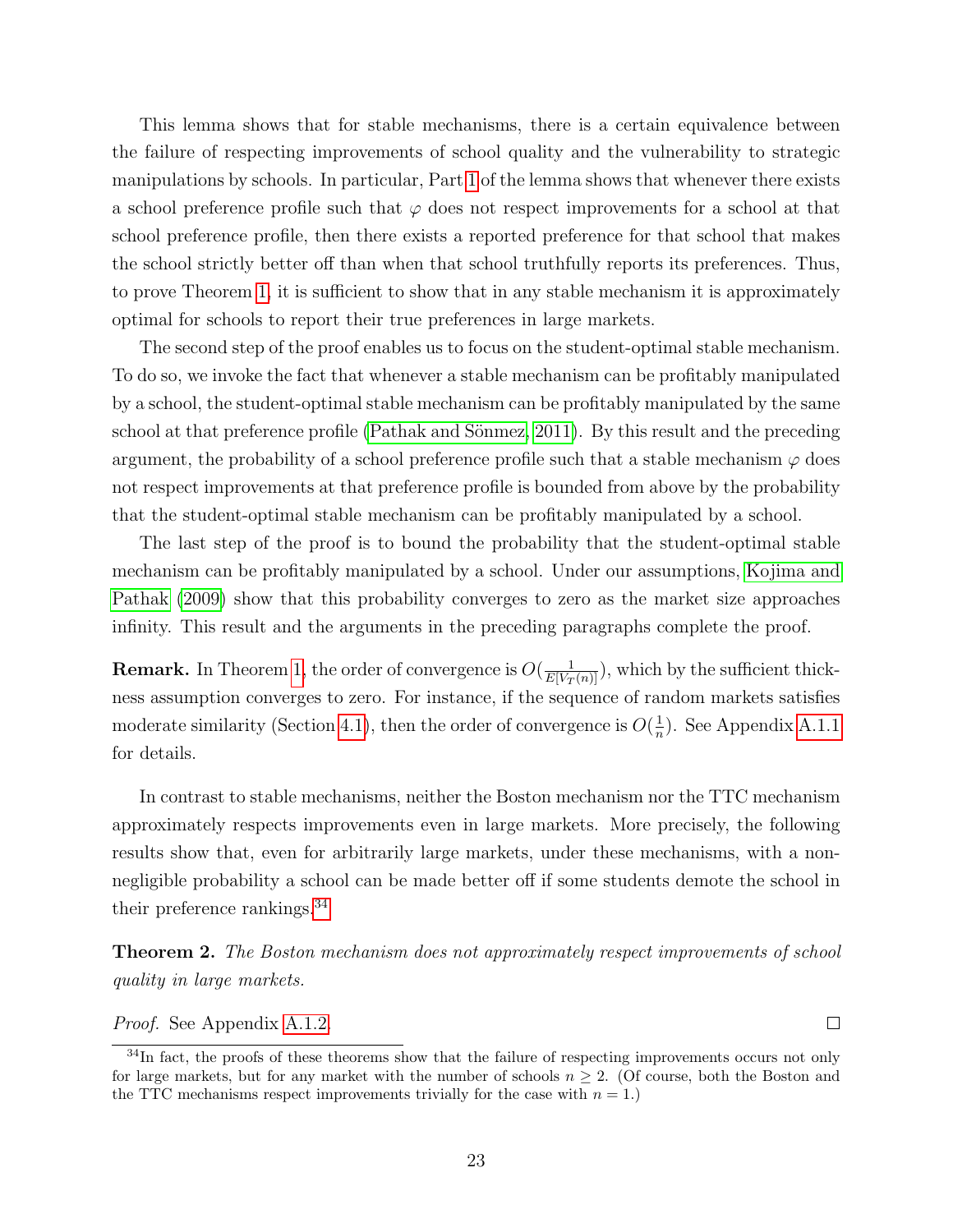<span id="page-23-0"></span>Theorem 3. The top trading cycles mechanism does not approximately respect improvements of school quality in large markets.

Proof. See Appendix [A.1.3.](#page-45-0)

The negative results of Theorems [2](#page-22-1) and [3](#page-23-0) provide a sharp contrast to the positive result of Theorem [1.](#page-20-0) These results indicate that schools will not be incentivized to reduce school quality for any student under the student-optimal stable mechanism, while they may be incentivized to reduce school quality for some students under the Boston or the TTC mechanisms.[35](#page-23-1)

The intuition for Theorem [2](#page-22-1) is as follows. Recall that in the Boston mechanism, every acceptance is final in each step. Therefore, if a student applies to a school in an earlier step than its more preferred student, the mechanism can match the former to the school at the expense of the latter. Hence, if the less preferred student changes her preferences to like the school better, it can lead to an inferior outcome for the school as it may induce that student to apply earlier. This logic is relatively simple and does not depend on the size of the market: Roughly speaking, a randomly chosen student is less preferred to another randomly chosen student with a fixed probability, whether or not the market is large.<sup>[36](#page-23-2)</sup> The formal proof in the Appendix makes this intuition precise, by presenting a random market in which a less preferred student applies for a school earlier than a more preferred student.<sup>[37](#page-23-3)</sup>

The intuition for Theorem [3](#page-23-0) is slightly more complicated. In the TTC mechanism, even an undesirable student with a low priority may be matched to a school if the student can trade priorities with another student who has a high priority for that school. Such a trade can crowd out a student whose priority is higher than the first student but lower than the second. Thus if an undesirable student changes her preferences to like a school better, it may lead to an inferior outcome for the school as such a crowding out may occur. As in the Boston mechanism, this effect can remain even in large economies.<sup>[38](#page-23-4)</sup> The precise argument, again, can be found in the Appendix.

24

<span id="page-23-1"></span><sup>35</sup>Whether there exists any Pareto efficient mechanism that approximately respects improvements of school quality in large markets is an open question. We do not pursue this line of analysis in this paper because our primary objective is to compare representative mechanisms in practice, but answering this question may be useful for further understanding the relationship between Pareto efficiency and respecting improvements.

<span id="page-23-2"></span><sup>&</sup>lt;sup>36</sup>Of course, one needs to consider the *conditional* probability that one student is more preferred than another given what happens in the mechanism. This issue is considered in the formal proof in the Appendix.

<span id="page-23-3"></span><sup>&</sup>lt;sup>37</sup>Note that Theorem [2](#page-22-1) does not depend on choosing a particular sequence of school preference profiles as the number of schools grows large. In particular, the proof of Theorem [2](#page-22-1) shows that the Boston mechanism does not respect improvements in large markets even when schools' preferences over students are uniformly distributed over all possible rankings of students.

<span id="page-23-4"></span><sup>38</sup>As in the case of Theorem [2](#page-22-1) (see footnote [37\)](#page-23-3), Theorem [3](#page-23-0) does not depend on choosing a particular sequence of school preference profiles as the number of schools grows large. In particular, the proof of Theorem [3](#page-23-0) shows that the TTC mechanism does not respect improvements in large markets even when schools' preferences over students are uniformly distributed over all possible rankings of students.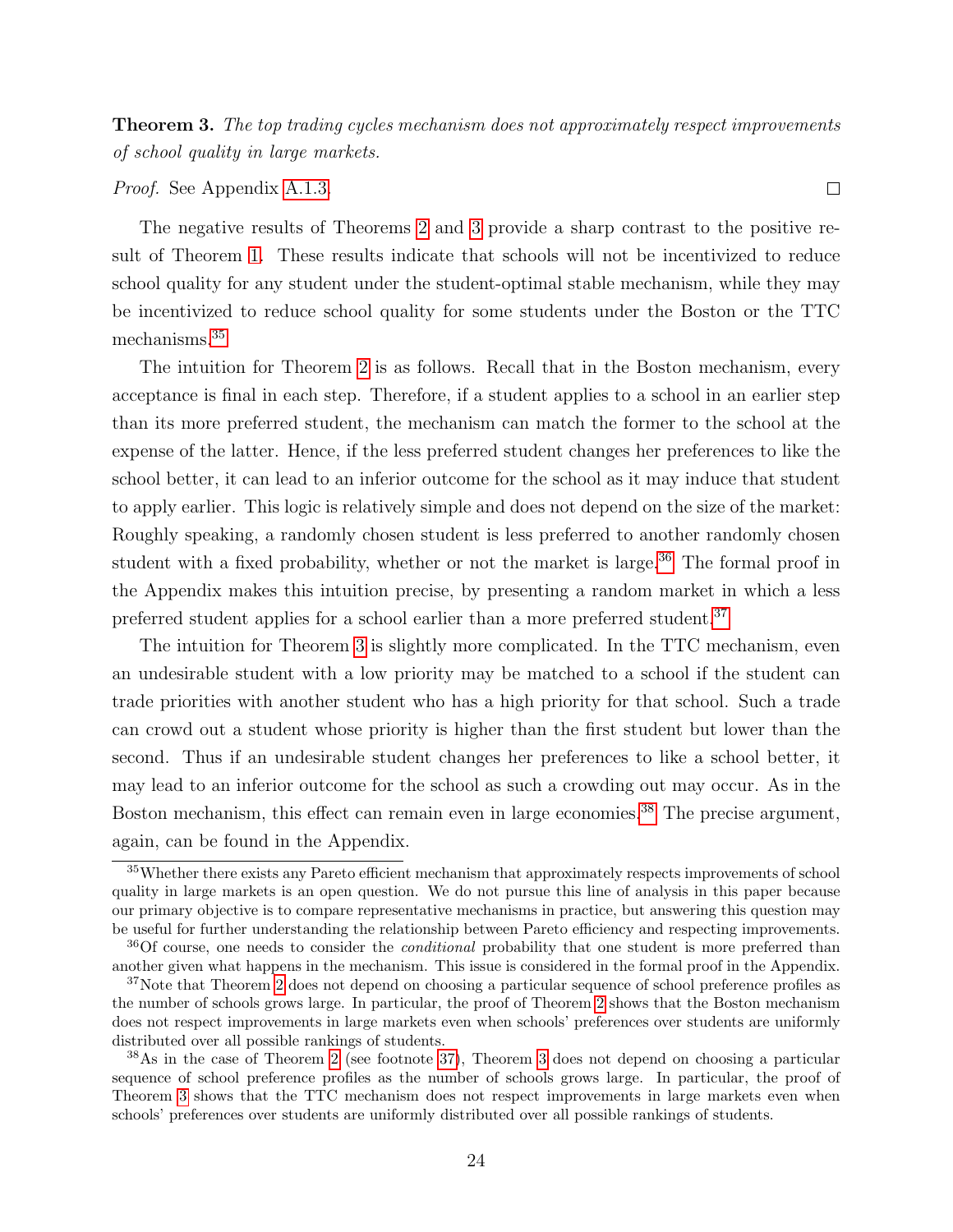The intuition of the proofs of Theorems [1](#page-20-0) to [3](#page-23-0) also illustrates the likely strategic behavior of schools under different school choice mechanisms. When the student-optimal stable mechanism is used, it only behooves a school to discourage a student if that student will begin a rejection chain which ends with another student, whom the school likes better, applying to that school; these students are very hard to identify in practice, and so such strategies by schools will be rare. By contrast, when either the Boston or the TTC mechanism is used, the proofs of the theorems show that a school could benefit by ensuring that students the school finds undesirable do not wish to attend the school; these students are likely easy for the school to identify. These "undesirable" students are often members of the most vulnerable parts of society, and the Boston or TTC mechanisms may induce schools to intentionally make themselves less hospitable for these students.[39](#page-24-2)

## <span id="page-24-1"></span>5 Alternative Criteria

# <span id="page-24-0"></span>5.1 Respecting Improvements of School Quality in Terms of Enrollment

In the preceding discussion on respecting improvements of school quality, whether a mechanism respects improvements is judged in terms of schools' preferences. This means that we implicitly assume that school preferences in the model are the preferences by which schools evaluate matchings. However, in several real-life school choice systems, school preferences do not necessarily reflect schools' true preferences. Rather, they are often priorities set by law, as is the case for schools in Boston. In such cases, a primary objective of schools is likely to be to enroll as many students as possible. Reasons for this include that school budgets are often determined based on enrollments and that schools attended by too few students are often closed.[40](#page-24-3) If schools desire to increase enrollment as much as possible, the following variant of our criterion, respecting improvements of school quality in terms of enrollment, would be a natural requirement for a mechanism to promote school competition.

#### Definition 5. A mechanism  $\varphi$  respects improvements of school quality in terms of

<span id="page-24-2"></span><sup>&</sup>lt;sup>39</sup>However, note that we obtain similar results to Theorems [1](#page-20-0) to [3](#page-23-0) using the more restrictive criterion of respecting improvements of school quality for desirable students, i.e., those students whom the school prefers to some current student: see Section [5.2.](#page-26-0) Hence, the Boston and the TTC mechanisms may induce schools to make themselves less hospitable for some "desirable" students as well.

<span id="page-24-3"></span> $^{40}$ For example, the Chicago Public Schools' School Closing Guidelines,  ${\tt http://www.cps.edu/About_CPS/}$  ${\tt http://www.cps.edu/About_CPS/}$  ${\tt http://www.cps.edu/About_CPS/}$ [Policies\\_and\\_guidelines/Documents/CPSSchoolActionGuidelines.pdf](http://www.cps.edu/About_CPS/Policies_and_guidelines/Documents/CPSSchoolActionGuidelines.pdf), cites under-enrollment as a criterion of school closing. In fact, under-enrollment is often used as a criterion for closing. See, for instance, the recent controversy over the closing of the once-venerable Jamaica High School in New York City partly due to declining enrollment [\(Daily News, 2011\)](#page-36-10).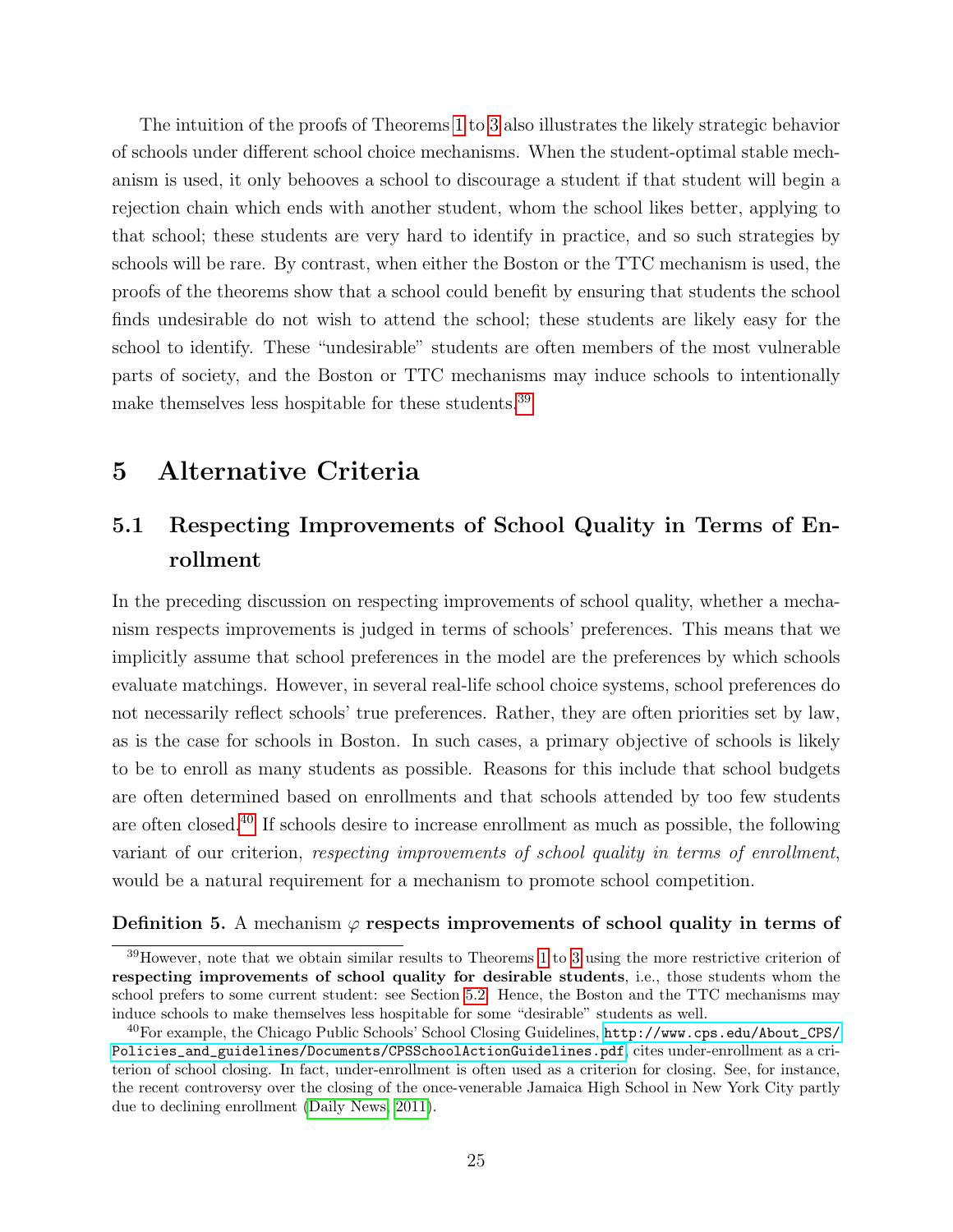enrollment at the school preference profile  $\succ_C$  if, for all  $c \in C$  and student preference profiles  $\succ_S$  and  $\succ'_S$ , if  $\succ_S$  is an improvement for school c over  $\succ'_S$ , then  $|\varphi_c(\succ_S, \succ_C)| \ge$  $|\varphi_c(\succ_S', \succ_C)|.$ 

In other words, a mechanism respects improvements of school quality in terms of enrollment if the enrollment of a school weakly increases whenever that school becomes more preferred by students. Note that respecting improvements in terms of enrollment and the original definition of respecting improvements of school quality are logically independent.

As in the case with the original notion of respecting improvements, we first consider whether stable mechanisms, particularly the student-optimal stable mechanism, respect improvements in terms of enrollment. As shown by the following result, in contrast to Proposition [1,](#page-13-1) it turns out that any stable mechanism respects improvements in terms of enrollment.

<span id="page-25-2"></span>Proposition 3. Any stable mechanism respects improvements of school quality in terms of enrollment at every school preference profile.

 $\Box$ 

 $\Box$ 

Proof. See Appendix [A.1.4.](#page-47-0)

In addition, the next result demonstrates that the Boston mechanism also respects improvements in terms of enrollment.

<span id="page-25-1"></span>Proposition 4. The Boston mechanism respects improvements of school quality in terms of enrollment at every school preference profile. $^{41}$  $^{41}$  $^{41}$ 

Proof. See Appendix [A.1.5.](#page-48-0)

Given that all stable mechanisms and the Boston mechanism, a Pareto efficient mechanism for students, respect improvements in terms of enrollment, some readers may suspect that the TTC mechanism, which is also Pareto efficient as well as strategy-proof for students, would satisfy the criterion as well. However, as demonstrated by the following result, the TTC mechanism does not necessarily respect improvements of school quality in terms of enrollment.

<span id="page-25-3"></span>Proposition 5. The top trading cycles mechanism does not respect improvements of school quality in terms of enrollment at all school preference profiles.

<span id="page-25-0"></span><sup>&</sup>lt;sup>41</sup>In Proposition [4,](#page-25-1) we implicitly assume that students report true preferences. The Boston mechanism is not strategy-proof, so it is of interest to analyze whether the result holds even when students are strategic. As mentioned in the Remark in Section [3.2,](#page-14-1) Ergin and Sönmez  $(2006)$  show that the set of Nash equilibrium outcomes under the Boston mechanism coincides with the set of stable matchings. By this fact and Proposition [3,](#page-25-2) it follows that the Boston mechanism also respects improvements of school quality in terms of enrollment when students play Nash equilibria.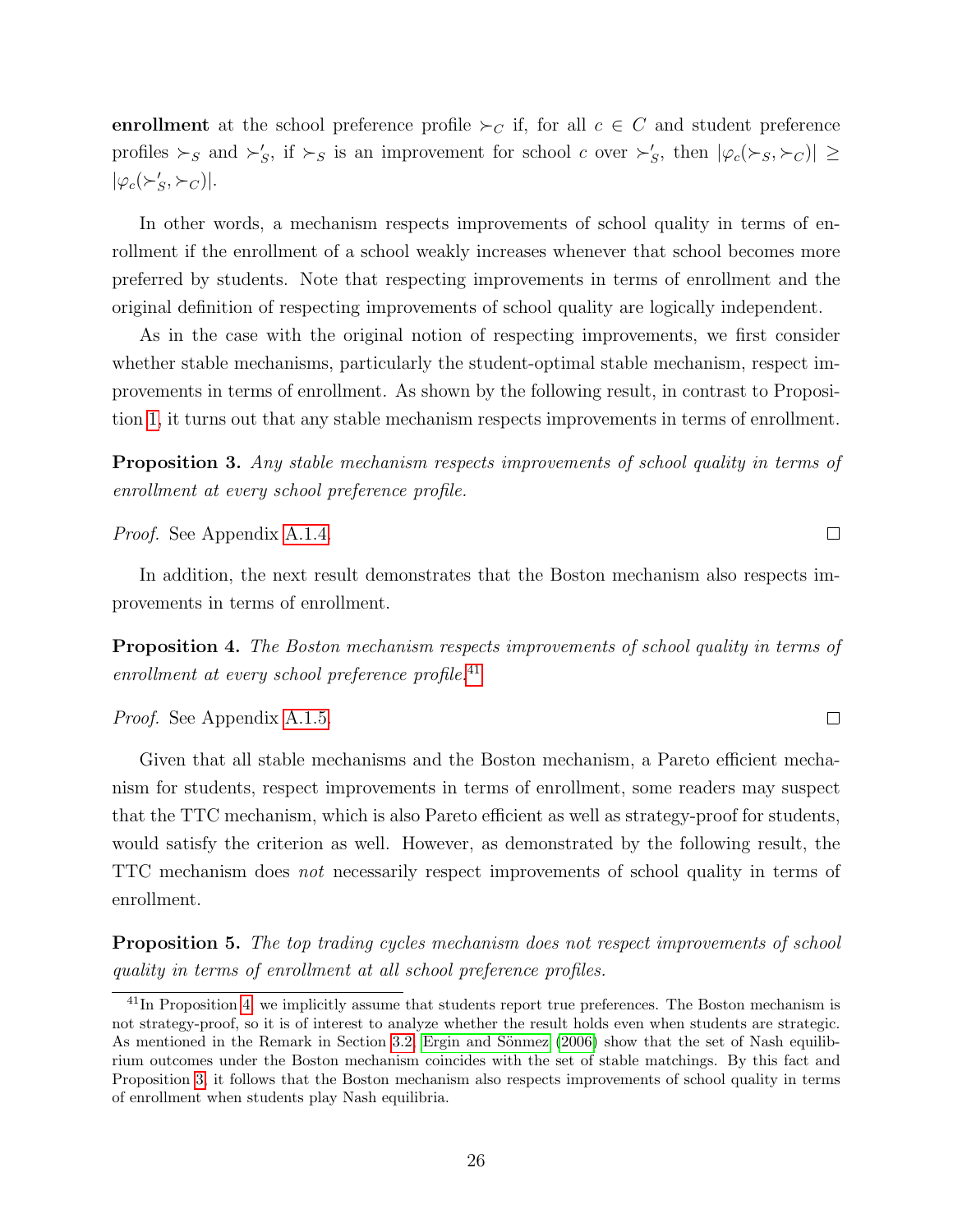*Proof.* Consider the following environment. There are schools  $c_1, c_2, c_3$ , and  $c_4$ , and students  $s_1, s_2, s_3$ , and  $s_4$ . School  $c_1$  has a capacity of 2 seats while each of the other schools has a capacity of 1 seat. The preference profile  $\succ$  of students and schools is given by:

$$
\begin{aligned}\n &\succ_{s_1}:c_3,c_1,\emptyset, &\succ_{c_1}:s_1,s_2,s_3,s_4,\emptyset, \\
&\succ_{s_2}:c_2,c_1,\emptyset, &\succ_{c_2}:s_1,s_2,\ldots,\emptyset \\
&\succ_{s_3}:c_3,c_1,\emptyset, &\succ_{c_3}:s_4,s_3,s_2,s_1,\emptyset \\
&\succ_{s_4}:c_2,c_4,\emptyset, &\succ_{c_4}:s_4,\ldots,\emptyset.\n\end{aligned}
$$

Under this preference profile, the TTC outcome is

$$
\begin{pmatrix} c_1 & c_2 & c_3 & c_4 \ \{s_2, s_3\} & s_4 & s_1 & \emptyset \end{pmatrix},
$$

where two positions of  $c_1$  are filled.

Now consider an alternative preference relation of student  $s_1, \succ_{s_1}': c_1, c_3, \emptyset$ . Note that this is an improvement for school  $c_1$  over  $\succ_{s_1}$ . However, the TTC outcome under the preference profile  $(\succ_{s_1}', \succ_{-s_1})$  is

$$
\begin{pmatrix} c_1 & c_2 & c_3 & c_4 \ s_1 & s_2 & s_3 & s_4 \end{pmatrix},
$$

and so  $c_1$  obtains strictly fewer students.

The results on respecting improvements in large markets suggest a sense in which stable mechanisms provide better incentives for schools to improve than the TTC mechanism. In addition to that, the results in this section provide another, similar case for stable mechanisms, particularly the student-optimal stable mechanism, in contrast to the TTC mechanism.

# <span id="page-26-0"></span>5.2 Respecting Improvements of School Quality for Desirable Students

Respecting improvements of school quality requires that a mechanism respects all possible improvements. However, it may be socially beneficial for schools to differentiate and offer different educational experiences to different students; for instance, a school may focus on either math and science, music, or vocational training. If so, then it may be sufficient that a school obtains a (weakly) more preferred set of students when a "desirable" student, i.e., a

 $\Box$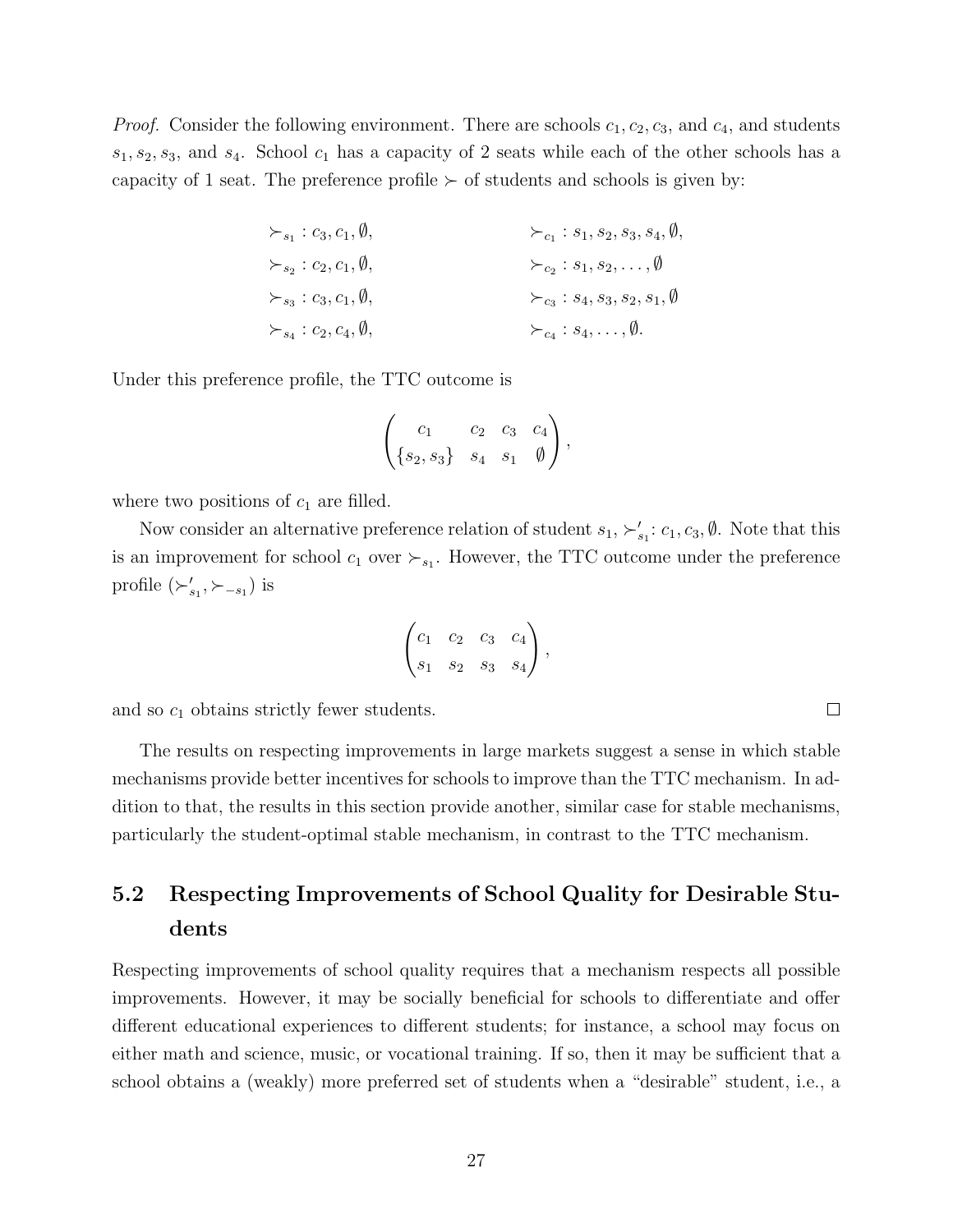student with a characteristic that school values, ranks that school more highly.<sup>[42](#page-27-0)</sup> One possible definition of a desirable student in this context is simply a student that the school prefers to one of its current students. Hence, we formalize the notion of respecting improvements of school quality for desirable students with the following definition.

<span id="page-27-2"></span>Definition 6. A mechanism  $\varphi$  respects improvements of school quality for desirable students at the school preference profile  $\succ_C$  if the following condition is satisfied: Consider any  $c \in C$  and student preference profiles  $\succ_S$  and  $\succ'_S$  such that

- (1)  $\succ'_S$  is an improvement for school c over  $\succ_S$ , and
- (2) if  $|\varphi_c(\succ_s,\succ_c)| = q_c$ , for any s such that  $\bar{s} \succ_c s$  for every  $\bar{s} \in \varphi_c(\succ_s,\succ_c)$ ,  $\succ'_s$  is the same as  $\succ$ <sub>s</sub>.

Then,  $\varphi_c(\succ'_S, \succ_C) \succsim_c \varphi_c(\succ_S, \succ_C)$  holds.

In the above definition, we consider a change of student preferences where a school improves in the ranking of students, each of whom is preferred to a current student, while remaining unchanged in other students' rankings. We say that a mechanism respects improvements of school quality for desirable students if the school always obtains a weakly better set of students as a result of such a change.<sup>[43](#page-27-1)</sup> Clearly, if a mechanism respects improvements of school quality, then it also respects improvements for desirable students. In this sense, respecting improvements for desirable students is a weaker notion than respecting improvements.

Even if we adopt this alternative criterion, the impossibility result for the compatibility of stability and respecting improvements in general markets continues to hold: In Example 1, add another student  $\hat{s}$  with  $\succ_{\hat{s}}: c, \emptyset$  and change school preferences to  $\succ_{c}: s, \overline{s}, \hat{s}, \emptyset$  and  $\succ_{\bar{c}}: \bar{s}, s, \hat{s}, \emptyset$ . This modified example shows the desired impossibility.

Furthermore, neither the Boston nor the TTC mechanisms respects improvements for desirable students in general markets. For the Boston mechanism, consider the following example:

**Example 3.** Let  $S = \{s_1, s_2, s_3, s_4\}$ ,  $C = \{c_1, c_2\}$ . The capacity of school  $c_1$  is 2 while the

<span id="page-27-0"></span><sup>&</sup>lt;sup>42</sup>Here we assume that school preferences truly reflect their intrinsic preferences, as opposed to being priorities set by law.

<span id="page-27-1"></span><sup>&</sup>lt;sup>43</sup>For schools with unfilled capacity, every student is considered to be a desirable student.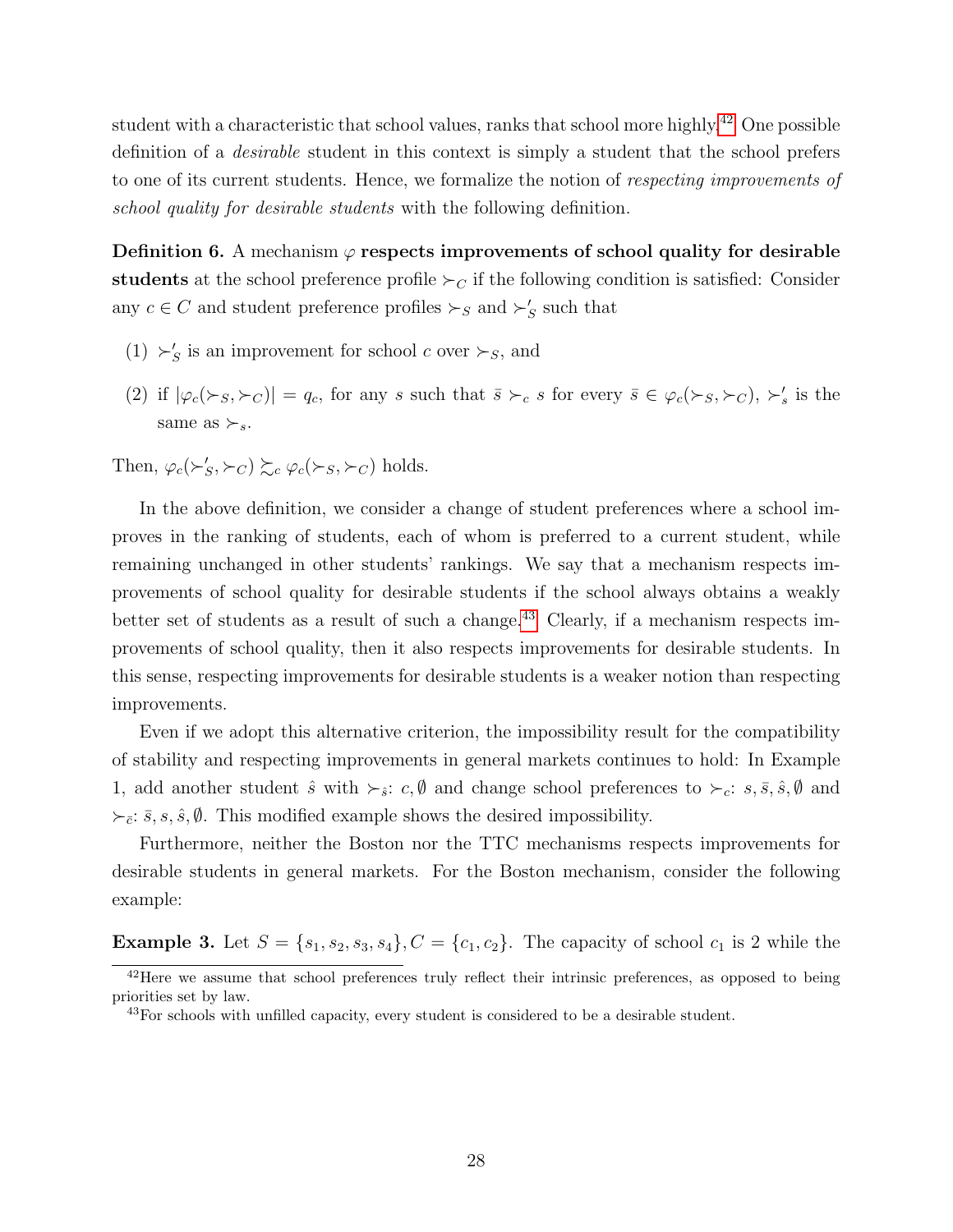capacity of school  $c_2$  is 1. Preferences of students and schools are as follows:

$$
\begin{aligned}\n &\succ_{s_1}:c_2,c_1,\emptyset, &\succ_{c_1}:s_1,s_2,s_3,s_4,\emptyset, \\
&\succ_{s_2}:\emptyset,c_1,c_2, &\succ_{c_2}:s_4,s_1,s_2,s_3,\emptyset, \\
&\succ_{s_3}:c_1,\emptyset,c_2, &\succ_{s_4}:c_2,\emptyset,c_1.\n\end{aligned}
$$

Under this preference profile  $\succ$ , the Boston mechanism  $\varphi^B$  produces the following matching:

$$
\varphi^B(\succ) = \begin{pmatrix} c_1 & c_2 & \emptyset \\ \{s_1, s_3\} & s_4 & s_2 \end{pmatrix}.
$$

Now consider an alternative preference relation for student  $s_2$ ,  $\succ'_{s_2}: c_1, \emptyset, c_2$ . Note that this is an improvement for school  $c_1$  over  $\succ_{s_2}$  and  $s_2 \succ_{c_1} s_3 \in \varphi^B(\succ)$ . However, the Boston mechanism outcome under preference profile  $(\succ_{s_2}', \succ_{-s_2})$  is

$$
\varphi^B(\succ_{s_2}', \succ_{-s_2}) = \begin{pmatrix} c_1 & c_2 & \emptyset \\ \{s_2, s_3\} & s_4 & s_1 \end{pmatrix},
$$

which is strictly worse for  $c_1$  than  $\varphi^B(\succ)$ . Hence, the Boston mechanism does not respect improvements for desirable students.

In order to show that the TTC mechanism does not respect improvements for desirable students, consider the counterexample in the proof of Proposition [5](#page-25-3) and suppose that  ${s_2, s_3} \succ_{c_1} {s_1}.$  (Note that this does not contradict the assumption that the preferences of  $c_1$  are responsive.) This modified counterexample provides a school preference profile at which the TTC mechanism does not respect improvements for desirable students.

Given these negative results, a natural question is, as in the case of the original concept of respecting improvements, whether these mechanisms respect improvements for desirable students in large markets. First of all, it is clear that the result for stable mechanisms in large markets remains true since respecting improvements (for all students) implies respecting improvements for desirable students. For the Boston and the TTC mechanisms, as in the case with our original criterion of respecting improvements of school quality, we show that neither of them respects improvements for desirable students even in large markets. Let  $\hat{\alpha}_c(\tilde{\Gamma}, \varphi)$  be the probability that the realized preference profile  $\succ$  has the property that there exists a student preference profile  $\succ'_S$  such that  $\succ'_S$  is a disimprovement for c over  $\succ_S$  with the properties (1) and (2) in Definition [6,](#page-27-2) and  $\varphi_c(\succ'_S, \succ_C) \succ_c \varphi_c(\succ_S, \succ_C)$ . We say that a mechanism  $\varphi$  approximately respects improvements of school quality for desirable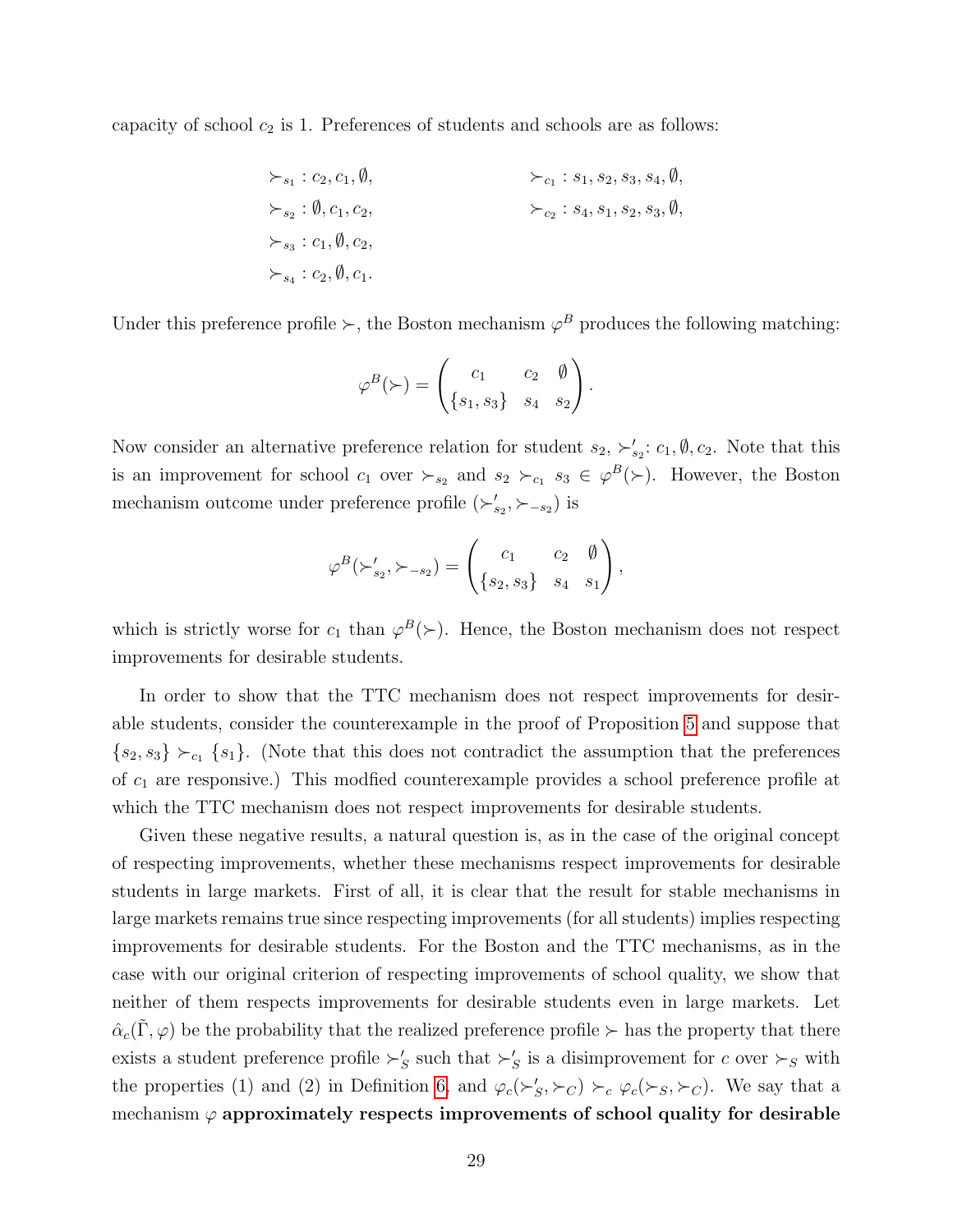students in large markets if, for any sequence of random markets  $(\tilde{\Gamma}^n)_{n\in\mathbb{N}}$  that is regular and sufficiently thick,  $\max_{c \in C^n} \hat{\alpha}_c(\tilde{\Gamma^n}, \varphi) \to 0$  as  $n \to \infty$ , i.e., for any  $\varepsilon > 0$ , there exists an integer m such that, for any random market  $\tilde{\Gamma}^n$  in the sequence with  $n > m$  and any  $c \in C^n$ , we have that  $\hat{\alpha}_c(\tilde{\Gamma}^n, \varphi) < \varepsilon$ .

<span id="page-29-3"></span>Proposition 6. The Boston mechanism does not approximately respect improvements of school quality for desirable students in large markets.

Proof. See Appendix [A.1.6.](#page-49-0)

<span id="page-29-4"></span>Proposition 7. The top trading cycles mechanism does not approximately respect improvements of school quality for desirable students in large markets.

Proof. See Appendix [A.1.7.](#page-51-0)

Hence, even if we adopt the alternative, weaker criterion of respecting improvements for desirable students, the implications obtained by using our original criterion, respecting improvements of school quality (for all students), are unchanged.[44](#page-29-2)

### <span id="page-29-0"></span>6 Discussion

#### <span id="page-29-1"></span>6.1 Conditions on Preferences for Respecting Improvements

As mentioned in Section [3.3,](#page-16-2) given that the mechanisms we consider do not respect improvements at every school preference profile, a natural question is under what conditions on the school preference profile  $\succ_C$  does a stable or Pareto efficient mechanism respect improvements. Let  $r^{\ell}(\succ_c)$  be the student who is  $\ell$ -th ranked in  $\succ_c$ .

**Definition 7.** A school preference profile  $\succ_C$  is **virtually homogeneous** if  $r^{\ell}(\succ_c) = r^{\ell}(\succ_{\bar{c}})$ for all  $c, \bar{c} \in C$  and  $\ell > \min\{q_{\hat{c}} : \hat{c} \in C\}.$ 

This condition requires that the same student should be the  $\ell$ -th preferred student for all schools for every  $\ell$  that is larger than the minimum of school capacities. As the name suggests, virtual homogeneity allows for almost no variation in preferences over individual students among different schools. To illustrate this condition, consider a special case in which each school has only one seat, that is,  $q_{\hat{c}} = 1$  for all  $\hat{c} \in C$ . Then  $r^{\ell}(\succ_c) = r^{\ell}(\succ_{\bar{c}})$  for

 $\Box$ 

 $\Box$ 

<span id="page-29-2"></span><sup>44</sup>Similarly to Theorems [2](#page-22-1) and [3,](#page-23-0) the proofs for Propositions [6](#page-29-3) and [7](#page-29-4) show that the failure of respecting improvements for desirable students occurs not only for large markets, but for any market with the number of schools  $n \geq 2$  $n \geq 2$ . Furthermore, as in the case of Theorems 2 and [3](#page-23-0) (see footnotes [37](#page-23-3) and [38\)](#page-23-4), Propositions [6](#page-29-3) and [7](#page-29-4) do not depend on choosing a particular sequence of school preference profiles as the number of schools grows large.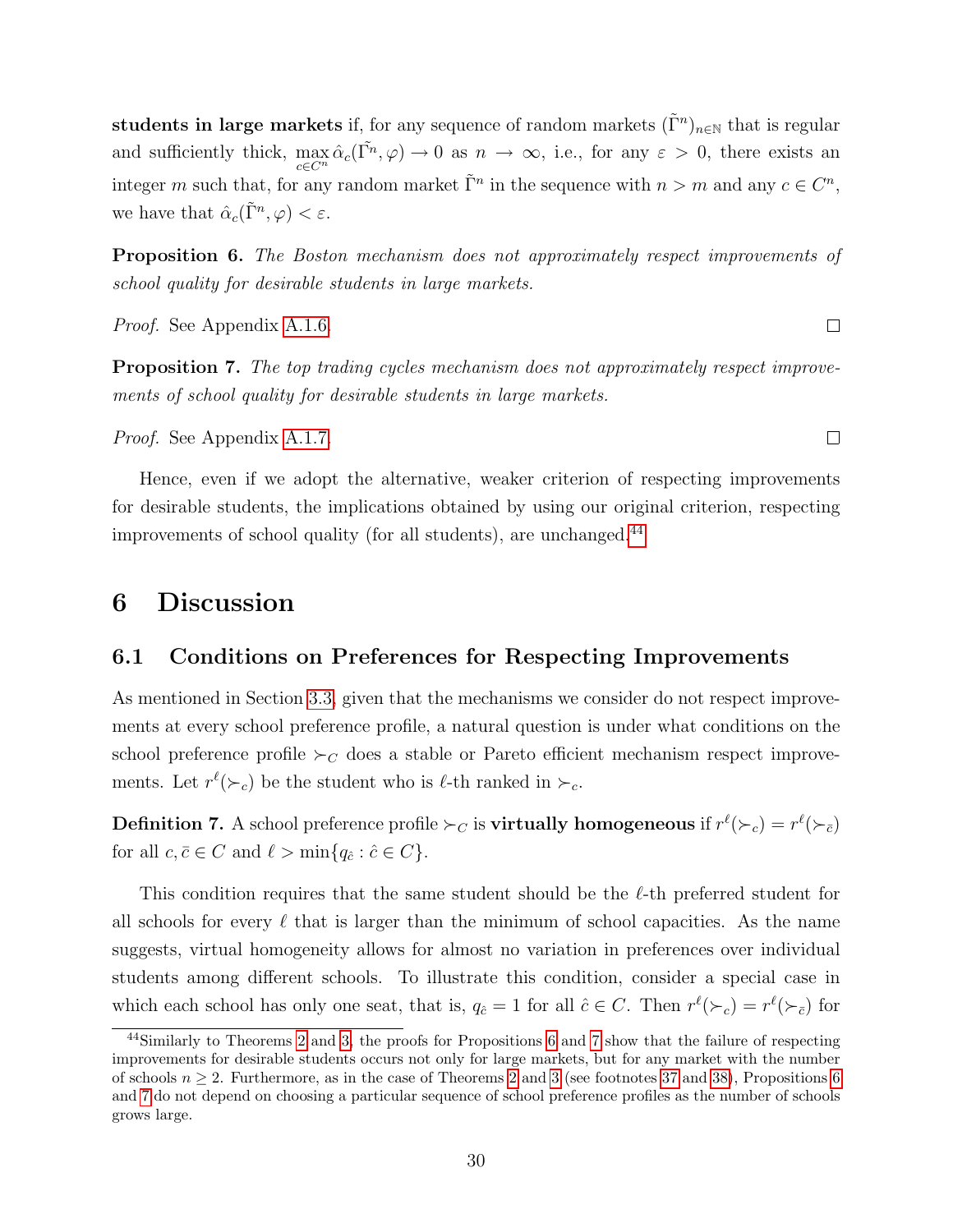all  $c, \bar{c} \in C$  and  $\ell \geq 2$  and hence for  $\ell = 1$  as well. This means that preferences over students are exactly identical between any pair of schools.

When school capacities are larger than one, virtual homogeneity allows for slight variations in school preferences. Still, any allowed variation involves only the top min ${q_{\hat{c}} : \hat{c} \in C}$ students. Such a student is admitted to any school whenever she applies to it in any stable mechanism, so how highly she is ordered within those top students does not affect the allocation as long as a stable mechanism is employed. In other words, the apparent heterogeneity in school preferences involving only the top  $\min\{q_{\hat{c}} : \hat{c} \in C\}$  students is irrelevant for the purpose of choosing an allocation from the set of stable allocations.[45](#page-30-1) We now characterize the set of school preference profiles under which there exists a stable mechanism that respects improvements of school quality.

<span id="page-30-0"></span>**Proposition 8.** There exists a stable mechanism that respects improvements of school quality at  $\succ_C$  if and only if one of the following conditions is satisfied:

 $\Box$ 

- (1) The school preference profile  $\succ_C$  is virtually homogeneous.
- (2) For every school  $c \in C$ , the capacity  $q_c$  (associated with  $\succ_c$ ) is one.

Proof. See Appendix [A.1.8.](#page-54-0)

While the proposition provides a complete characterization of when a stable mechanism respects improvements of school quality, the main significance of this result is the necessity direction: Virtually homogenous preferences are necessary for a stable mechanism to respect improvements of school quality (when at least one school has a capacity greater than one). Given that virtual homogeneity is an extremely restrictive condition which is rarely satisfied in practice, this result suggests that school preferences in practice are unlikely to exclude the possibility that stable mechanisms may provide perverse incentives for schools to lower their qualities and divert some students' demand for those schools.

The proof of Proposition [8](#page-30-0) is quite involved, but the intuition is straightforward: If preferences are not virtually homogenous and at least one school has a capacity greater than one, then with some work one can construct a preference profile of the students such as that in Example [1.](#page-12-4) On the other hand, when preferences are virtually homogenous, any stable mechanism is equivalent to a serial dictatorship where students choose school seats in the order that they are preferred by the schools. Such a serial dictatorship clearly respects improvements of school quality. Finally, if the capacity is one for every school, then the

<span id="page-30-1"></span><sup>45</sup>On the other hand, however, the variation in school preferences over students may affect school preferences over allocations even when preferences are virtually homogeneous.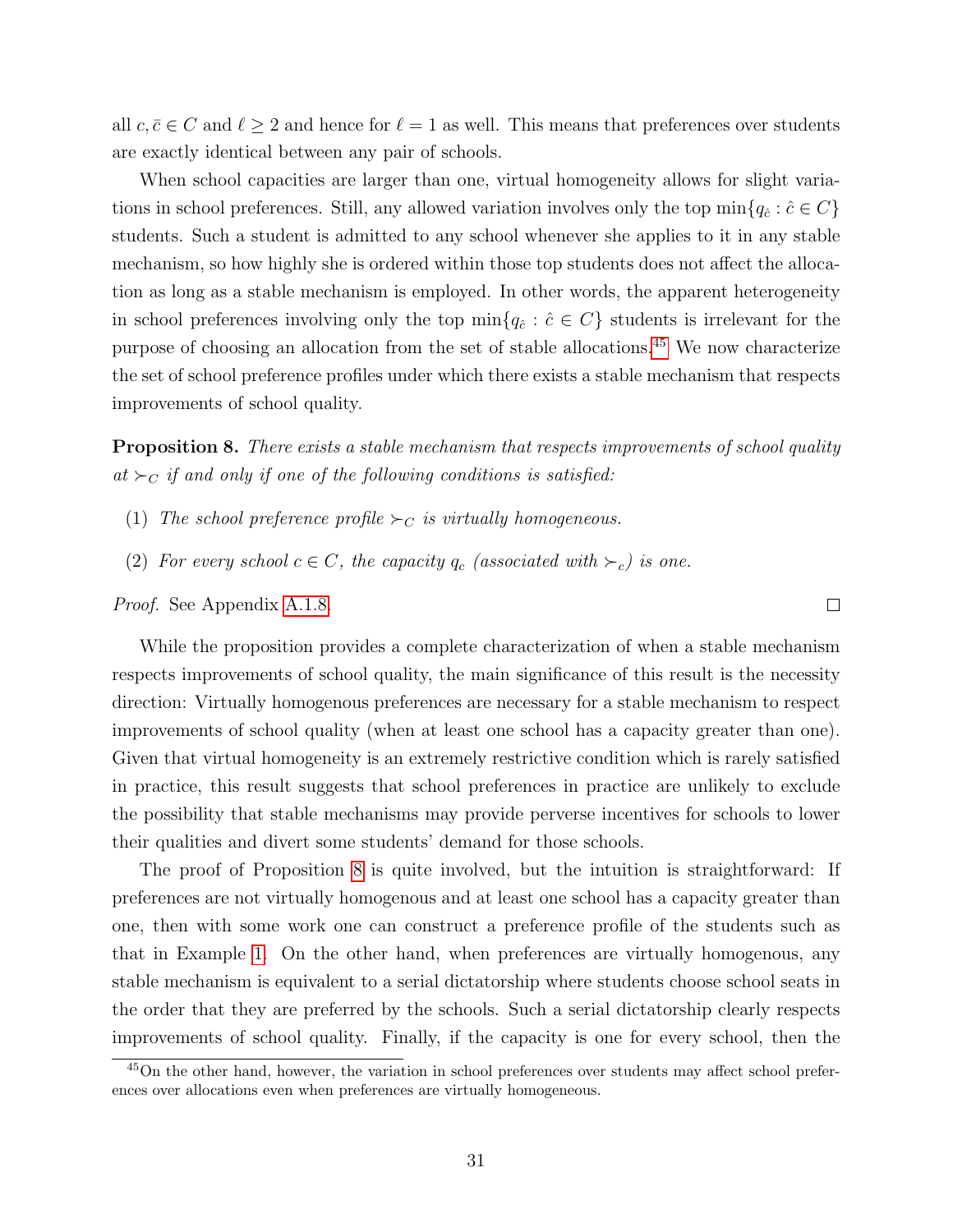school-optimal stable mechanism is the unique stable mechanism that respects improvements of school quality by Theorem 5 in Balinski and Sönmez (1999).

We now show that the set of preference profiles for which a Pareto efficient mechanism respects improvements of school quality is very similar to the set of preference profiles for which a stable mechanism respects improvements of school quality, which is specified in Proposition [8.](#page-30-0)

<span id="page-31-0"></span>**Proposition 9.** There exists a mechanism that is Pareto efficient for students and respects improvement of school quality at  $\succ_C$  if and only if  $\succ_C$  is virtually homogeneous.

Proof. See Appendix [A.1.9.](#page-59-0)

As virtual homogeneity is a very strong restriction on school preferences, the significant part of Proposition [9](#page-31-0) is that virtually homogenous preferences are required for a Pareto efficient mechanism to respect improvements of school quality. This conclusion implies that, as in the case of stable mechanisms, school preferences in practice are unlikely to exclude the possibility that Pareto efficient mechanisms may provide perverse incentives for schools to lower their qualities and divert some students' demand for those schools.

The proof of Proposition [9](#page-31-0) is similar to that of Proposition [8](#page-30-0) in spirit, though the technical details differ substantially: if preferences are not virtually homogenous, then it is possible to construct a preference profile for the students such as that in Example [2.](#page-14-0) On the other hand, when preferences are virtually homogenous, the serial dictatorship where students choose in the order that they are preferred by the schools is both Pareto efficient and respects improvements of school quality.

Remark. When the virtual homogeneity condition in Proposition [9](#page-31-0) is satisfied, the TTC mechanism is an example of a mechanism that is Pareto efficient for students and respects improvements of school quality. If a school preference profile is virtually homogeneous, the TTC mechanism coincides with a serial dictatorship using an arbitrary school's preference profile as the priority order. As explained above, such a serial dictatorship respects improvements of school quality. On the other hand, the Boston mechanism does not respect improvements even when  $\succ_C$  is virtually homogeneous.<sup>[46](#page-31-1)</sup> An implication of these results is that the student-optimal stable mechanism respects improvements for a wider class of school preference profiles than the TTC mechanism, and the TTC mechanism respects improvements for a wider class of school preference profiles than the Boston mechanism.

Remark. Virtual homogeneity is stronger than acyclicity by [Ergin \(2002\)](#page-37-4) and all of its variants proposed in the literature: *(strong) x-acyclicity* by [Haeringer and Klijn \(2009\)](#page-37-6), the

 $\Box$ 

<span id="page-31-1"></span><sup>46</sup>For an example showing this point, see Appendix [A.2.](#page-61-0)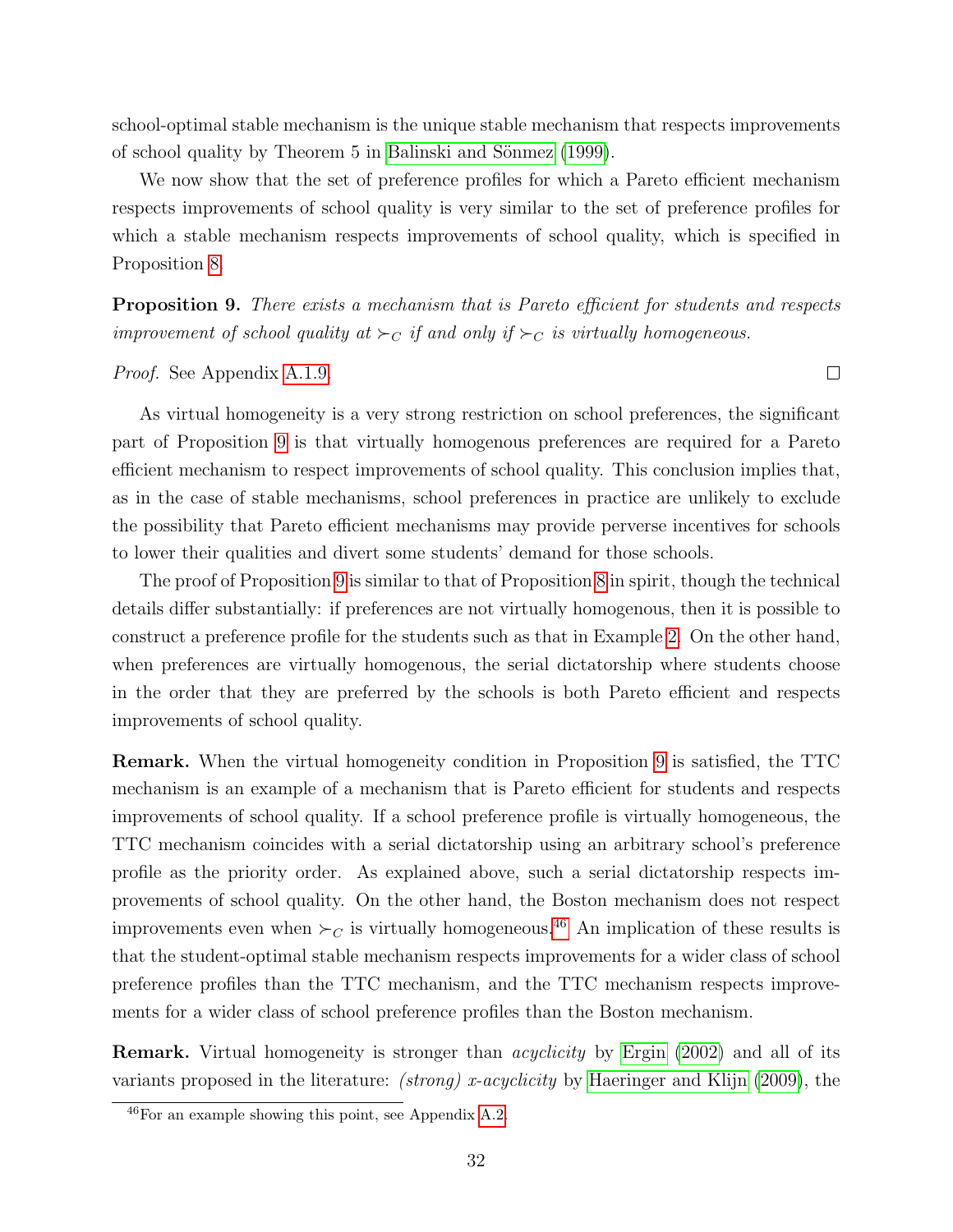stronger notions of acyclicity by [Kesten \(2006\)](#page-37-5), and essential homogeneity by [Kojima \(2011\)](#page-37-11). Note that even these acyclicity-like conditions have been considered to be so restrictive that it seems difficult to find any real-life cases where the conditions are satisfied. This fact demonstrates how restrictive virtual homogeneity is. For a more detailed explanation on the relationship between virtual homogeneity and (the variants of) acyclicity, see Appendix [A.3.](#page-61-1)

#### <span id="page-32-0"></span>6.2 Respecting Improvements of Student Quality

While we have considered competitive pressures on schools to improve, it is also important that a student not have incentives to make schools rank her lower in order to obtain a more preferred school. In addition, it would be natural to suspect that there is a tradeoff between providing incentives for schools to improve and doing so for students. In this section, we consider whether the school choice mechanisms considered in this work respect improvements of student quality.

**Definition 8.** A mechanism  $\varphi$  respects improvements of student quality at the student preference profile  $\succ_S$  if, for all  $s \in S$  and school preference profiles  $\succ_C$  and  $\succ'_{C}$ , if  $\succ'_{C}$  is an improvement for student s over  $\succ_C$ , then  $\varphi_s(\succ_S, \succ_C') \succsim_s \varphi_s(\succ_S, \succ_C)$ .<sup>[47](#page-32-2)</sup>

This definition is analogous to that for respecting improvements of school quality. A mechanism respects improvements of student quality if whenever a student's ranking improves in schools' preferences, that student obtains a weakly better placement. We now show that the student optimal stable mechanism, the Boston mechanism, and the TTC mechanism all respect improvements of student quality.

In addition to being a building block for Theorem [1,](#page-20-0) Lemma [1](#page-21-2) allows us to easily prove the following corollary, which was first shown by Balinski and Sönmez (1999).

<span id="page-32-1"></span>Corollary 1. The unique stable mechanism that respects improvements of student quality at every student preference profile is the student-optimal stable mechanism.

Proof. By Lemma [1,](#page-21-2) a stable mechanism respects improvements of student quality if and only if it is strategy-proof for students. This fact, and the result by Alcalde and Barberà [\(1994\)](#page-36-11) that the student-optimal stable mechanism is the only stable mechanism that is strategy-proof for students, complete the proof.  $\Box$ 

and the capacity associated with  $\succ'_c$  is equal to that with  $\succ_c$ .

<span id="page-32-2"></span><sup>&</sup>lt;sup>47</sup>Analogously to the definition of an improvement for a school, a preference profile  $\succ_C$  is an improvement for student s over preference profile  $\succ_C'$  if, for all  $c \in C$ ,

<sup>(1)</sup> For all  $\bar{s} \in S$ , if  $\{s\} \succ_c {\{\bar{s}\}}$ , then  $\{s\} \succ_c {\{\bar{s}\}}$ , and

<sup>(2)</sup> For all  $\bar{s}, \hat{s} \in S \setminus \{s\}, \{\bar{s}\} \succ'_{c} \{\hat{s}\}$  if and only if  $\{\bar{s}\} \succ'_{c} \{\hat{s}\},$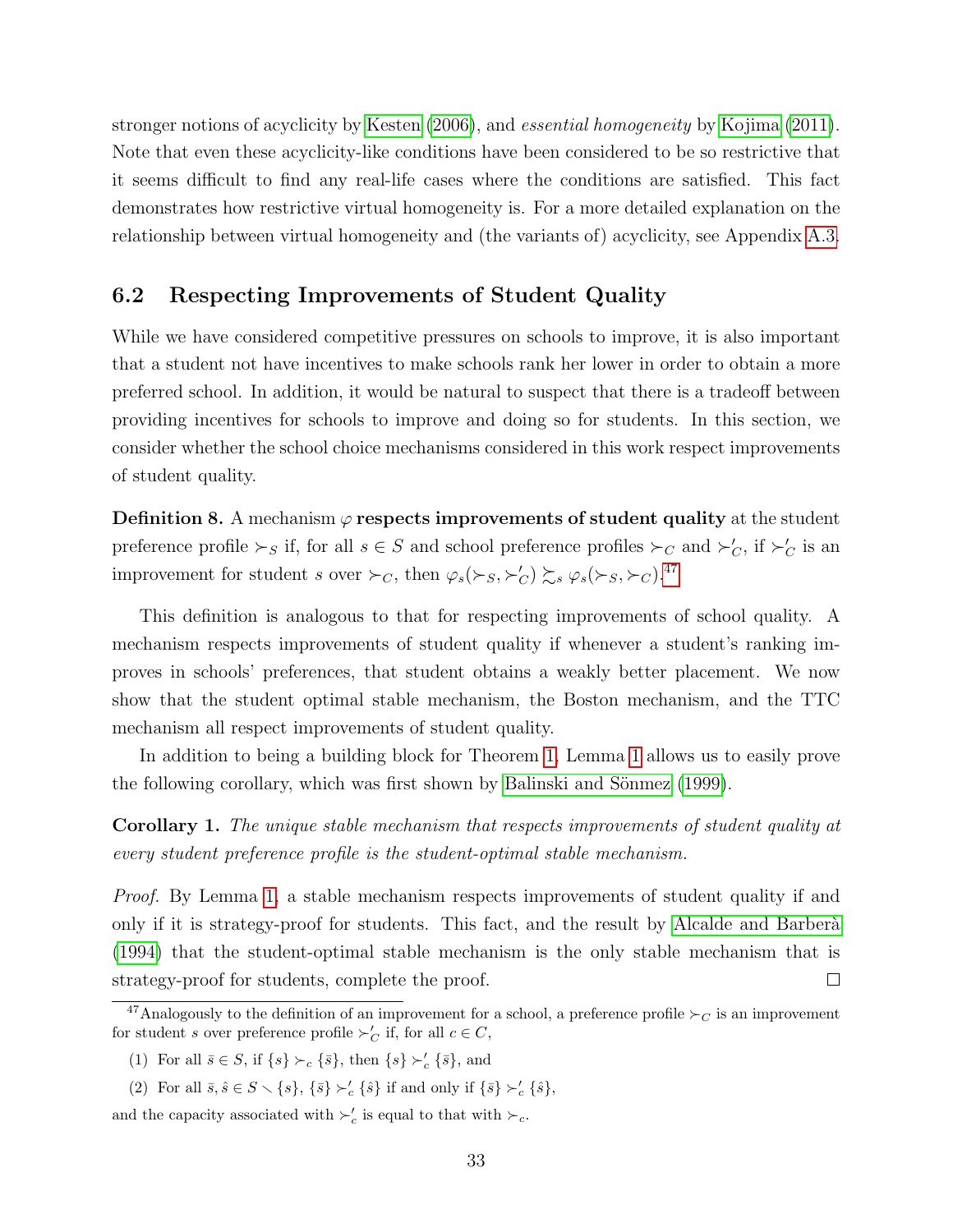The Boston mechanism also respects improvements of student quality. Intuitively, when a student improves his ranking, at each step of the algorithm in the Boston mechanism, the student is more likely to be kept by the school. Hence the outcome for the student must become weakly better when the student's ranking improves.

<span id="page-33-2"></span>**Proposition 10.** The Boston mechanism respects improvements of student quality at every student preference profile.

Proof. See Appendix [A.1.10.](#page-60-0)

The TTC mechanism also respects improvements of student quality. At each step of the algorithm in the TTC mechanism, a school is more likely to point at a student if that student is ranked higher. Hence, at each step of the algorithm, a higher-ranked student will have more schools pointing (directly or indirectly) at her, and so she will have a greater set of schools to choose from, and therefore obtain a weakly better outcome.

<span id="page-33-3"></span>**Proposition 11.** The top trading cycles mechanism respects improvements of student quality at every student preference profile.

Proof. See Appendix [A.1.11.](#page-60-1)

### <span id="page-33-0"></span>7 Conclusion

School choice has become a widespread and successful education policy in recent years. In this work, we considered how the design of a school choice mechanism affects the incentives of schools to improve their educational quality. We first defined the concept of respecting improvements of school quality, which requires that the outcome of a mechanism becomes weakly better for a school whenever that school becomes more preferred by students.<sup>[48](#page-33-1)</sup> No stable mechanism (such as the student-optimal stable mechanism) or mechanism that is Pareto efficient for students (such as the Boston and the TTC mechanisms) respect improvements of school quality. However, as the size of the school district grows, any stable mechanism approximately respects improvements; by contrast, the Boston and the TTC mechanisms do not even approximately respect improvements in large markets. Similar conclusions were obtained with respect to other criteria: Respecting improvements in terms of enrollment and for desirable students. The main results are summarized in Table [1](#page-34-0) (an

 $\Box$ 

 $\Box$ 

<span id="page-33-1"></span><sup>48</sup>Of course, one could also reward schools directly based on students' submitted preferences, such as by providing a monetary reward to a school based on the number of students who rank it first. However, we do not analyze this issue and instead focus on criteria based on the actual student placement. Even were school districts to implement such a direct incentive scheme, our analysis remains applicable as schools would still have preferences over students.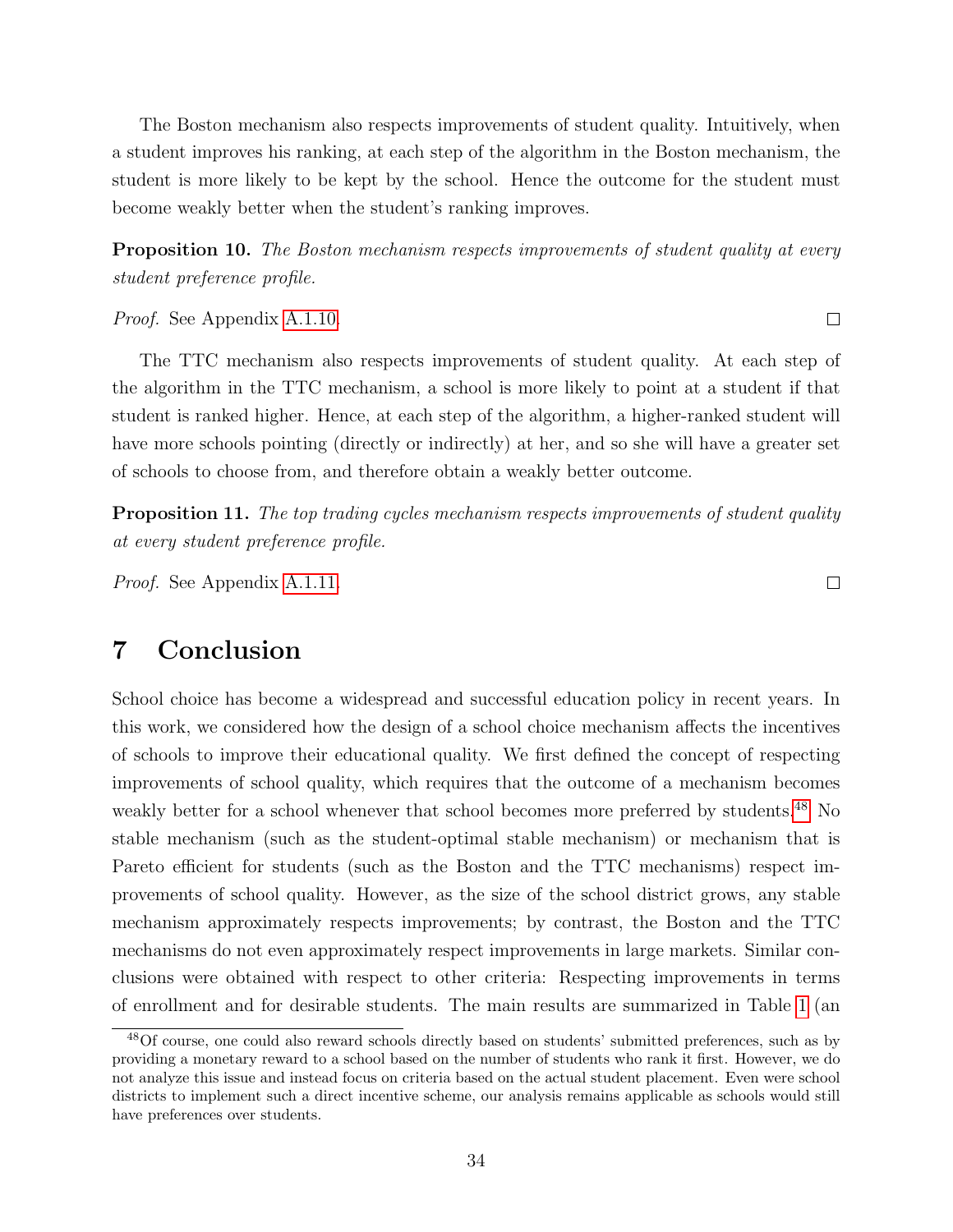|                                             | <b>SOSM</b> | <b>Boston</b> | TTC |
|---------------------------------------------|-------------|---------------|-----|
| RI in General Markets                       | Y           |               |     |
| RI by Desirable Students in General Markets | $\times$    | $\times$      |     |
| RI in Large Markets                         |             | X             |     |
| RI for Desirable Students in Large Markets  |             | $\times$      |     |
| RI in Terms of Enrollment                   |             |               |     |

<span id="page-34-0"></span>Table 1: Summary of the Main Results. RI stands for respect improvements.

exhaustive list of our results is in Table [2](#page-65-0) in Appendix [A.4\)](#page-64-0). These results suggest that the student-optimal stable mechanism may be a better school choice mechanism compared to the Boston and the TTC mechanisms if the goal of public school choice is to "increase excellence by increasing choice" [\(National Governors' Association, 1991\)](#page-38-12).

We regard this paper as one of the first attempts to use the analytical tools of market design to study the effects of different school choice mechanisms on improving the quality of public schooling. As such, there are a number of promising avenues of future research, both theoretical and empirical. First, by modeling quality investment explicitly, one could study the magnitude of the effects brought to light by our work. As discussed in Section [3,](#page-10-0) we have not modeled quality explicitly and instead have defined improvements by changes of student preferences; this modeling decision allows us to consider a very general class of improvements. However, see the recent work by [Azevedo and Leshno \(2011\)](#page-36-5), who, building on our work here, explicitly model investment for improvements using a uni-dimensional quality measure in order to quantify the marginal effects of investment. Their study has not obtained any asymptotic comparison result among different mechanisms<sup>[49](#page-34-1)</sup>, but their framework may provide a promising approach to study issues of school quality more generally.

Second, if data on submitted preferences in real school choice systems is available, it would be possible to analyze how often schools in practice are better off when less preferred by certain students, i.e., how often schools have incentives to discourage student interest. Finally, and more ambitiously, empirical work could quantify the effect of different school choice mechanisms on the quality of a public school system and its rate of improvement. We would further suggest that empirical work in this area also study how different school choice mechanisms affect different types of students: As discussed at the end of Section [4,](#page-17-0) the Boston and the TTC mechanisms provide incentives for schools to make themselves

<span id="page-34-1"></span><sup>&</sup>lt;sup>49</sup>Note that [Azevedo and Leshno](#page-36-5) [\(2011\)](#page-36-5) focus on stable matchings, providing no framework in which to study unstable mechanisms such as the Boston and TTC mechanisms. Also, they define a large matching market, but it is quite different from the large market in our sense. In their model, the number of students is large (in fact a continuum), but the number of schools remain fixed and finite. Thus it is unclear whether their model can be used to obtain asymptotic comparisons of different school choice mechanisms.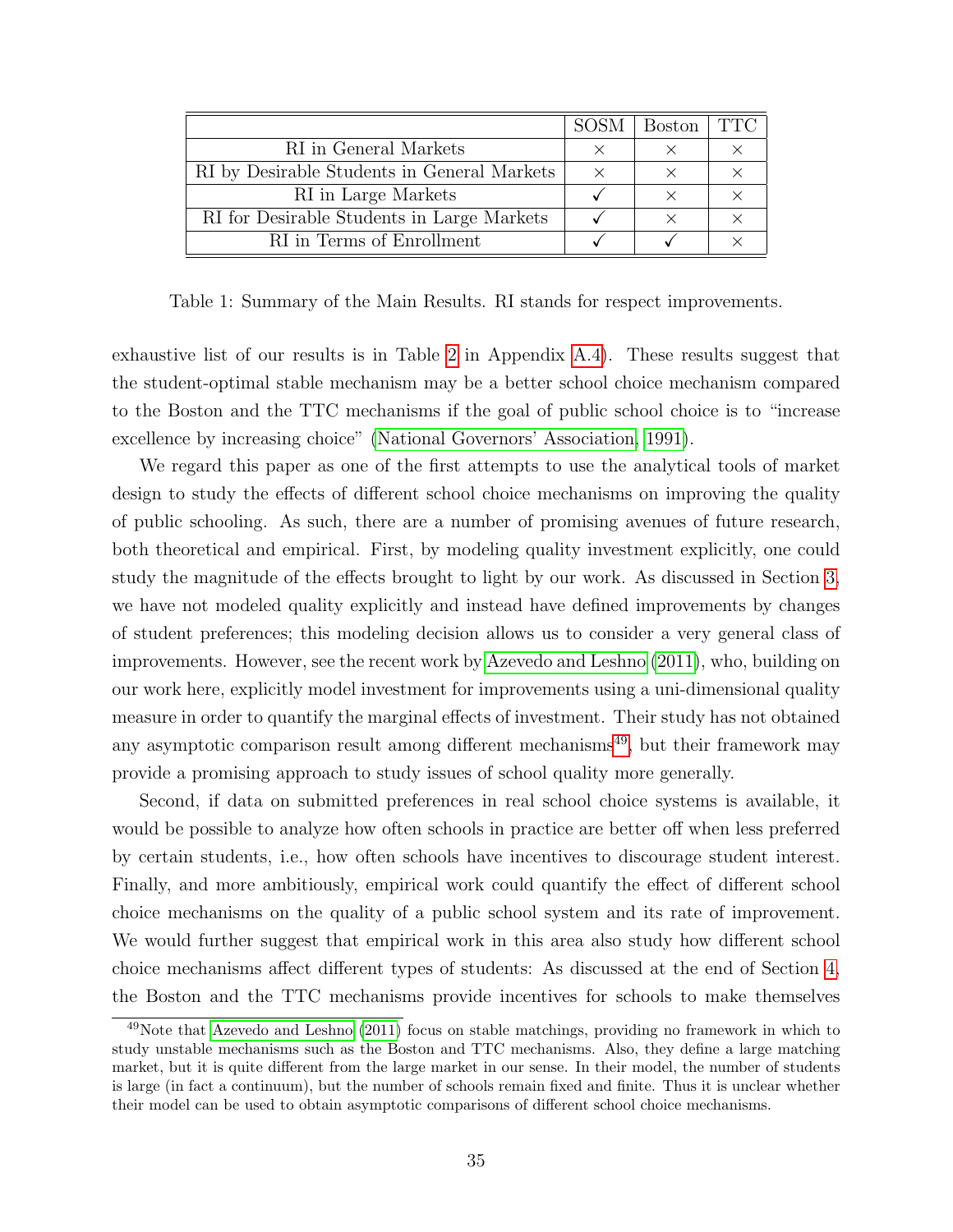less attractive to "less desirable" students. As these "less desirable" students are likely to be students who are already low-achieving, members of a disadvantaged minority group, or have special needs, the use of the Boston and the TTC mechanisms may further disadvantage these students.

Another important research direction would be to relate the current study, which focuses on public school choice, with other forms of school choice, such as vouchers and charter school systems.<sup>[50](#page-35-5)</sup> Potentially fruitful questions include the following ones: Which system provides the best incentives for schools to improve? How does the form of school competition affect the quality of the educational experience for different types of students? What sort of mechanisms should be used to allocate students to charter schools and/or schools accepting vouchers? Answering these questions will require a much more stylized model than the current general matching-theoretic one, but we believe that answering these questions is crucial to the continuing debate over public education.

# References

<span id="page-35-1"></span>ABDULKADIROĞLU, A., P. A. PATHAK, AND A. E. ROTH (2005): "The New York City High School Match," American Economic Review Papers and Proceedings, 95, 364–367.

- <span id="page-35-3"></span>ABDULKADIROĞLU, A., P. A. PATHAK, A. E. ROTH, AND T. SÖNMEZ (2005): "The Boston Public School Match," American Economic Review Papers and Proceedings, 95, 368–372.
- <span id="page-35-4"></span>ABDULKADIROĞLU, A., P. A. PATHAK, A. E. ROTH, AND T. SÖNMEZ (2006): "Changing the Boston Public School Mechanism: Strategy-proofness as Equal Access," Unpublished mimeo, Harvard.
- <span id="page-35-6"></span>ABDULKADIROĞLU, A., AND T. SÖNMEZ (1998): "Random Serial Dictatorship and the Core from Random Endowments in House Allocation Problems," Econometrica, 66, 649–701.

<span id="page-35-0"></span>(2003): "School Choice: A Mechanism Design Approach," American Economic Review, 93, 729–747.

<span id="page-35-2"></span><sup>(2009): &</sup>quot;Strategy-proofness versus efficiency in matching with indifferences: Redesigning the NYC high school match," The American Economic Review, 99(5), 1954– 1978.

<span id="page-35-5"></span><sup>50</sup>Although in principle charter school admissions could be integrated into the public school choice programs, in practice charter school admissions are usually operated independently from other public schools in the United States.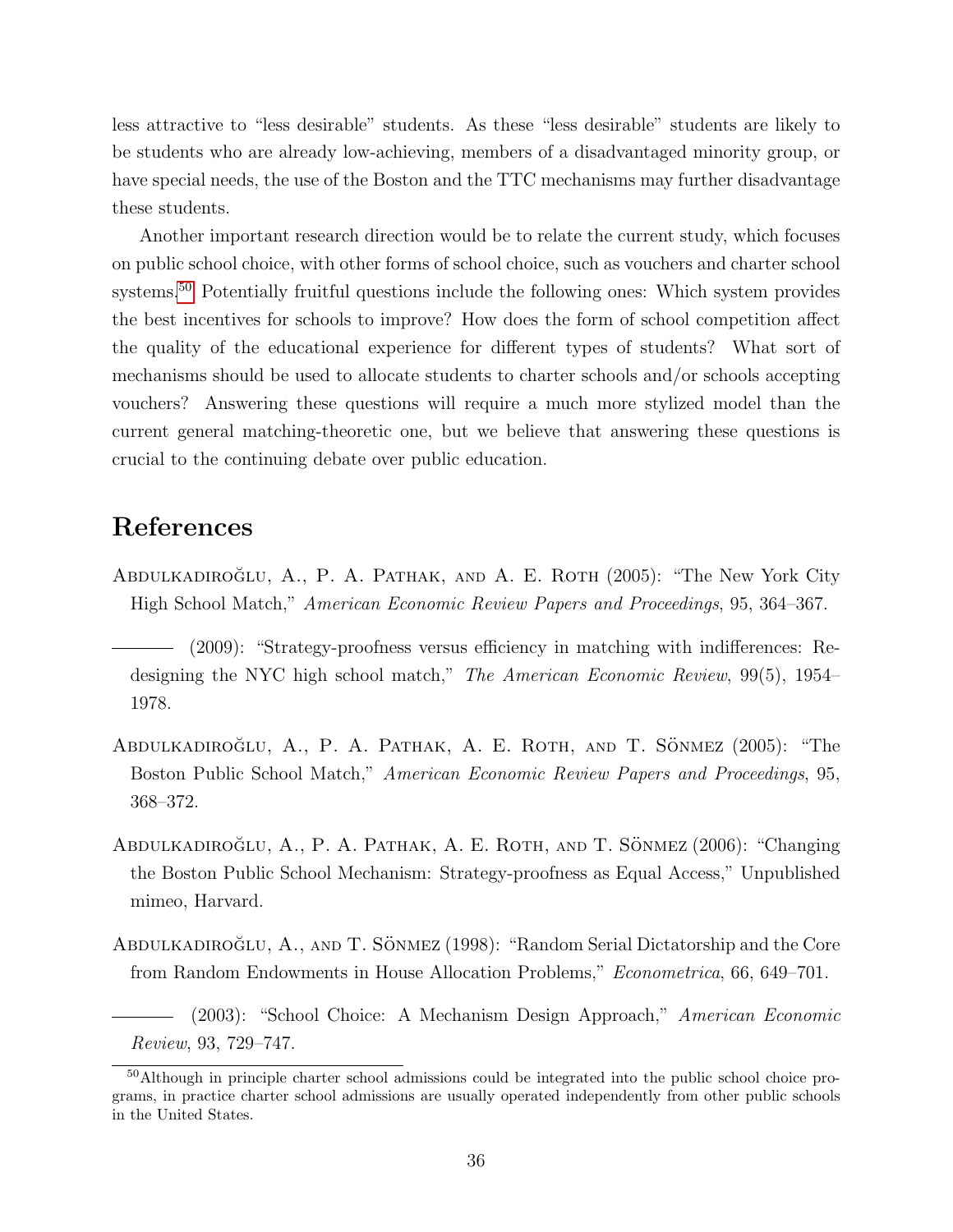- <span id="page-36-8"></span>Alcalde, J. (1996): "Implementation of stable solutions to marriage problems," Journal of Economic Theory, 69(1), 240–254.
- <span id="page-36-11"></span>ALCALDE, J., AND S. BARBERÀ (1994): "Top dominance and the possibility of strategyproof stable solutions to matching problems," Economic theory, 4(3), 417–435.
- <span id="page-36-3"></span>Ashlagi, I., M. Braverman, and A. Hassidim (2011): "Matching with Couples in Large Markets Revisited," Unpublished mimeo, MIT Sloan School.
- <span id="page-36-4"></span>AZEVEDO, E., AND E. BUDISH (2011): "Strategyproofness in the Large as a Desideratum for Market Design," Discussion paper, University of Chicago.
- <span id="page-36-5"></span>AZEVEDO, E. M., AND J. D. LESHNO (2011): "A Supply and Demand Framework for Two-Sided Matching Markets," Unpublished mimeo, Harvard Business School.
- <span id="page-36-1"></span>BAÏOU, M., AND M. BALINSKI (2000): "Many-to-many matching: stable polyandrous polygamy (or polygomous polyandry)," Discrete Applied Mathematics, 101, 1–12.
- <span id="page-36-0"></span>BALINSKI, M., AND T. SÖNMEZ (1999): "A tale of two mechanisms: student placement," Journal of Economic Theory, 84, 73–94.
- <span id="page-36-2"></span>Belfield, C., and H. Levin (2002): "The effects of competition between schools on educational outcomes: A review for the United States," Review of Educational Research, 72(2), 279–341.
- <span id="page-36-12"></span>BLUM, Y., A. ROTH, AND U. ROTHBLUM (1997): "Vacancy Chains and Equilibration in Senior-Level Labor Markets," Journal of Economic Theory, 76, 362–411.
- <span id="page-36-9"></span>BUDISH, E., AND E. CANTILLON (2010): "The Multi-unit Assignment Problem: Theory and Evidence from Course Allocation at Harvard," forthcoming, American Economic Review.
- <span id="page-36-6"></span>Che, Y., and F. Kojima (2010): "Asymptotic equivalence of probabilistic serial and random priority mechanisms," *Econometrica*, 78(5), 1625–1672.
- CHUBB, J. E., AND T. M. MOE (1990): *Politics, markets, and America's schools*. Brookings Institution Press.
- <span id="page-36-10"></span>DAILY NEWS (2011): "Politicians charge that Jamaica High School's being neglected, vow to fight closure," January 05, 2011.
- <span id="page-36-7"></span>DUBINS, L. E., AND D. A. FREEDMAN (1981): "Machiavelli and the Gale-Shapley algorithm," American Mathematical Monthly, 88, 485–494.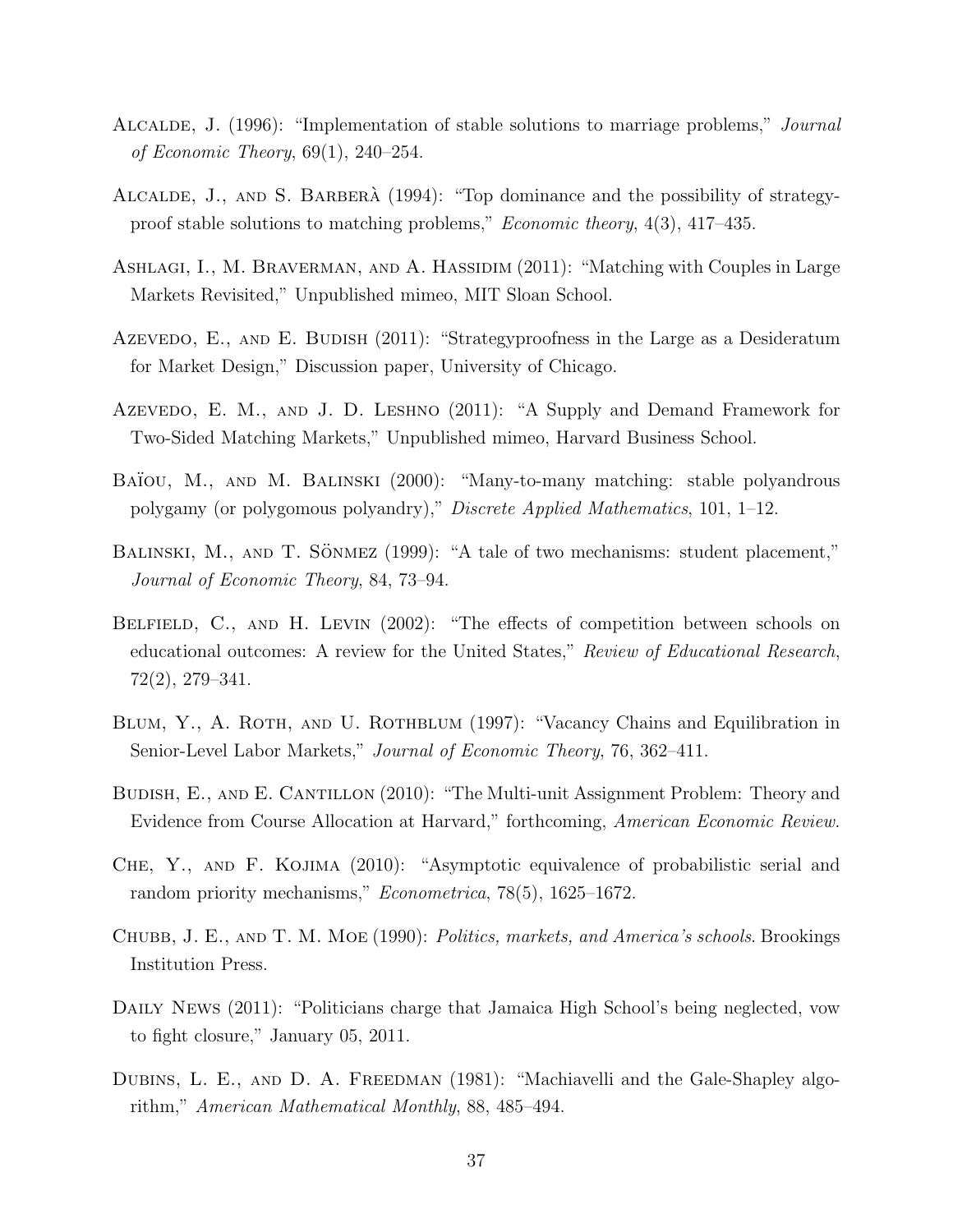- <span id="page-37-4"></span>ERGIN, H. (2002): "Efficient Resource Allocation on the Basis of Priorities," *Econometrica*, 88, 485–494.
- <span id="page-37-1"></span>ERGIN, H., AND T. SÖNMEZ (2006): "Games of School Choice under the Boston Mechanism," Journal of Public Economics, 90, 215–237.
- <span id="page-37-10"></span>GALE, D., AND L. S. SHAPLEY (1962): "College admissions and the stability of marriage," American Mathematical Monthly, 69, 9–15.
- <span id="page-37-12"></span>GALE, D., AND M. A. O. SOTOMAYOR (1985a): "Ms. Machiavelli and the Stable Matching Problem," Discrete Applied Mathematics, 11, 223–232.
- <span id="page-37-13"></span>(1985b): "Some remarks on the stable matching problem," American Mathematical Monthly, 92, 261–268.
- <span id="page-37-6"></span>HAERINGER, G., AND F. KLIJN (2009): "Constrained school choice," Journal of Economic  $Theory, 144(5), 1921-1947.$
- <span id="page-37-8"></span>Hastings, J., T. Kane, and D. Staiger (2008): "Heterogeneous Preferences and the Efficacy of Public School Choice," NBER Working Paper, 2145.
- <span id="page-37-2"></span>HATFIELD, J. W., F. KOJIMA, AND Y. NARITA (2011): "Many-to-many Matching with Max-Min Preferences," Unpublished mimeo.
- <span id="page-37-9"></span>HATFIELD, J. W., AND P. MILGROM (2005): "Matching with Contracts," American Economic Review, 95, 913–935.
- <span id="page-37-7"></span>HOXBY, C. M. (2003a): *The Economics of School Choice*. University of Chicago Press, Chicago.
- <span id="page-37-0"></span>HOXBY, C. M. (2003b): "School Choice and School Productivity. Could School Choice be a Tide that Lifts All Boats?," in The Economics of School Choice, ed. by C. Hoxby. University of Chicago Press, Chicago, Illinois.
- <span id="page-37-3"></span>IMMORLICA, N., AND M. MAHDIAN (2005): "Marriage, Honesty, and Stability," SODA 2005, pp. 53–62.
- <span id="page-37-5"></span>KESTEN, O. (2006): "On Two Competing Mechanisms for Priority-Based Allocation Problems," Journal of Economic Theory, 127, 155–171.
- <span id="page-37-11"></span>Kojima, F. (2011): "Efficient Resource Allocation under Multi-Unit Demand," mimeo.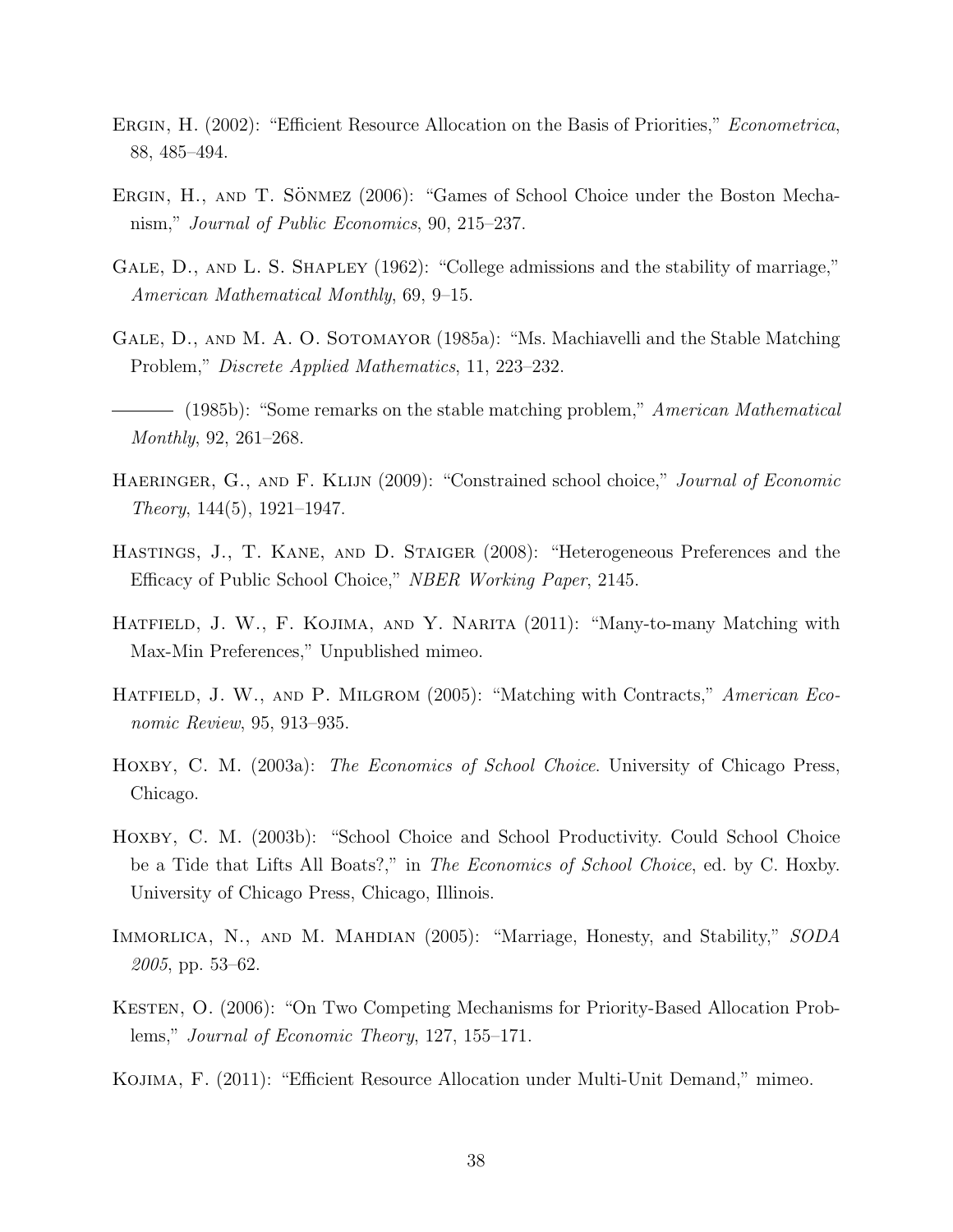- <span id="page-38-4"></span>Kojima, F., and M. Manea (2010): "Incentives in the probabilistic serial mechanism," Journal of Economic Theory, 145(1), 106–123.
- <span id="page-38-2"></span>Kojima, F., and P. Pathak (2009): "Incentives and stability in large two-sided matching markets," *The American Economic Review*, 99(3), 608–627.
- <span id="page-38-5"></span>KOJIMA, F., P. PATHAK, AND A. ROTH (2011): "Matching with couples: Stability and incentives in large markets," Discussion paper, National Bureau of Economic Research.
- <span id="page-38-6"></span>LEE, S. (2011): "Incentive compatibility of large centralized matching markets," Unpublished mimeo, California Institute of Technology.
- <span id="page-38-3"></span>MACLEOD, W. B., AND M. URQUIOLA (2011): "Competition and Educational Productivity: Incentives Writ Large," Unpublished mimeo, Columbia University.
- <span id="page-38-7"></span>Manea, M. (2009): "Asymptotic ordinal inefficiency of random serial dictatorship," Theoretical Economics, 4(2), 165–197.
- <span id="page-38-13"></span>MCVITIE, D. G., AND L. WILSON (1970): "Stable marriage assignments for unequal sets," BIT, 10, 295–309.
- <span id="page-38-10"></span>Miralles, A. (2009): "School choice: The case for the Boston mechanism," Unpublised mimeo, Universitat Autònoma de Barcelona.
- <span id="page-38-0"></span>Moe, T. (2008): "Beyond the free market: The structure of school choice," BYU Law Review, p. 557.
- <span id="page-38-12"></span>National Governors' Association (1991): "Time for Results," 1991 National Governors' Association Report.
- <span id="page-38-1"></span>PATHAK, P.  $(2011)$ : "The mechanism design approach to student assignment," Annual Review of Economics, 3(1).
- <span id="page-38-11"></span>PATHAK, P., AND T. SÖNMEZ (2011): "School Admissions Reform in Chicago and England: Comparing Mechanisms by their Vulnerability to Manipulation," American Economic Review, forthcoming.
- <span id="page-38-9"></span><span id="page-38-8"></span>ROTH, A. E. (1982): "The Economics of Matching: Stability and Incentives," Mathematics of Operations Research, 7, 617–628.
	- (1984): "The Evolution of the Labor Market for Medical Interns and Residents: A Case Study in Game Theory," Journal of Political Economy, 92, 991–1016.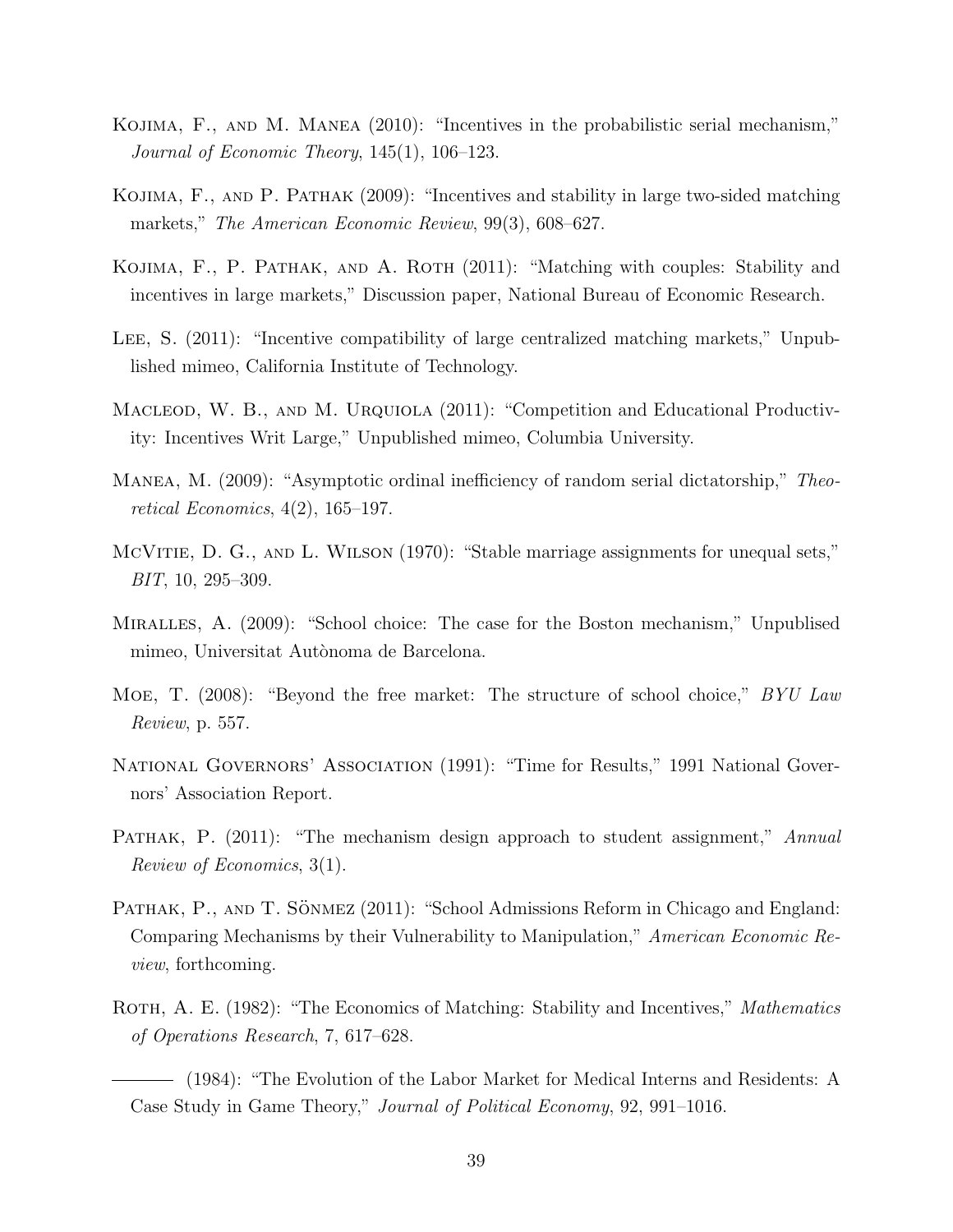<span id="page-39-4"></span>(1985): "The college admission problem is not equivalent to the marriage problem," Journal of Economic Theory, 36, 277–288.

- <span id="page-39-8"></span>(1986): "On the allocation of residents to rural hospitals: a general property of two-sided matching markets," Econometrica, 54, 425–427.
- <span id="page-39-0"></span>(2008): "Deferred Acceptance Algorithms: History, Theory, Practice, and Open Questions," International Journal of Game Theory, 36, 537–569.
- <span id="page-39-2"></span>ROTH, A. E., AND E. PERANSON (1999): "The Redesign of the Matching Market for American Physicians: Some Engineering Aspects of Economic Design," American Economic Review, 89, 748–780.
- <span id="page-39-5"></span>ROTH, A. E., AND M. O. SOTOMAYOR (1990): Two-sided matching: a study in gametheoretic modeling and analysis. Econometric Society monographs, Cambridge.
- <span id="page-39-6"></span>SHAPLEY, L., AND H. SCARF (1974): "On cores and indivisibility," *Journal of Mathematical* Economics, 1(1), 23–37.
- <span id="page-39-7"></span>SÖNMEZ, T. (1997): "Manipulation via Capacities in Two-Sided Matching Markets," Journal of Economic Theory, 77, 197–204.
- <span id="page-39-3"></span>SÖNMEZ, T., AND T. SWITZER (2011): "Matching with (Branch-of-Choice) Contracts at United States Military Academy," mimeo.
- <span id="page-39-1"></span>SÖNMEZ, T., AND U. ÜNVER (2009): "Matching, Allocation, and Exchange of Discrete Resources," forthcoming, Handbook of Social Economics, eds. Jess Benhabib, Alberto Bisin, and Matthew Jackson, Elsevier.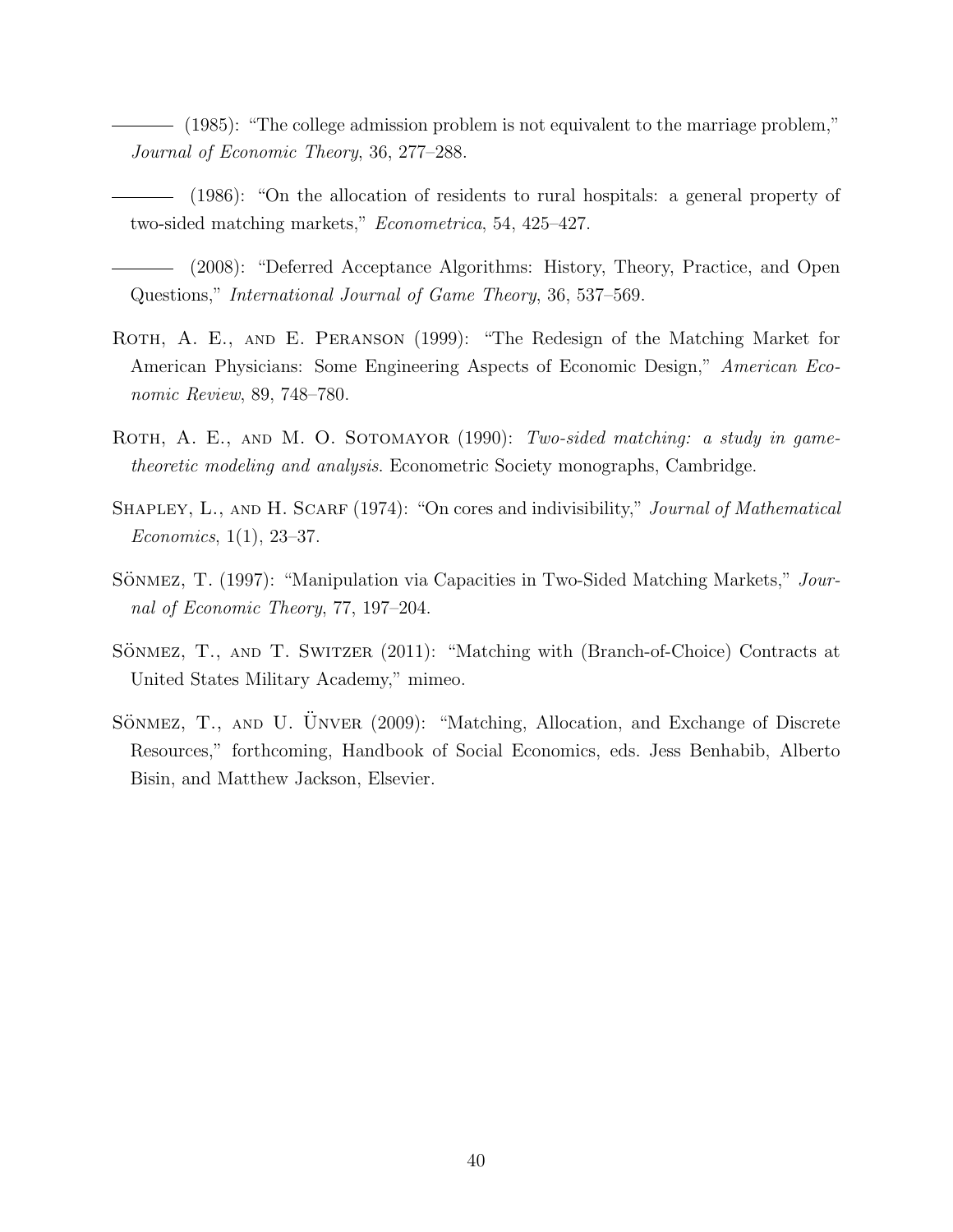# A Appendix: Not for Publication

#### A.1 Proofs

#### <span id="page-40-0"></span>A.1.1 Proof of Theorem [1](#page-20-0)

We begin by proving Lemma [1,](#page-21-2) which we restate here for convenience. This lemma shows that a school would benefit when some students like it less if and only if that school has a profitable misreporting of preferences.

**Lemma 1.** Let  $\varphi$  be a stable mechanism.

- (1) Suppose that the preference profile  $\succ$  and student preference profile  $\succ'_{S}$  are such that  $\succ'_S$  is a disimprovement for some  $c \in C$  over  $\succ_S$  and  $\varphi_c(\succ'_S, \succ_C) \succ_c \varphi_c(\succ)$ . Then there exists a (reported) preference relation  $\succ''_c$  for c such that  $\varphi_c(\succ''_c,\succ_{-c}) \succ_c \varphi_c(\succ)$ .
- (2) Suppose that the preference profile  $\succ$  and (reported) preference relation  $\succ''_c$  for some  $c \in C$  are such that  $\varphi_c(\succ_c''', \succ_{-c}) \succ_c \varphi_c(\succ)$ . Then there exists a student preference profile  $\succ'_S$  such that  $\succ'_S$  is a disimprovement for c over  $\succ_S$  and  $\varphi_c(\succ'_S, \succ_C) \succ_c \varphi_c(\succ)$ .

Proof. We prove each part in the order they are listed:

(1) Suppose  $\varphi_c(\succ'_S, \succ_C) \succ_c \varphi_c(\succ)$ . Consider a preference relation  $\succ''_c$  of school  $c \in C$  such that  $s \succ_c'' \emptyset$  if and only if  $s \in \varphi_c(\succ_S', \succ_C)$ . Then

<span id="page-40-1"></span>**Claim 1.**  $\varphi(\succ'_S, \succ_C)$  is stable under  $(\succ''_c, \succ_{-c})$ .

*Proof.* It is obvious that  $\varphi(\succ_S', \succ_C)$  is individually rational at  $(\succ_c', \succ_{-c})$ . To show that there is no blocking pair of  $\varphi(\succ_S', \succ_C)$  at  $(\succ_c'', \succ_{-c})$ , consider the following cases.

- (a) There are no blocking pairs of the form  $(s, c)$ , that is, blocking pairs involving school c, because  $\emptyset \succ_c'' s$  for any  $s \notin \varphi_c(\succ_c', \succ_c)$  by construction of preference relation  $\succ''_c$ .
- (b) Suppose that there is a blocking pair  $(s, \bar{c})$  at  $(\succ_c''', \succ_{-c})$  with  $\bar{c} \neq c$  and  $s \in \varphi_c(\succ_S'')$  $(\succ_c)$ . Then  $\bar{c} \succ_s c$  and, since  $(\succ'_S, \succ_C)$  is a disimprovement for school c over  $\succ$ , it follows that  $\bar{c} \succ_s' c$ . This and the fact that  $(s, \bar{c})$  is a blocking pair of  $\varphi(\succ_s', \succ_c)$ at  $(\succ_c''', \succ_{-c})$  implies that  $(s, \bar{c})$  is a blocking pair of  $\varphi(\succ_S', \succ_C)$  at  $(\succ_S', \succ_C)$ , which is a contradiction to the assumption that  $\varphi$  is a stable mechanism.
- (c) Suppose that there is a blocking pair  $(s, \bar{c})$  at  $(\succ_c''', \succ_{-c})$  with  $\bar{c} \neq c$  and  $s \notin \varphi_c(\succ_c'')$  $(\forall c)$ . Then,  $\bar{c} \succ_s \varphi_s(\succ'_S, \succ_C)$  if and only if  $\bar{c} \succ'_s \varphi_s(\succ'_S, \succ_C)$  by definition of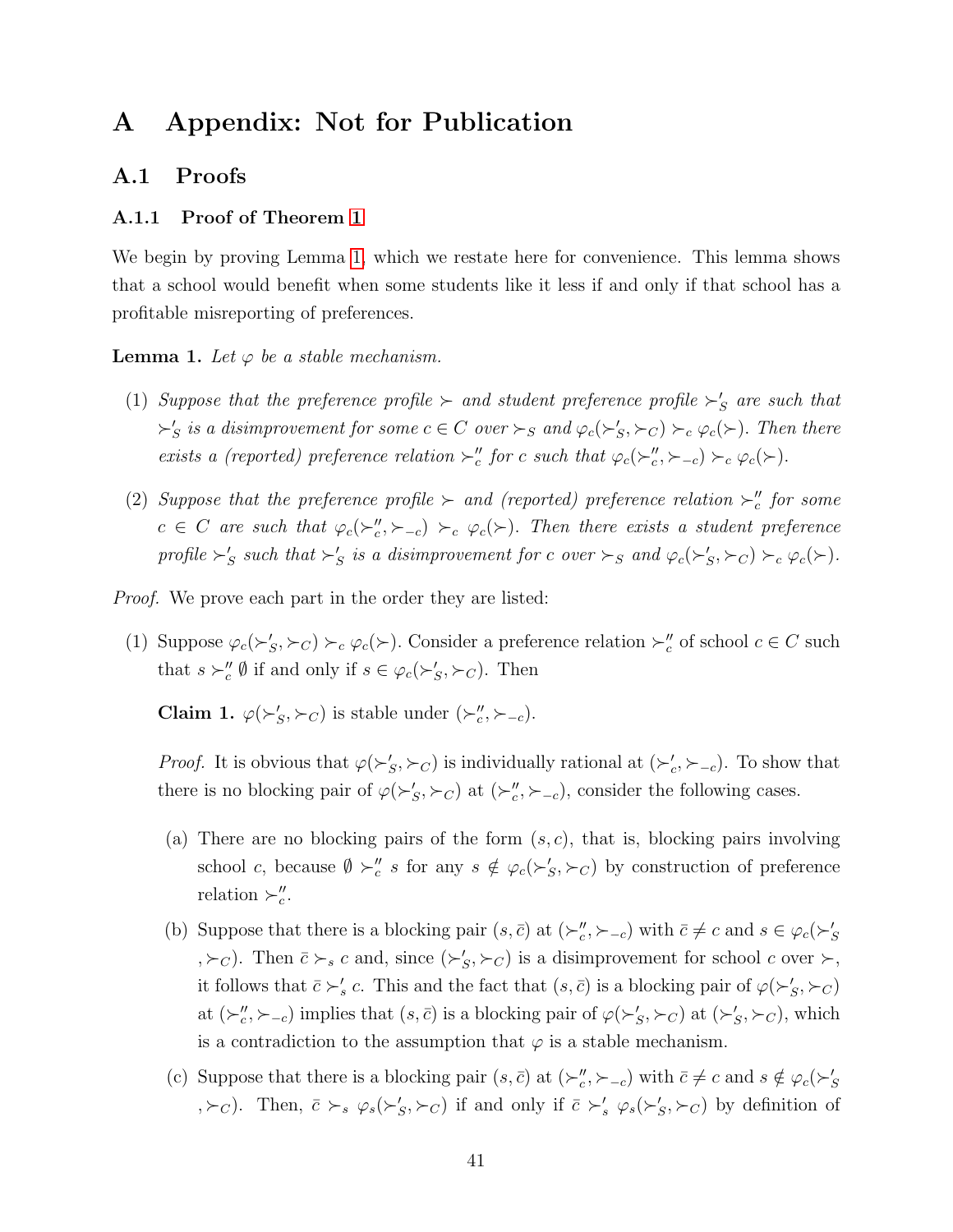a disimprovement,  $\bar{c} \neq c$ , and  $\varphi_s(\succ'_S, \succ_C) \neq c$ . Also, the preferences of  $\bar{c}$  are identical under  $(\succ_S', \succ_C)$  and  $(\succ_c', \succ_{-c})$ . Therefore  $(s, \bar{c})$  is a blocking pair of  $\varphi(\succ_S', \succ_C)$  at  $(\succ_S', \succ_C)$ , which is a contradiction to the assumption that  $\varphi$  is a stable mechanism.

This completes the proof of Claim [1.](#page-40-1)

Now note that by a version of the rural hospital theorem [\(McVitie and Wilson, 1970;](#page-38-13) [Roth, 1984,](#page-38-8) [1986;](#page-39-8) [Gale and Sotomayor, 1985a,](#page-37-12)[b\)](#page-37-13) and Claim [1,](#page-40-1) we have that

$$
|\varphi_c(\succ_c'',\succ_{-c})|=|\varphi_c(\succ_S',\succ_C)|.
$$

But since  $s \succ_c'' \varnothing$  if and only if  $s \in \varphi_c(\succ_S', \succ_C)$  by construction of  $\succ_c'$ , this equality implies that

$$
\varphi_c(\succ_c'',\succ_{-c}) = \varphi_c(\succ_S',\succ_C).
$$

This relation and the hypothesis that  $\varphi_c(\succ'_S, \succ_C) \succ_c \varphi_c(\succ)$  completes the proof of Part [1](#page-21-3) of Lemma [1.](#page-21-2)

- (2) Suppose  $\varphi_c(\succ_c''', \succ_{-c}) \succ_c \varphi_c(\succ)$ . Consider a student preference profile  $\succ_S'$  such that preferences of students outside  $\varphi_c(\succ_c''', \succ_{-c})$  drop school c from their list but preferences of all other students are unchanged: Formally, define  $\succ'_S$  by
	- (a) For any  $s \in S \setminus \varphi_c(\succ_c''', \succ_{-c})$ , (i)  $\emptyset \succ_s' c$  and (ii)  $\overline{c} \succ_s' \hat{c} \iff \overline{c} \succ_s \hat{c}$  for any  $\overline{c}, \hat{c} \in C \cup \{\emptyset\} \setminus \{c\}.$

(b) 
$$
\succ'_s = \succ_s
$$
 for any  $s \in \varphi_c(\succ''_c, \succ_{-c})$ .

<span id="page-41-0"></span>**Claim 2.**  $\varphi(\succ_c''', \succ_{-c})$  is stable under  $(\succ_S', \succ_C)$ .

*Proof.* It is obvious that  $\varphi(\succ_c''', \succ_{-c})$  is individually rational at  $(\succ_S', \succ_C)$ . To show that there is no blocking pair of  $\varphi(\succ_c''', \succ_{-c})$  at  $(\succ_S', \succ_C)$ , consider the following cases.

- (a) There are no blocking pairs of the form  $(s, c)$ , that is, blocking pairs involving school c, because  $\emptyset \succ'_s c$  for any  $s \in S \setminus \varphi_c(\succ''_c, \succ_{-c})$  by construction of the preference relation  $(\succ_S', \succ_C)$ .
- (b) Suppose that there is a blocking pair  $(s, \bar{c})$  at  $({\succ}_S', {\succ}_C)$  with  $\bar{c} \neq c$  and  $s \in$  $\varphi_c(\succ_c'', \succ_{-c})$ . Then  $\bar{c} \succ_s c$  and, since  $\succ_s'$  is identical to  $\succ_s$  by construction, we obtain  $\bar{c} \succ_s' c$ . This and the fact that  $(s, \bar{c})$  is a blocking pair of  $\varphi(\succ_s''', \succ_{-c})$  at  $({\succ}_S', {\succ}_C)$  implies that  $(s, \bar{c})$  is a blocking pair of  $\varphi({\succ}_c'', {\succ}_{-c})$  at  $({\succ}_c'', {\succ}_{-c})$ , which is a contradiction to the assumption that  $\varphi$  is a stable mechanism.

 $\Box$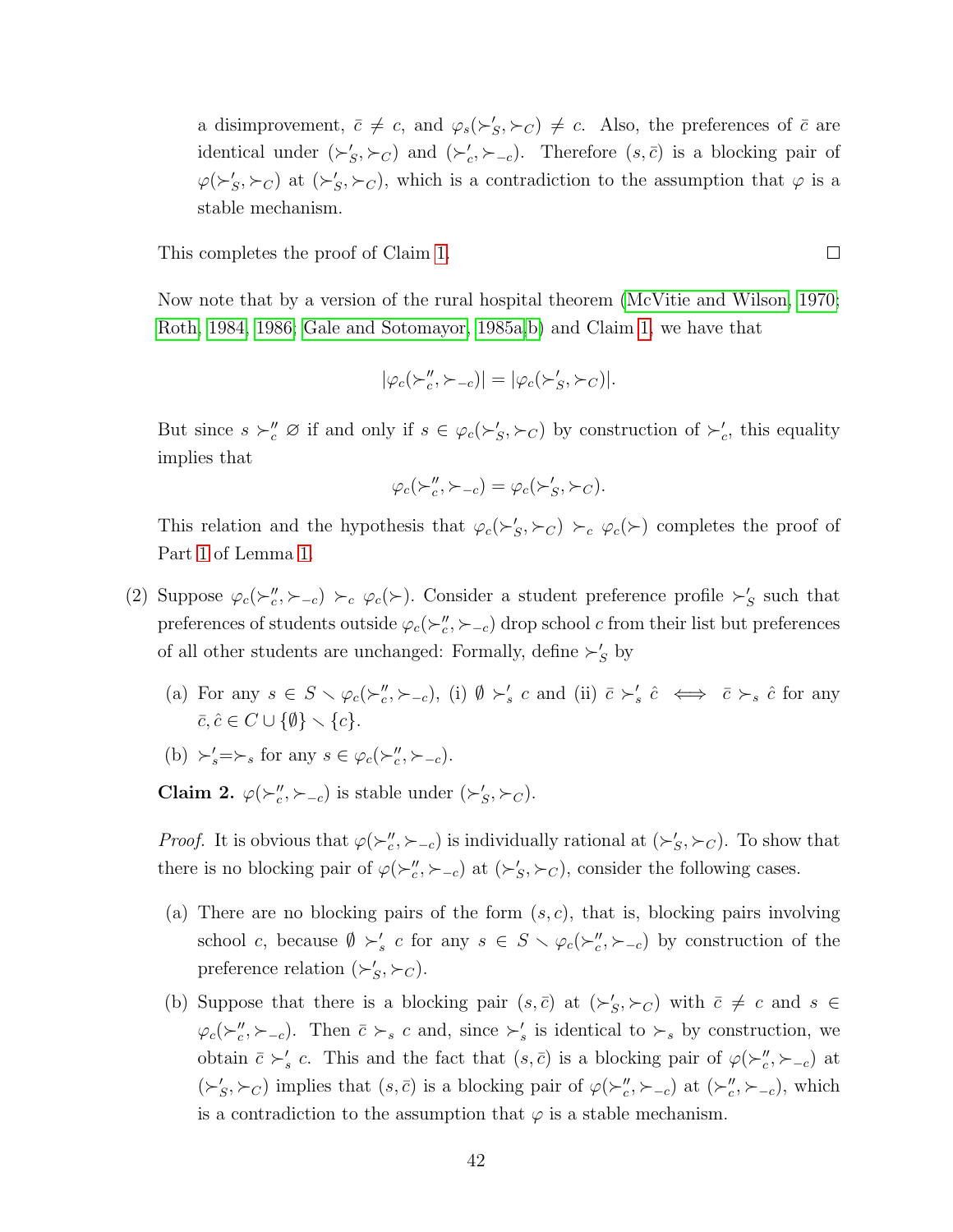(c) Suppose that there is a blocking pair  $(s, \bar{c})$  at  $(\succ_S', \succ_C)$  with  $\bar{c} \neq c$  and  $s \notin \varphi_c(\succ_c''$ ,  $\succ_{-c}$ ). Then,  $\bar{c} \succ_s \varphi_s(\succ_c''', \succ_{-c})$  if and only if  $\bar{c} \succ_s' \varphi_s(\succ_c''', \succ_{-c})$  by definition of a disimprovement,  $\bar{c} \neq c$ , and  $\varphi_s(\succ_c''', \succ_{-c}) \neq c$ . Also, the preferences of  $\bar{c}$  are identical under  $(\succ_S', \succ_C)$  and  $(\succ_c'', \succ_{-c})$ . Therefore  $(s, \bar{c})$  is a blocking pair of  $\varphi_c(\succ_c''',\succ_{-c})$  at  $(\succ_c''',\succ_{-c})$ , which is a contradiction to the assumption that  $\varphi$  is a stable mechanism.

This completes the proof of Claim [2.](#page-41-0)

Now note that by a version of the rural hospital theorem [\(McVitie and Wilson, 1970;](#page-38-13) [Roth, 1984,](#page-38-8) [1986;](#page-39-8) [Gale and Sotomayor, 1985a,](#page-37-12)[b\)](#page-37-13) and Claim [2,](#page-41-0) we have

$$
|\varphi_c(\succ'_S,\succ_C)| = |\varphi_c(\succ''_c,\succ_{-c})|.
$$

But since  $c \succ_s' \emptyset$  if and only if  $s \in \varphi_c(\succ_c''', \succ_{-c})$  by construction of  $(\succ_s', \succ_c')$ , this equality implies that

$$
\varphi_c(\succ'_S, \succ_C) = \varphi_c(\succ''_c, \succ_{-c}).
$$

This relation and the hypothesis that  $\varphi_c(\succ_c''', \succ_{-c}) \succ_c \varphi_c(\succ)$  completes the proof of Part [2](#page-21-1) of Lemma [1.](#page-21-2)

We now prove Theorem [1;](#page-20-0) to do so, we now show that, when some stable mechanism does not respect improvements for a certain preference profile, the student-optimal stable mechanism does not respect improvements for that preference profile.

<span id="page-42-0"></span>**Claim 3.** Let  $\varphi$  be a stable mechanism and suppose that the preference profile  $\succ$  has the property that there exists another preference profile  $(\succ_S', \succ_C)$  such that  $(\succ_S', \succ_C)$  is a disimprovement over  $\succ$  for c while  $\varphi_c(\succ'_S, \succ_C) \succ_c \varphi_c(\succ)$ . Then there exists a preference relation  $\succ_c^*$  of c such that  $\varphi_c^S(\succ_c^*, \succ_{-c}) \succ_c \varphi_c^S(\succ)$ .

*Proof.* By Lemma [1,](#page-21-2) there exists  $\succ''_c$  such that  $\varphi_c(\succ''_c,\succ_{-c}) \succ_c \varphi_c(\succ)$ . Pathak and Sönmez [\(2011\)](#page-38-11) show that, if a stable mechanism  $\varphi$  is manipulable by a school at a given preference profile of students and schools, then the student-optimal stable mechanism  $\varphi^S$  is manipulable by the same school at the same preference profile. Thus, there exists  $\succ_c^*$  (which may be different from  $\succ''_c$  such that  $\varphi^S_c(\succ^*_c, \succ_{-c}) \succ_c \varphi^S_c(\succ)$ .  $\Box$ 

To prove the theorem, suppose that the preference profile  $\succ$ , realized from random market  $\tilde{\Gamma}^n$ , has the property that there exists another preference profile  $(\succ_S', \succ_C)$  such that  $(\succ_S', \succ_C)$ 

 $\Box$ 

 $\Box$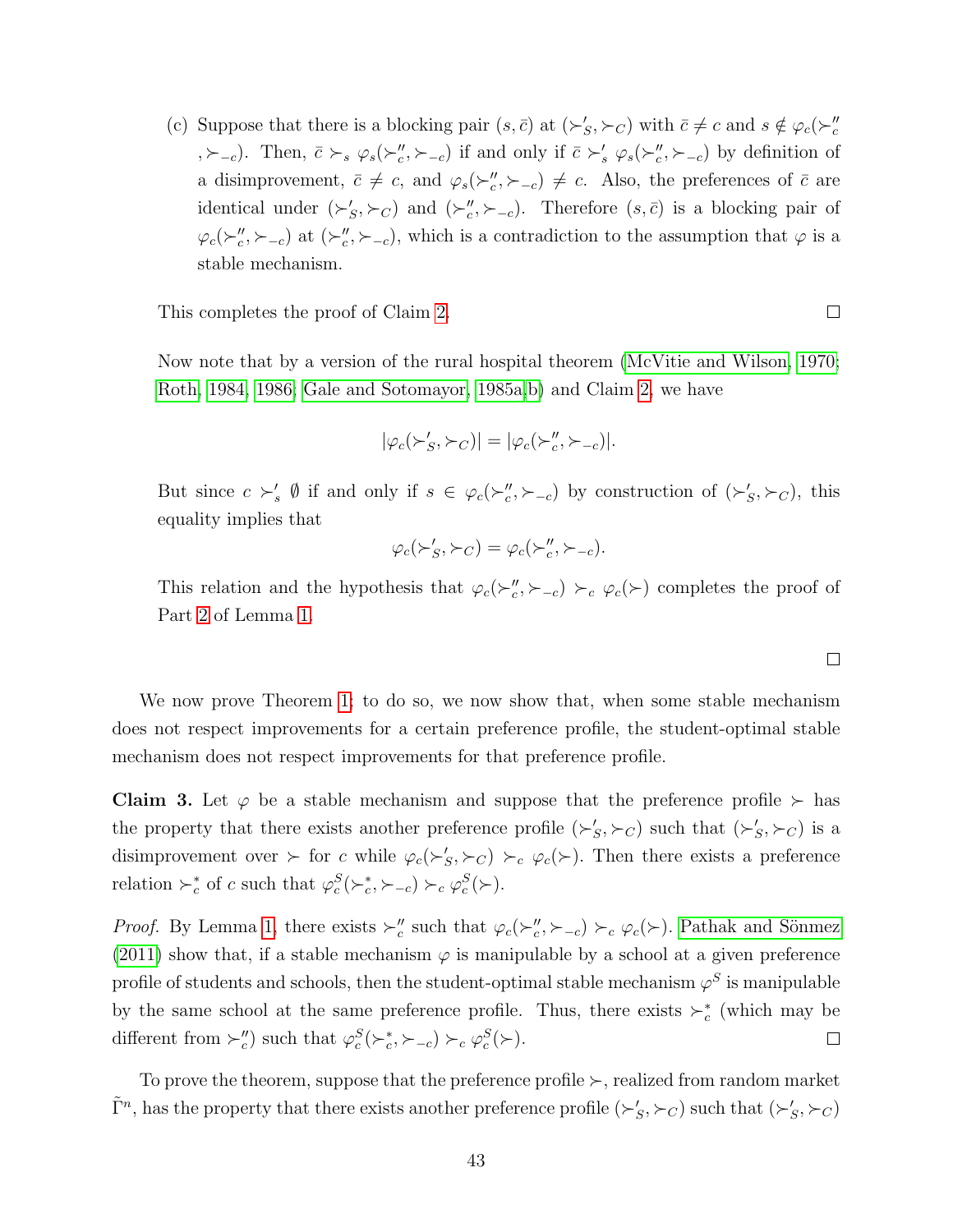is a disimprovement over  $\succ$  for c while  $\varphi_c(\succ'_S, \succ_C) \succ_c \varphi_c(\succ)$ . Then by Claim [3,](#page-42-0) there exists a preference relation  $\succ_c^*$  of c such that  $\varphi_c^S(\succ_c^*, \succ_{-c}) \succ_c \varphi_c^S(\succ)$ .

Under the assumptions of regularity and sufficient thickness, Lemmata 1, 3, and 10 of [Kojima and Pathak \(2009\)](#page-38-2) imply that there exists a constant  $\gamma$  and T such that the following property holds: There exists  $n_0$  such that, for any  $\tilde{\Gamma}^n$  with any  $n > n_0$  and any  $c \in C^n$ , the probability that, under the realized preference profile  $\succ$ , there exists a reported preference relation  $\succ_c^*$  such that  $\varphi_c^S(\succ_c^*, \succ_{-c}) \succ_c \varphi_c^S(\succ)$  is at most  $\frac{\gamma}{E[V_T(n)]}$ . By the sufficient thickness assumption,  $E[V_T(n)] \to \infty$  for any sufficiently large  $T$ .<sup>[51](#page-43-1)</sup> This fact and the conclusion from the last paragraph complete the proof.

Remark. From the last part of the proof, it is clear that the order of convergence in the theorem is  $O(\frac{1}{E[V_T(n)]})$ . For instance, if the sequence of random markets satisfies moderate similarity as defined in Section [4.1,](#page-17-2) then the order of convergence is  $O(\frac{1}{n})$  $\frac{1}{n}$ ) because  $E[V_T(n)] =$  $O(n)$  by Proposition 1 of [Kojima and Pathak \(2009\)](#page-38-2).<sup>[52](#page-43-2)</sup>

Remark. As mentioned in Section [4.1,](#page-17-2) the conclusion of the theorem holds even without condition [\(1\)](#page-18-0) of regularity—so students can find any number of schools acceptable—if the conditions of excess supply of school capacities and moderate similarity are satisfied. To see this point, note first that the proof of Lemma 5 of [Kojima and Pathak \(2009\)](#page-38-2) shows that, given  $V_T(n)$ , the conditional probability that a school can profitably manipulate  $\varphi^S$  is  $O(\frac{1}{\frac{1}{\sqrt{n}}})$  $\frac{1}{V_T(n)}$ ). Under the conditions of excess supply of school capacities and moderate similarity, it is clear that  $V_T(n) = O(n)$  (for any sufficiently large T) for any realization of preferences because there are at least  $\lambda n$  vacant school seats, and hence at least  $(\frac{\lambda}{\hat{q}})n$  schools with at least one vacant seat, in any matching. Thus the (unconditional) probability that a school can profitably manipulate  $\varphi^S$  is  $O(\frac{1}{n})$  $\frac{1}{n}$ ). This and the arguments of the above proof establish the conclusion of the theorem.

#### <span id="page-43-0"></span>A.1.2 Proof of Theorem [2](#page-22-1)

Theorem [2](#page-22-1) follows from Proposition [6](#page-29-3) as the latter implies the former. However, we present a separate proof, which is simpler than the proof of Proposition [6,](#page-29-3) for expositional clarity.

Consider a sequence of random markets where there are n schools and  $2n$  students, and the capacity of every school is 1. Assume that preferences of all students are generated

<span id="page-43-1"></span><sup>&</sup>lt;sup>51</sup>Note that condition (i) in the definition of regularity of a sequence of random markets is weaker than that used by [Kojima and Pathak](#page-38-2) [\(2009\)](#page-38-2) in that they require that  $k^n = k$  for all n. It is easy to extend their result to our more general setting, as claimed in footnote 3 in [Kojima and Pathak](#page-38-2) [\(2009\)](#page-38-2).

<span id="page-43-2"></span><sup>&</sup>lt;sup>52</sup>[Kojima and Pathak](#page-38-2) [\(2009\)](#page-38-2) show  $E[V_T(n)] = O(n)$  for a slightly more general class of distributions, which they call "nonvanishing proportion of popular colleges" in their Appendix A.3. Moderate similarity corresponds to the special case with  $a = 1$  in their class of distributions.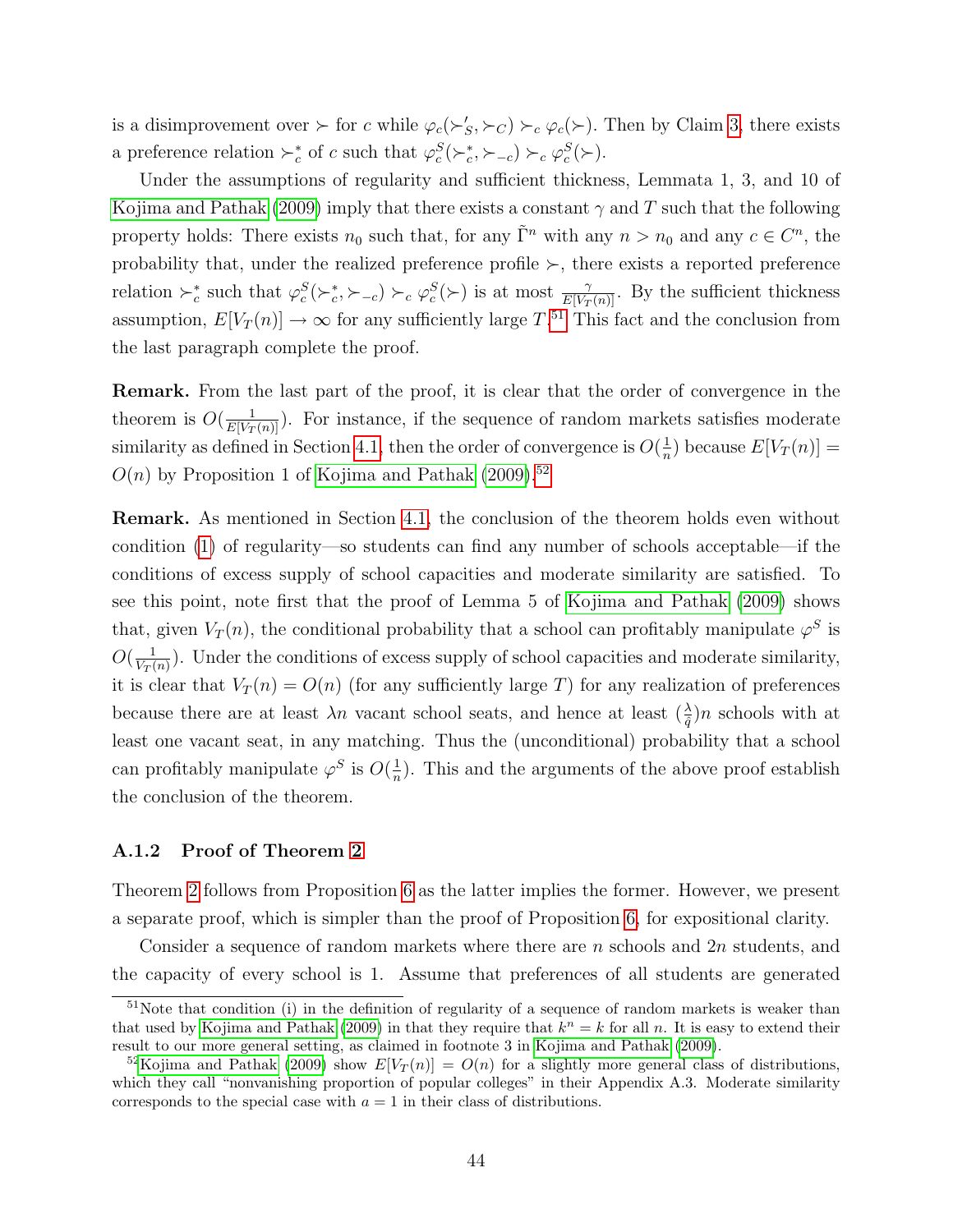according to the procedure described in Section [4.1](#page-17-2) associated with the uniform distribution over all schools and  $k = 2$ . Moreover assume that school preferences over individual students are drawn identically and independently from the uniform distribution over all preferences for students such that all students are acceptable. These assumptions guarantee that the regularity and sufficient thickness conditions are satisfied.

Given n, fix an arbitrary school c and let Event 1 be the event that there is exactly one student who prefers that school  $c$  most. The probability of Event 1 is

$$
\binom{2n}{1} \times \frac{1}{n} \times \left(1 - \frac{1}{n}\right)^{2n-1} = 2n \times \frac{1}{n} \times \left(1 - \frac{1}{n}\right)^{2n-1}.
$$

This expression converges to  $\frac{2}{e^2}$  as n approaches infinity, where e is the basis of the natural logarithm.<sup>[53](#page-44-0)</sup> Therefore, for any sufficiently large  $n$ , the probability of Event 1 is at least, say,  $\frac{1}{e^2}$ . Denote by s the unique student who prefers c most.

Since there are  $2n$  students and n school seats, there are at least n students who are not matched in the first step of the algorithm of the Boston mechanism. Since  $k = 2$ , that is, each student finds two schools to be acceptable, each of these students applies to a school in the second step of the algorithm. Therefore, the conditional probability of the event (call this event Event 2) that there is at least one student who lists  $c$  as her second choice and hence applies to it in the second step of the mechanism is at least

$$
1 - \left(1 - \frac{1}{n-1}\right)^n.
$$

As n approaches infinity, this expression converges to  $1-\frac{1}{e}$  $\frac{1}{e}$ , so for any sufficiently large *n*, the conditional probability of Event 2 given Event 1 is at least, say,  $1-\frac{2}{e}$  $\frac{2}{e}$ .

Finally, conditional on Events 1 and 2, the probability that at least one of the applicants to school c in the second step of the algorithm is preferred to s by school c (call this event Event 3) is at least one half: To see this point, observe that conditioning on Events 1 and 2 places no restriction on how students are ranked by school c, so for any student  $\bar{s}$ , the conditional probability that  $\bar{s}$  is more preferred to s by c is exactly one half, which provides a lower bound for the conditional probability of Event 3 given Events 1 and 2. Thus the unconditional joint

$$
2n \times \frac{1}{n} \times \left(1 - \frac{1}{n}\right)^{2n-1} = 2 \times \left(\left(1 - \frac{1}{n}\right)^n\right)^2 \times \left(1 - \frac{1}{n}\right)^{-1} \to 2 \times (e^{-1})^2 \times 1 = 2/e^2,
$$

as  $n \to \infty$ , where we have used a well-known formula  $\lim_{n\to\infty} \left(1-\frac{1}{n}\right)^n = e^{-1}$ . This formula is used in similar calculations of limits in this paper.

<span id="page-44-0"></span><sup>53</sup> The computation of this limit is as follows: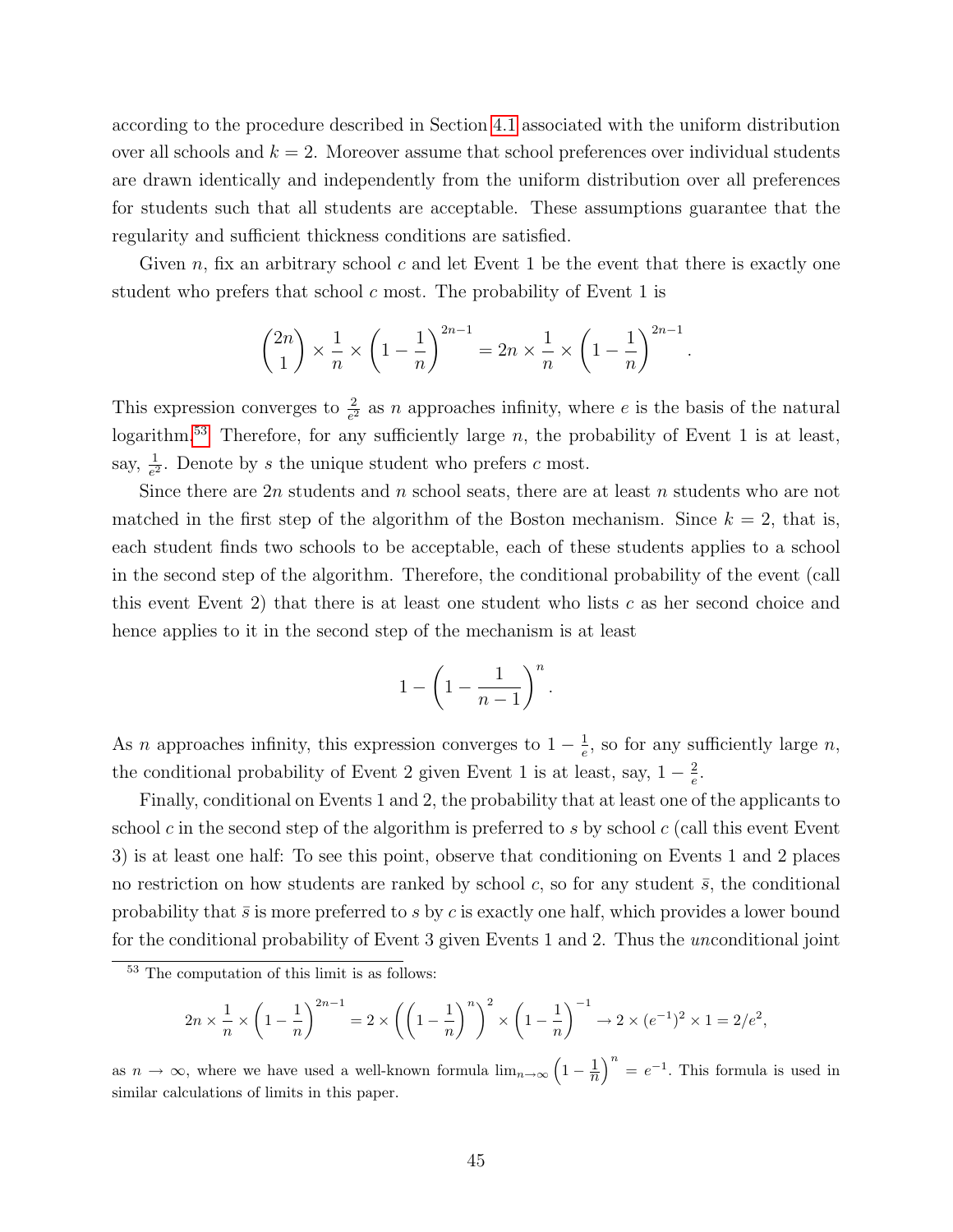probability that Events 1, 2, and 3 happen is at least  $\frac{1}{e^2} \times (1 - \frac{2}{e})$  $(\frac{2}{e}) \times \frac{1}{2} = (1 - \frac{2}{e})$  $\frac{2}{e}$ ) $\frac{1}{2e}$  $\frac{1}{2e^2}$ , which is independent of  $n$  and bounded away from below by zero.

Assume that the realization of preferences is such that Events 1, 2, and 3 hold. Then, under this preference profile, school  $c$  is matched with student  $s$ . Consider the following disimprovement for c: student s declares c to be unacceptable while keeping the relative rankings of all other schools unchanged, and preferences of all other students are unchanged. Under this preference profile, there is no applicant to  $c$  in the first step given Event 1, and there is at least one applicant to  $c$  in the second step of the algorithm given Event 2. Thus  $c$ is matched with the most preferred student among those who apply in the second step. By Event 3, that student is preferred to  $s$  by  $c$ .

The above arguments imply that there exists  $n_0$  such that the joint probability of Events 1, 2, and 3 is at least  $(1-\frac{2}{e})$  $\frac{2}{e}$ ) $\frac{1}{2e}$  $\frac{1}{2e^2}$  for any  $n \geq n_0$ . Thus, denoting by  $p_n$  the probability that Events 1, 2, and 3 occur in the market with n schools, the probability that Events 1, 2, and 3 occur in the market with any  $n \geq 2$  is at least  $\min\{p_2, p_3, \ldots, p_{n_0-1}, (1-\frac{2}{e})\}$  $\frac{2}{e}$ ) $\frac{1}{2e}$  $\frac{1}{2e^2}$ , which is bounded away from below by zero, completing the proof.

#### <span id="page-45-0"></span>A.1.3 Proof of Theorem [3](#page-23-0)

Theorem [3](#page-23-0) follows from Proposition [7](#page-29-4) as the latter implies the former. However, we present a separate proof, which is simpler than the proof of Proposition [7,](#page-29-4) for expositional clarity.

Consider a case where there are n schools and n students, and  $q_c = 1$  for every school c. Assume that the preferences of all students are generated according to the uniform distribution over all schools with  $k = 1$ . Moreover, assume that school preferences are drawn identically and independently from the uniform distribution over all preferences over students such that all students are acceptable. These assumptions guarantee that the regularity and sufficient thickness conditions are satisfied.

Let  $n \geq 4$ . Take an arbitrary school c and let Event 1 be the event that there are exactly two students who prefer c best. The probability of Event 1 is

$$
\binom{n}{2} \times \frac{1}{n^2} \times \left(1 - \frac{1}{n}\right)^{n-2} = \frac{n(n-1)}{2} \times \frac{1}{n^2} \times \left(1 - \frac{1}{n}\right)^{n-2}
$$

.

As *n* approaches infinity, this expression converges to  $\frac{1}{2e}$ , so for any sufficiently large *n*, the probability of Event 1 is at least, say,  $\frac{1}{3e}$ .

Under Event 1, there are exactly two students who prefer  $c$  best. Call these students h and  $l^{54}$  $l^{54}$  $l^{54}$  Given Event 1, consider the conditional probability of the event (call this event

<span id="page-45-1"></span> $^{54}$ Later in the proof, we will impose the assumption that h is ranked higher than l by c.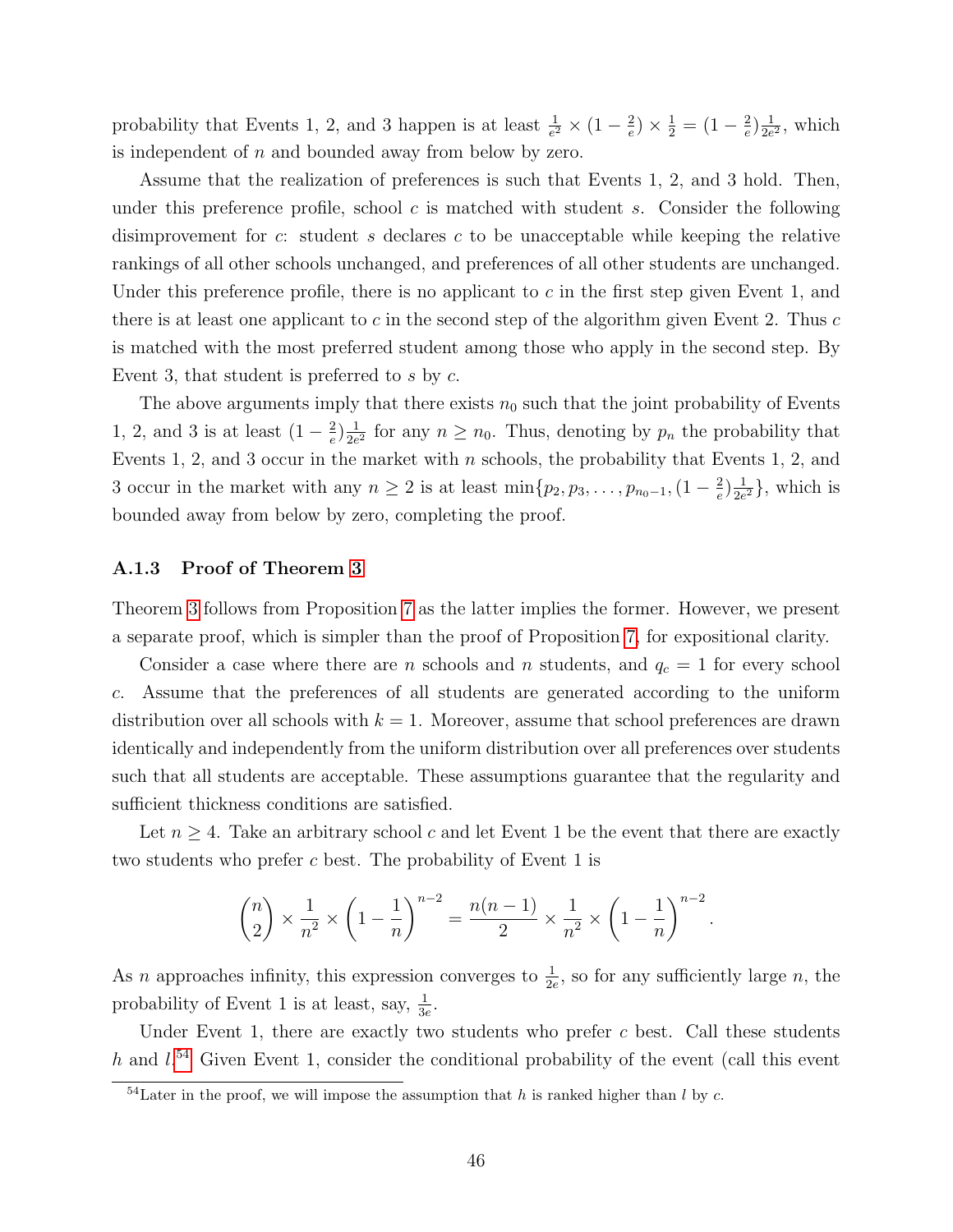Event 2) that except school c, there is exactly 1 school whthat ranks h first and exactly 1 school that ranks  $l$  first. The conditional probability of this event is given by

$$
(n-1)(n-2) \times \frac{1}{n^2} \times \left(1 - \frac{2}{n}\right)^{n-3}.
$$

As *n* approaches infinity, this expression converges to  $\frac{1}{e^2}$ , so for any sufficiently large *n*, the conditional probability of Event 2 given Event 1 is at least, say,  $\frac{1}{2e^2}$ .

Denote the schools identified under Event 2 by  $c_h$  and  $c_l$ , respectively. Given Events 1 and 2, consider the conditional probability of the event (call this event Event 3) that except h and l, there is exactly 1 student who ranks  $c_h$  first and exactly one student who ranks  $c_l$ first. The conditional probability is given by

$$
(n-2)(n-3) \times \frac{1}{(n-1)^2} \times \left(1 - \frac{2}{n-1}\right)^{n-4}.
$$

As *n* approaches infinity, this expression converges to  $\frac{1}{e^2}$ , so for any sufficiently large *n*, the conditional probability of Event 3 given Events 1 and 2 is at least, say,  $\frac{1}{2e^2}$ .

Denote the students identified in Event 3 by  $s_h$  and  $s_l$ , respectively. Given Events 1, 2, and 3, the conditional probability of the event (call this event Event 4) that either of  $s_h$  and  $s_l$  has a higher ranking than both h and l in school c's preference relation is  $\frac{1}{2}$ . (Note that Events 1, 2, and 3 do not impose any restriction on the rankings of  $h$ ,  $l$ ,  $s_h$ , and  $s_l$  in  $c$ 's preference relation, and hence c is equally likely to rank any of these four students first.) Given the above calculations, the joint probability of Events 1, 2, 3, and 4 is bounded from below by zero (at least  $\frac{1}{24e^5}$ ) for any sufficiently large *n*.

Given Event 1, school c is matched with h or l with conditional probability 1 by the assumption that  $k = 1$ . In addition, given Events 1, 2, 3, and 4, the following event occurs with conditional probability 1: c is matched with h or l while being contained in a cycle involving another agent than c, h, and l. Since the above events are symmetric for h and l, this means that c is matched with l with conditional probability  $\frac{1}{2}$ . Therefore, c is matched with l at least with unconditional probability  $\frac{1}{48e^5}$ , and thus, c is matched with h with a probability that is bounded away from above by 1.

Now additionally assume that h has a higher ranking than l in c's preference relation. (Given the above argument, the joint probability of this event and Events 1-4 is at least  $\frac{1}{96e^5}$ for any sufficiently large n.) Then consider the following disimprovement for c in l's preference relation: l declares c (and hence all schools) unacceptable. This change of preferences leads to the situation where h is the only student who ranks c as an acceptable school, and h ranks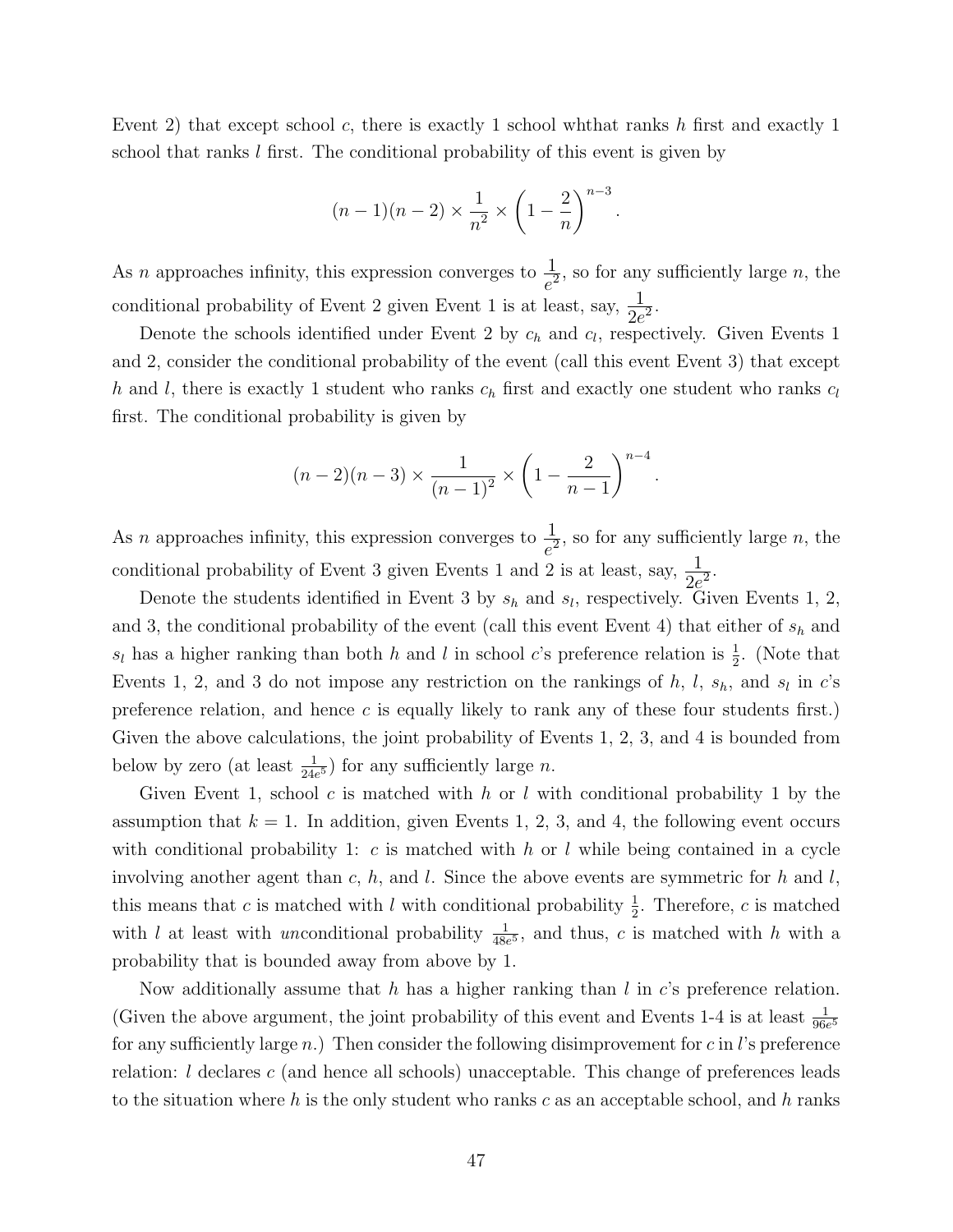c as her most preferred school, which in turn implies that after the disimprovement for  $c$  in l's preference relation, c has to be matched with h with probability 1. Note that c is matched with h only with a probability bounded from above by 1 before the disimprovement.

For n with  $2 \leq n \leq 4$ , consider the following random market with n schools and  $n +$ 1 students. Each school has one position and school preferences are independently and identically distributed over all preferences over students such that all students are acceptable. Each student's preference relation is uniformly distributed over all preferences over schools with  $k = 1$ . Then, for each  $n \geq 2$ , it is a positive probability event that there are two schools  $c_1$  and  $c_2$  and three students  $s_1, s_2$ , and  $s_3$  such that

$$
\succ_{s_1}:c_2,\emptyset,
$$
  
\n
$$
\succ_{c_1}:s_1,s_2,s_3,\ldots,\emptyset,
$$
  
\n
$$
\succ_{c_2}:s_3,s_2,s_1,\ldots,\emptyset,
$$
  
\n
$$
\succ_{s_3}:c_1,\emptyset.
$$

Under this preference profile  $\succ$ , clearly  $c_1$  is matched with  $s_3$ . Meanwhile, for  $(\succ'_{s_3}, \succ_{-s_3})$ such that  $\succ'_{s_3}$  prefers  $\emptyset$  best,  $c_1$  is matched to  $s_2$ .

To finish the proof, let the probability that the respecting improvements criterion is violated be denoted by  $p_n$ . Recall that we have already seen that there is an  $n_0$  such that  $p_n \geq \frac{1}{966}$  $\frac{1}{96e^5}$  for any  $n \ge n_0$ . The preceding arguments has shown that, for any  $n \ge 2$ ,  $p_n$  is at least  $\{p_2, \ldots, p_{n_0-1}, \frac{1}{966}\}$  $\frac{1}{96e^5}$ , which is bounded away from below by zero. This completes the proof.

#### <span id="page-47-0"></span>A.1.4 Proof of Proposition [3](#page-25-2)

Suppose that  $\succ'$  is an improvement over  $\succ$  for c. Assume by way of contradiction that  $|\varphi_c(\rangle)| > |\varphi_c(\rangle)|$  for some stable mechanism  $\varphi$ . Without loss of generality assume that there exists one student  $s \in S$  and a school  $\overline{c} \in C \setminus \{c\}$  such that the only difference between  $\succ$  and  $\succ'$  is that under  $\succ$ ,  $\bar{c}$  is preferred by s to c, while under  $\succ'$ , c is preferrey by s to  $\bar{c}$ . Formally, assume that  $\bar{c} \succ_s c, c \succ'_s \bar{c}, c \succ_s \hat{c}$  if and only if  $c \succ'_s \hat{c}$  for any  $\hat{c} \in C \setminus \{c, \bar{c}\} \cup \{\emptyset\},\$  $\bar{c} \succ_s \hat{c}$  if and only if  $\bar{c} \succ_s' \hat{c}$  for any  $\hat{c} \in C \smallsetminus \{c, \bar{c}\} \cup \{\emptyset\}$ , and  $\succ_{-s} \simeq \succ_{-s} 0.55$  $\succ_{-s} \simeq \succ_{-s} 0.55$ 

Since  $|\varphi_c(\rangle)| > |\varphi_c(\rangle)|$  by assumption, by the rural hospital theorem it follows that  $\varphi(\succ')$  is not stable under preference profile  $\succ$ . Thus there is a blocking pair of  $\varphi(\succ')$  under  $\succ$ . First, note that s is part of the blocking pair because she is the only agent whose preferences are different between  $\succ$  and  $\succ'$ . Moreover, it should be the case that  $s \in \varphi_c(\succ')$ 

<span id="page-47-1"></span><sup>&</sup>lt;sup>55</sup>This assumption is without loss of generality because, for any  $\succ$  and  $\succ'$  such that  $\succ'$  is an improvement for c over  $\succ$ , there exists a finite sequence of preference profiles  $(\succ^1, \succ^2, \ldots, \succ^T)$  such that  $\succ^1=\succ, \succ^T=\succ',$ and for any  $t = 1, ..., T-1$ , the only difference between  $\succ^t$  and  $\succ^{t+1}$  is that the ranking between c and some other  $\bar{c}$  next to it is exchanged for one student s.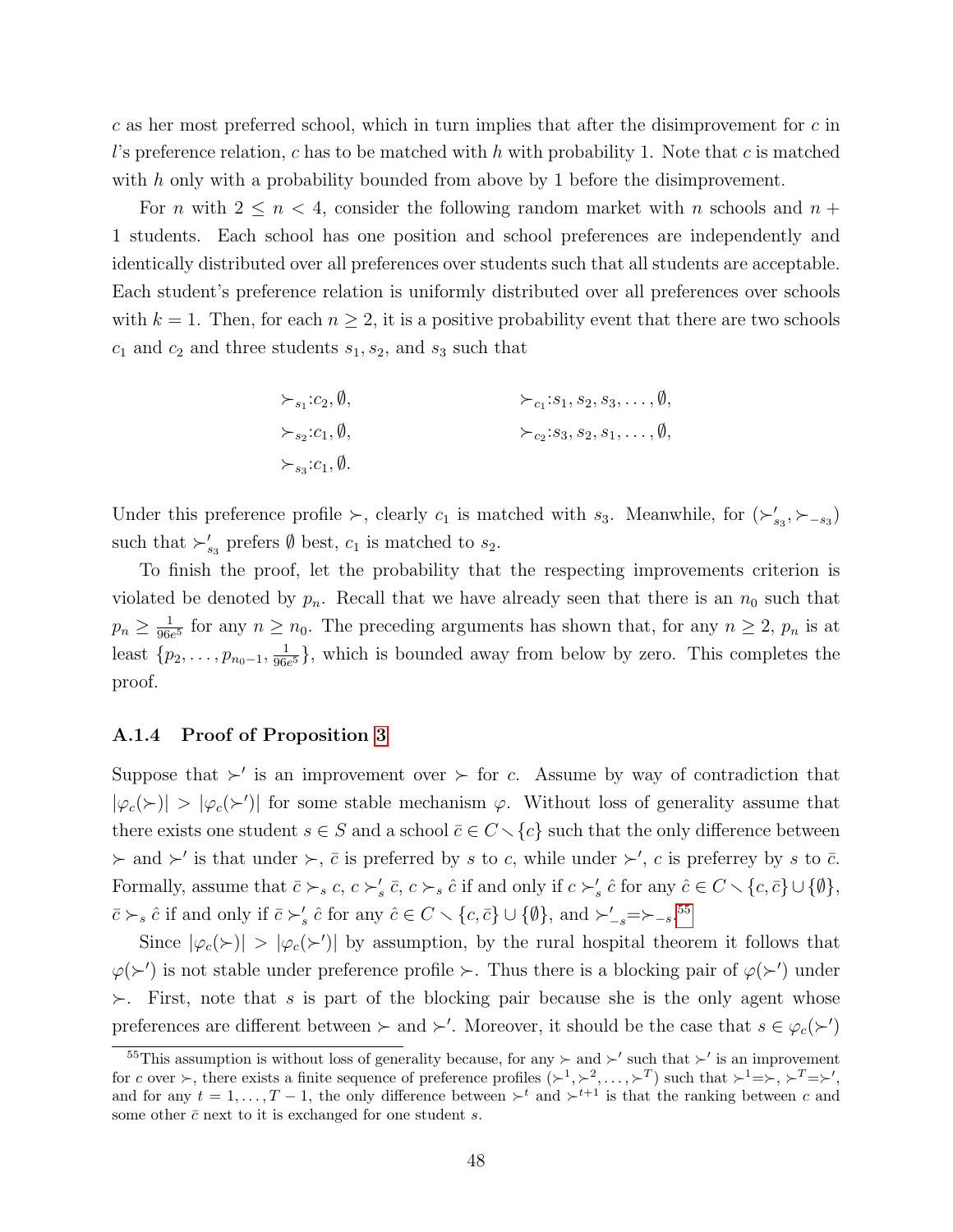and the only blocking pair is  $(s, \bar{c})$  because the only change from  $\succ'_s$  to  $\succ_s$  is that  $\bar{c}$  is more preferred to c at  $\succ_s$  while c is more preferred to  $\bar{c}$  at  $\succ'_s$ . Now satisfy this blocking pair to obtain a new matching. If  $|\varphi_{\bar{c}}(\succ')| < q_{\bar{c}}$ , then the resulting matching is stable at  $\succ$ . If  $|\varphi_{\bar{c}}(\succ')| = q_{\bar{c}}$ , then reject the least preferred student by  $\bar{c}$  in  $\varphi_{\bar{c}}(\succ')$ , and let him block with his most preferred school that can form a blocking pair with him, and so on.<sup>[56](#page-48-1)</sup> This procedure terminates in a finite number of steps, leading to a matching  $\mu$  that is stable under  $\succ$ . Moreover, if c is part of the blocking pair in this algorithm, then the algorithm stops at that step, because no student is rejected by  $c$  as there is a vacancy. But the resulting matching  $\mu$  has the property that  $|\mu_c| \leq |\varphi_c(\succ')| < |\varphi_c(\succ)|$  (note that  $s \in \varphi_c(\succ')$  by the above discussion), which is a contradiction to the rural hospital theorem. This completes the proof.

#### <span id="page-48-0"></span>A.1.5 Proof of Proposition [4](#page-25-1)

Let  $c \in C$ ,  $\succ$  be a preference profile, and  $\succ'_{s}$  be an improvement over  $\succ_{s}$  for c. Recall that  $\varphi^B$  denotes the Boston mechanism. We will show that  $|\varphi_c^B(\succ_s',\succ_{-s})| \geq |\varphi_c^B(\succ)|$ . If  $|\varphi_c^B(\succ_s', \succ_{-s})| = q_c$ , then the conclusion trivially holds. Thus we assume  $|\varphi_c^B(\succ_s', \succ_{-s})| < q_c$ . This assumption implies that unless

<span id="page-48-3"></span>
$$
\varphi_s^B(\succ_s', \succ_{-s}) = c, \ \varphi_s^B(\succ) \neq c,\tag{1}
$$

by definition of  $\varphi^B$  it follows that  $\varphi^B(\succ'_s, \succ_{-s}) = \varphi^B(\succ)$ , so there is nothing to prove.<sup>[57](#page-48-2)</sup> Thus we assume relation [\(1\)](#page-48-3) in the rest of the proof.

Since  $\varphi_s^B(\succ_s', \succ_{-s}) = c$  and  $|\varphi_c^B(\succ_s', \succ_{-s})| < q_c$ , we have that

<span id="page-48-4"></span>
$$
\varphi_s^B(\succ_s^{\emptyset}, \succ_{-s}) = \varphi_{\bar{s}}^B(\succ_s', \succ_{-s}),\tag{2}
$$

for every  $\bar{s} \neq s$ , where  $\succ_s^{\emptyset}$  is a preference relation of s that ranks  $\emptyset$  as the most preferred outcome.

Now we compare  $\varphi^B(\succ)$  and  $\varphi^B(\succ_s^{\emptyset}, \succ_{-s})$ . It is clear by the definition of the algorithm that  $\varphi_{\bar{s}}^B(\succ^{\emptyset}_{s},\succ_{-s}) \succsim_{\bar{s}} \varphi_{\bar{s}}^B(\succ)$  for every  $\bar{s} \neq s$ . This fact and the property that the matching

<span id="page-48-1"></span><sup>&</sup>lt;sup>56</sup>This procedure is a variant of the "vacancy chain dynamics" studied by [Blum, Roth, and Rothblum](#page-36-12) [\(1997\)](#page-36-12).

<span id="page-48-2"></span><sup>&</sup>lt;sup>57</sup>The reason is as follows. If  $\varphi_s^B(\succ) \neq c$ , then because  $|\varphi_c^B(\succ_s', \succ_{-s})| < q_c$ , it follows from the definition of the Boston mechanism that  $\varphi_s^B(\succ_s', \succ_{-s}) \succ_s c$ . Since  $\succ_s'$  is an improvement for c over  $\succ_s$ , this implies that the algorithm for the Boston mechanism terminates without using any part of  $\succ'_{s}$  or  $\succ_{s}$  at or below c in either of the preference profiles, thus the algorithm proceeds in an exactly identical manner under both preference profiles, resulting in the same outcome. If  $\varphi_s^B(\succ) = c$ , then  $\varphi^B(\succ'_s, \succ_{-s}) = \varphi^B(\succ)$  by inspection of the steps of the algorithm.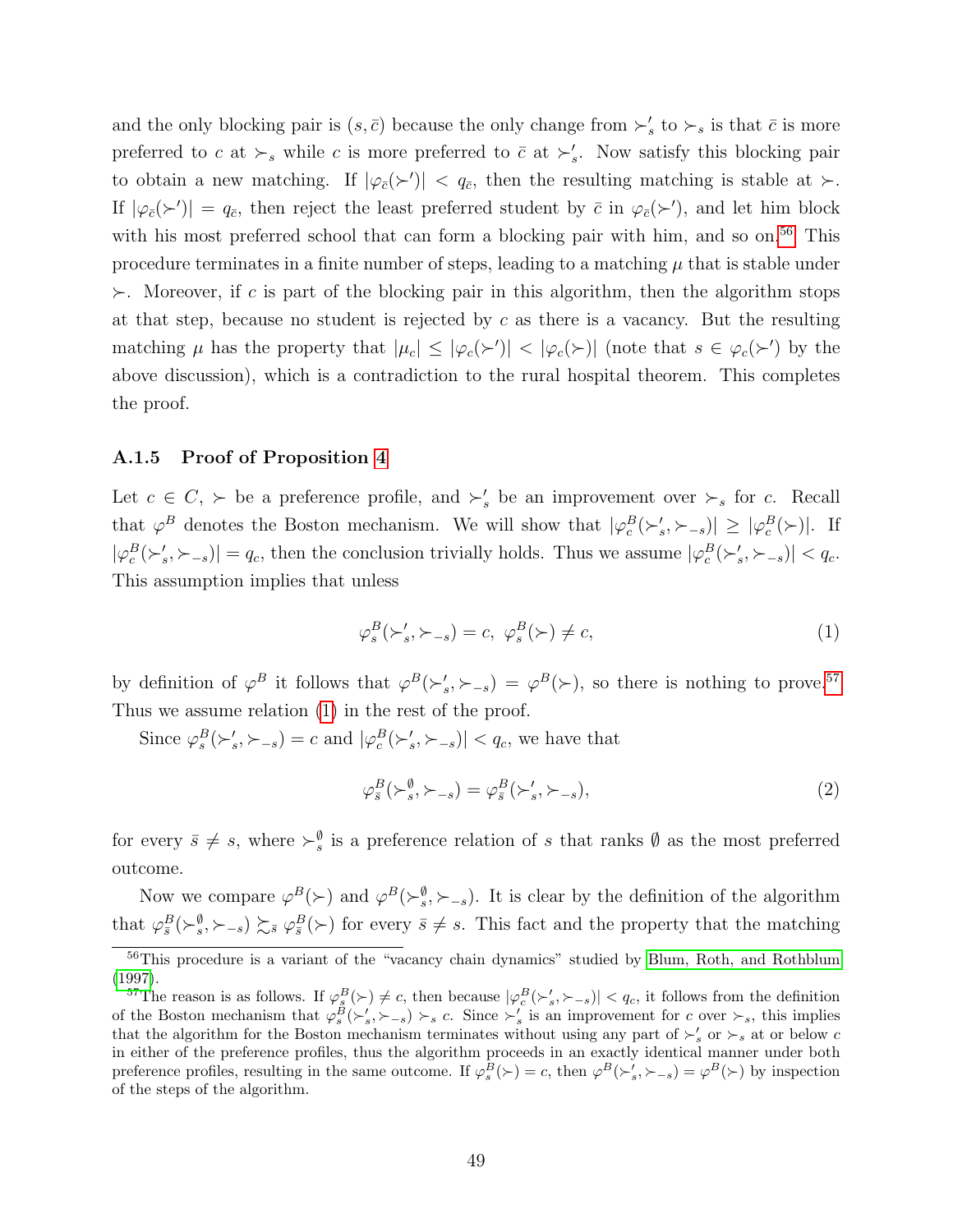under the Boston mechanism is individually rational imply that

$$
|\{\bar{s}\in S\smallsetminus\{s\}: \varphi^B_{\bar{s}}(\succ_s^{\emptyset},\succ_{-s})\in C\}|\geq |\{\bar{s}\in S\smallsetminus\{s\}: \varphi^B_{\bar{s}}(\succ)\in C\}|.
$$

Since

$$
|\{\bar{s}\in S:\varphi_{\bar{s}}^B(\succ_s^{\emptyset},\succ_{-s})\in C\}| = |\{\bar{s}\in S\smallsetminus\{s\}:\varphi_{\bar{s}}^B(\succ_s^{\emptyset},\succ_{-s})\in C\}|
$$

as s is clearly unmatched at  $\varphi_s^B(\succ_s^{\emptyset}, \succ_{-s})$ , and clearly

$$
|\{\bar{s}\in S\smallsetminus\{s\}: \varphi_{\bar{s}}^B(\succ)\in C\}|\geq |\{\bar{s}\in S: \varphi_{\bar{s}}^B(\succ)\in C\}|-1,
$$

as s is the only feasible element of  $\{\bar{s} \in S : \varphi_{\bar{s}}^B(\succ) \in C\}$  who is not also in  $\{\bar{s} \in S \setminus \{s\} :$  $\varphi_{\overline{s}}^B(\succ) \in C$ . Hence, we conclude that

$$
|\{\bar{s}\in S:\varphi_{\bar{s}}^B(\succ_s^{\emptyset},\succ_{-s})\in C\}|\geq |\{\bar{s}\in S:\varphi_{\bar{s}}^B(\succ)\in C\}|-1.
$$
 (3)

On the other hand, it is clear by definition of the Boston mechanism that  $|\varphi_{\bar{c}}^B(\succ)| \ge$  $|\varphi_{\bar{c}}^B(\succ_s^{\emptyset}, \succ_{-s})|$  for all  $\bar{c} \in C$ . Because the matching is bilateral, i.e.,  $\mu_{\bar{s}} = \bar{c} \iff \bar{s} \in \mu_{\bar{c}}$  for any matching  $\mu$ , this and relation [\(3\)](#page-49-1) imply that there is at most one school  $\bar{c} \in C$  such that  $|\varphi_{\bar{c}}^B(\succ)| > |\varphi_{\bar{c}}^B(\succ_s^{\emptyset}, \succ_{-s})|$ , and for such a school,  $|\varphi_{\bar{c}}^B(\succ_s^{\emptyset}, \succ_{-s})| \geq |\varphi_{\bar{c}}^B(\succ)| - 1$ . In particular, we obtain that

<span id="page-49-3"></span><span id="page-49-1"></span>
$$
|\varphi_c^B(\succ_s^{\emptyset}, \succ_{-s})| \ge |\varphi_c^B(\succ)| - 1. \tag{4}
$$

Note that relations [\(1\)](#page-48-3) and [\(2\)](#page-48-4) imply that  $|\varphi_c^B(\succ_s', \succ_{-s})| = |\varphi_c^B(\succ_s^{\emptyset}, \succ_{-s})| + 1^{.58}$  $|\varphi_c^B(\succ_s', \succ_{-s})| = |\varphi_c^B(\succ_s^{\emptyset}, \succ_{-s})| + 1^{.58}$  $|\varphi_c^B(\succ_s', \succ_{-s})| = |\varphi_c^B(\succ_s^{\emptyset}, \succ_{-s})| + 1^{.58}$  This and relation [\(4\)](#page-49-3) imply  $|\varphi_c^B(\succ_s', \succ_{-s})| = |\varphi_c^B(\succ_s^{\emptyset}, \succ_{-s})| + 1 \ge |\varphi_c^B(\succ)|$ , completing the proof.

#### <span id="page-49-0"></span>A.1.6 Proof of Proposition [6](#page-29-3)

Consider a sequence of random markets where there are n schools and  $3n$  students, and the capacity of every school is 2. Assume that preferences of all students are generated according to the procedure described in Section [4.1](#page-17-2) associated with the uniform distribution over all schools and  $k = 2$ . Moreover assume that school preferences over individual students are drawn identically and independently from the uniform distribution over all preferences for students such that all students are acceptable. These assumptions guarantee that the

<span id="page-49-2"></span> $58T_0$  see why this equality holds, note that relation [\(2\)](#page-48-4) means that all students except for s receive identical assignments between  $\varphi^B(\succ_s', \succ_{-s})$  and  $\varphi^B(\succ_s^{\emptyset}, \succ_{-s})$ , and the last term accounts for the implication of relation [\(1\)](#page-48-3) that student s is matched to c at  $\varphi^B(\succ_s', \succ_{-s})$  while she is unmatched at  $\varphi^B(\succ_s^{\emptyset}, \succ_{-s})$  by definition of  $\succ_s^{\emptyset}$ .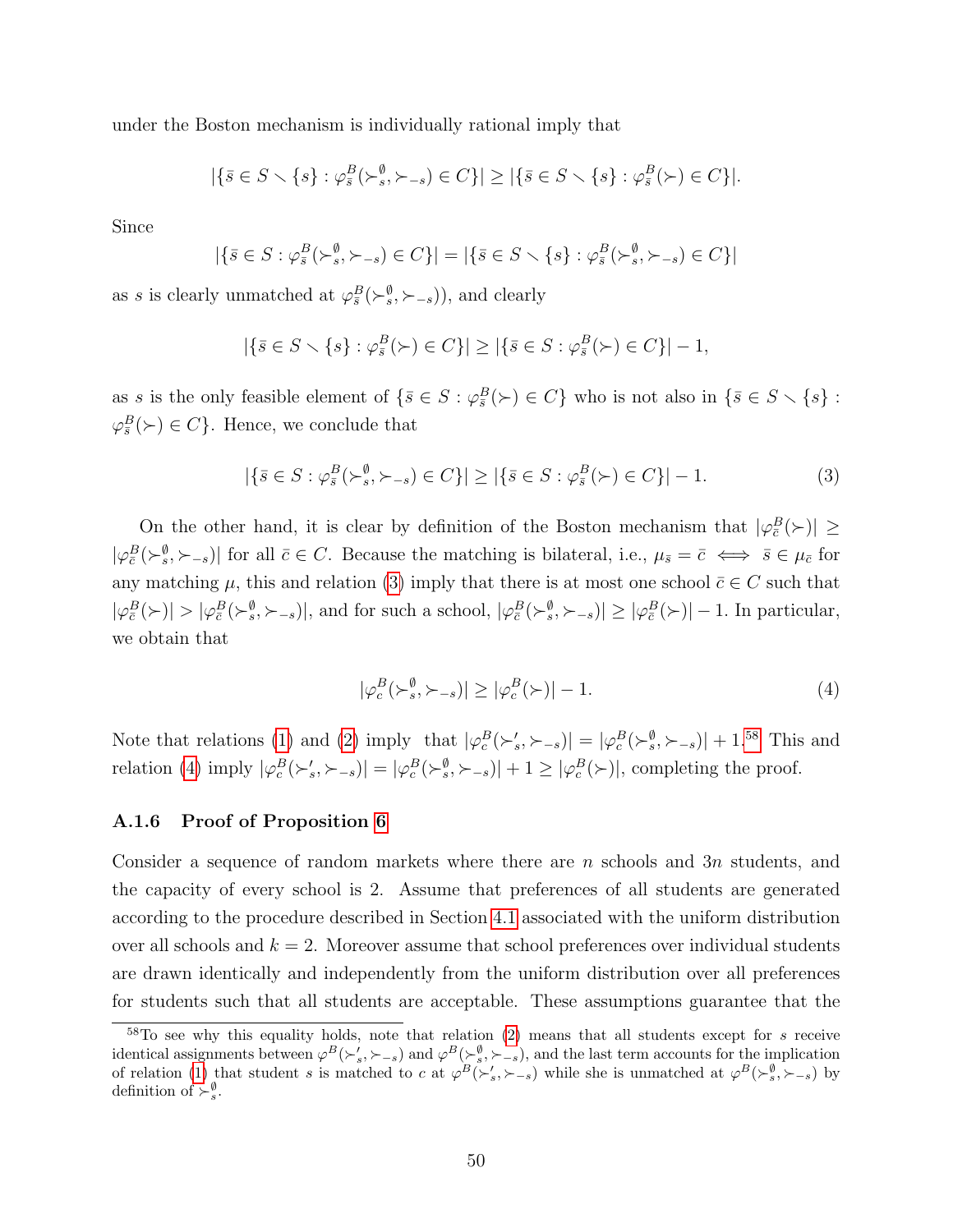regularity and sufficient thickness conditions are satisfied.

Given any  $n \geq 2$ , fix an arbitrary school c and let Event 1 be the event that there are exactly two students who prefer that school  $c$  most. The probability of Event 1 is

$$
\binom{3n}{2} \times \left(\frac{1}{n}\right)^2 \times \left(1 - \frac{1}{n}\right)^{3n-2} = \frac{3n(3n-1)}{2} \times \left(\frac{1}{n}\right)^2 \times \left(1 - \frac{1}{n}\right)^{3n-2}.
$$

This expression converges to  $\frac{9}{2e^3}$  as n approaches infinity, where e is the basis of the natural logarithm. Therefore, for any sufficiently large  $n$ , the probability of Event 1 is at least, say, 1  $\frac{1}{e^3}$ . Denote by s and  $\hat{s}$  the students who prefer c most.

Since there are  $3n$  students and  $2n$  school seats, there are at least n students who are not matched in the first step of the algorithm of the Boston mechanism. Since  $k = 2$ , that is, each student finds two schools to be acceptable, each of these students applies for a school in the second step of the algorithm. Therefore, given Event 1, the conditional probability of the event (call this event Event 2) that there is at least one student who lists  $c$  as her second choice and hence applies for it in the second step of the mechanism is at least

$$
1 - \left(1 - \frac{1}{n-1}\right)^n.
$$

As *n* approaches infinity, this expression converges to  $1 - \frac{1}{e}$  $\frac{1}{e}$ , so for any sufficiently large *n*, the conditional probability of Event 2 given Event 1 is at least, say,  $1-\frac{2}{e}$  $\frac{2}{e}$ .

Finally, conditional on Events 1 and 2, the probability that at least one of the applicants to school c in the second step of the algorithm is preferred to both  $s$  and  $\hat{s}$  by school c (call this event Event 3) is at least  $\frac{1}{3}$ . To see this point, observe that conditioning on Events 1 and 2 places no restriction on how students are ranked by school c. So, for any student  $\bar{s}$ , the conditional probability that  $\bar{s}$  is more preferred to s and  $\hat{s}$  by c is exactly 1/3, which provides a lower bound for the conditional probability of Event 3 given Events 1 and 2. Thus the unconditional joint probability that Events 1, 2, and 3 happen is at least  $\frac{1}{e^3} \times (1 - \frac{2}{e})$  $(\frac{2}{e}) \times \frac{1}{3} = \frac{1 - \frac{2}{e}}{3e^3},$ which is independent of  $n$  and bounded away from below by zero.

Assume that the realization of preferences is such that Events 1, 2, and 3 occur. Then, under this preference profile, school c is matched with students s and  $\hat{s}$ . Without loss of generality assume that  $s \succ_c \hat{s}$  and consider the following disimprovement for c: Student  $s$  declares  $c$  to be unacceptable while keeping the relative rankings of all other schools unchanged, and preferences of all other students are unchanged. Under this preference profile, the only applicant to c in the first step is  $\hat{s}$  by Event 1. Also, there is at least one applicant to c in the second step of the algorithm by Event 2. Thus c is matched with the most preferred student, say  $\bar{s}$ , among those who apply in the second step. By Event 3,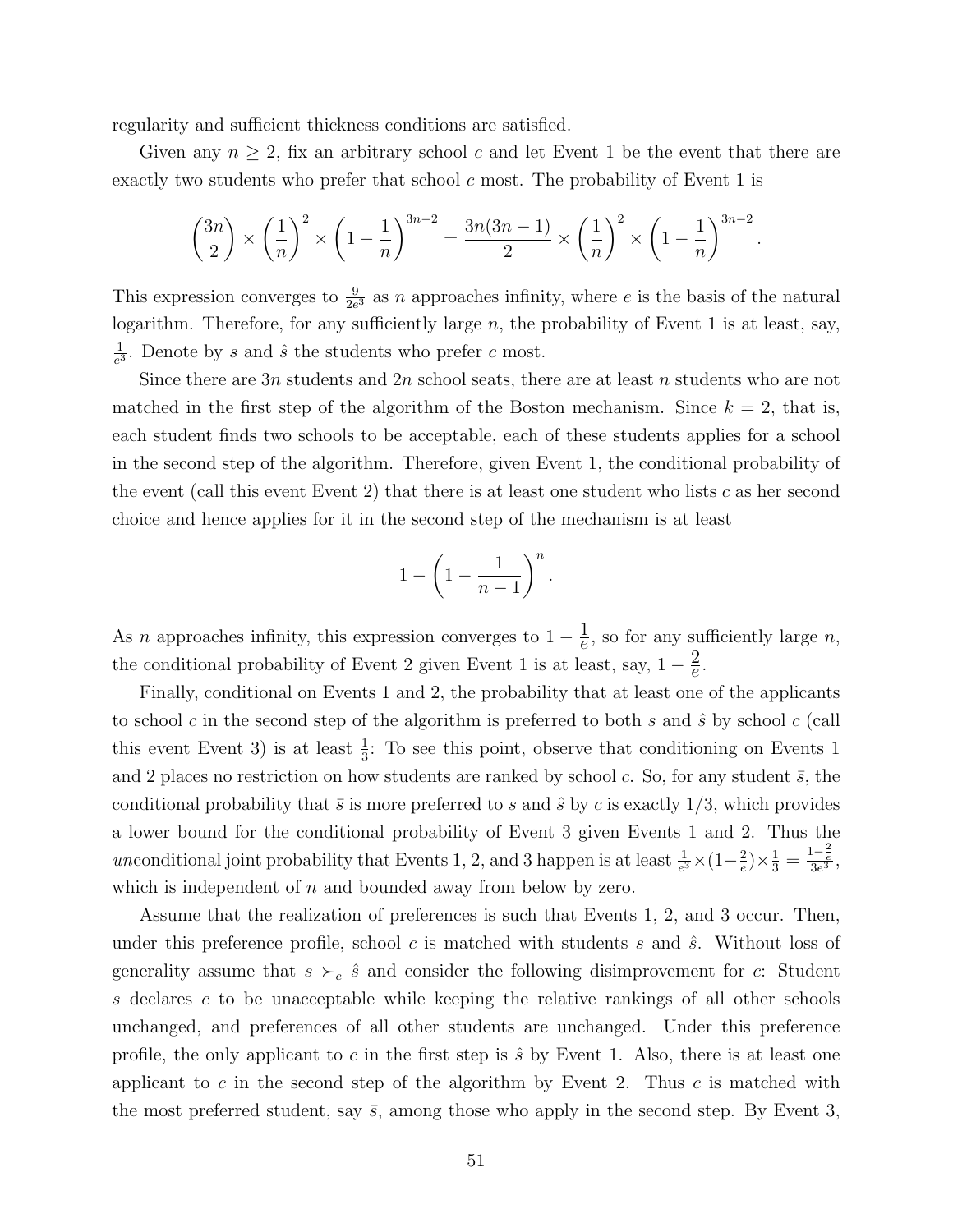that student is preferred to s by c. Therefore, the set of students matched with c after the disimprovement is  $\{\bar{s}, \hat{s}\}$ , which is preferred to  $\{s, \hat{s}\}$ , the set of students matched with c before the disimprovement. Moreover, the improvement in the preference relation of s (from the disimproved preferences, where s finds c unacceptable, to the improved preferences, where s prefers c most) has properties  $(1)$  and  $(2)$  in Definition [6](#page-27-2) of respecting improvements for desirable students: That is, s is more preferred to  $\hat{s}$  by c, while  $\hat{s}$  is matched to c under the preference profile after the disimprovement.

The above arguments imply that there exists  $n_0$  such that the joint probability of Events 1, 2, and 3 is at least  $\frac{1-\frac{2}{e}}{3e^3}$  for any  $n \ge n_0$ . Thus, denoting by  $p_n$  the probability that Events 1, 2, and 3 occur in the market with n, the probability that Events 1, 2, and 3 occur in the market with any  $n \geq 2$  is at least  $\min\{p_2, p_3, \ldots, p_{n_0-1}, \frac{1-\frac{2}{e}}{3e^3}\}$ , which is bounded away from below by zero, completing the proof.

#### <span id="page-51-0"></span>A.1.7 Proof of Proposition [7](#page-29-4)

Consider a case where there are *n* schools and *n* students, and the capacity of each school is 2. Assume that preferences of all students are generated according to the uniform distribution over all schools with  $k = 1$ . Moreover, assume that school preferences are drawn identically and independently from the uniform distribution over all preferences over students such that all students are acceptable. These assumptions guarantee that the regularity and sufficient thickness conditions are satisfied.

Let  $n \geq 6$ . Take an arbitrary school c and let Event 1 be the event that there are exactly 3 students who prefer c best. The probability of Event 1 is

$$
\binom{n}{3} \times \frac{1}{n^3} \times \left(1 - \frac{1}{n}\right)^{n-3} = \frac{n(n-1)(n-2)}{3 \times 2} \times \frac{1}{n^3} \times \left(1 - \frac{1}{n}\right)^{n-3}.
$$

As *n* approaches infinity, this expression converges to  $\frac{1}{6e}$ . Thus, for any sufficiently large *n*, the probability of Event 1 is at least, say,  $\frac{1}{7e}$ .

Under Event 1, there are exactly 3 students who prefer c best. Call these students  $h$ ,  $m$  and  $l^{59}$  $l^{59}$  $l^{59}$  Given Event 1, consider the conditional probability of the event (call this event Event 2) that except school c, there is exactly 1 school that ranks  $h$  first, exactly 1 school that ranks  $m$  first, and exactly 1 school that ranks  $l$  first. This conditional probability is

<span id="page-51-1"></span> $^{59}$ Later in the proof, we will impose the assumption that h is the highest-ranked, m is the middle-ranked, and  $l$  is the lowest-ranked by  $c$  among  $h$ ,  $m$ , and  $l$ .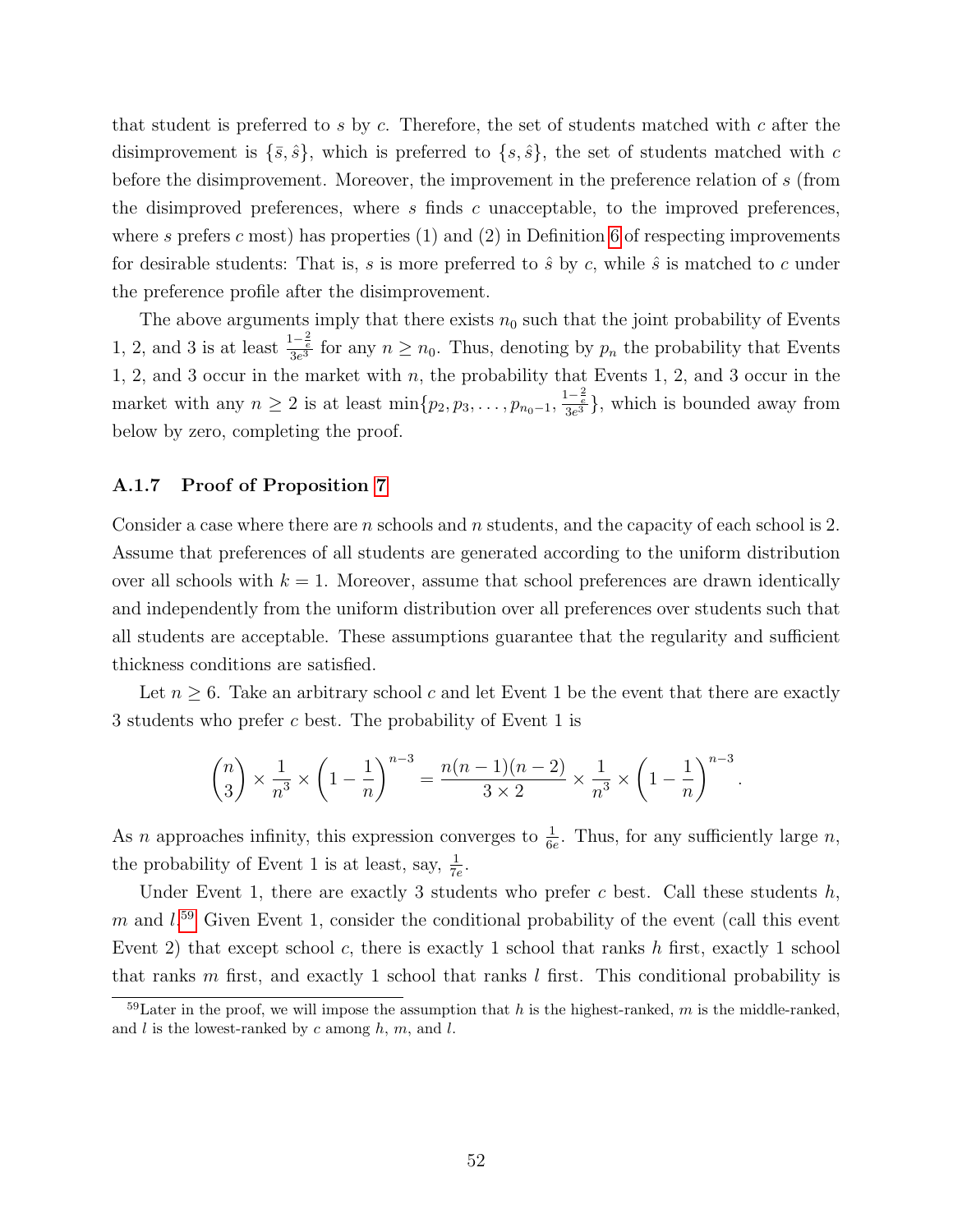given by

$$
(n-1)(n-2)(n-3) \times \frac{1}{n^3} \times \left(1 - \frac{3}{n}\right)^{n-4}.
$$

As *n* approaches infinity, this expression converges to  $\frac{1}{e^3}$ . Thus, for any sufficiently large *n*, the conditional probability of Event 2 given Event 1 is at least, say,  $\frac{1}{2e^3}$ .

Given Event 2, denote the schools that rank h, m, and l first by  $c_h$ ,  $c_m$ , and  $c_l$ , respectively. Given Events 1 and 2, consider the conditional probability of the event (call this event Event 3) that except h, m and l, there is exactly 1 student who ranks  $c_h$  first, exactly 1 student who ranks  $c_m$  first, and exactly one student who ranks  $c_l$  first. The conditional probability is given by

$$
(n-3)(n-4)(n-5) \times \frac{1}{(n-1)^3} \times \left(1 - \frac{3}{n-1}\right)^{n-6}.
$$

As *n* approaches infinity, this expression converges to  $\frac{1}{e^3}$ , so for any sufficiently large *n*, the conditional probability of Event 3 given Events 1 and 2 is at least, say,  $\frac{1}{2e^3}$ .

Given Event 3, denote the students who rank  $c_h$ ,  $c_m$ , and  $c_l$  first by  $s_h$ ,  $s_m$  and  $s_l$ , respectively. Given Events 1, 2, and 3, the conditional probability of the event (call this event Event 4) that at least two out of  $s_h$ ,  $s_m$ , and  $s_l$  have higher rankings than all of h, m, and l in school c's preference relation is  $\frac{1}{5}$ .<sup>[60](#page-52-0)</sup> (Note that Events 1, 2, and 3 do not impose any restriction on the rankings of h, m, l,  $s_h$ ,  $s_m$ , and  $s_l$  in c's preference relation.) Given the above calculations, the joint probability of Events 1, 2, 3, and 4 is bounded from below by zero (at least  $\frac{1}{140e^7}$ ) for any sufficiently large *n*.

Given Event 1, school c is matched with two students out of  $h$ , m and  $l$  with conditional probability 1 by the assumption that  $k = 1$ . In addition, given Events 1, 2, 3, and 4, the following event occurs with conditional probability 1: c is matched with two students out of  $h, m$ , and  $l$  while being contained in a cycle involving another agent than  $c, h, m$ , and l. Since the above events are symmetric for  $h, m$  and  $l$ , this means that c is matched with  ${m, l}$  with conditional probability  $\frac{1}{3}$ . Therefore, c is matched with  ${m, l}$  with unconditional probability of at least  $\frac{1}{420e^7}$ .

Now additionally assume Event 5, that c prefers h to m to l, which happens with probability  $\frac{1}{6}$  (conditional on Events 1-4. Given the above argument, the joint probability of Events 1-5 is at least  $\frac{1}{2520e^7}$  for any sufficiently large *n*. Then consider the following disim-

<span id="page-52-0"></span> $60$ Note that the above event is equivalent to the event that the two highest-ranked students by c among the six students  $h, m, l, s_h, s_m$ , and  $s_l$  are from  $s_h$ ,  $s_m$  and  $s_l$ . The probability of the latter event is given by  $3 \times 2 \times \frac{4!}{6!} = \frac{1}{5}.$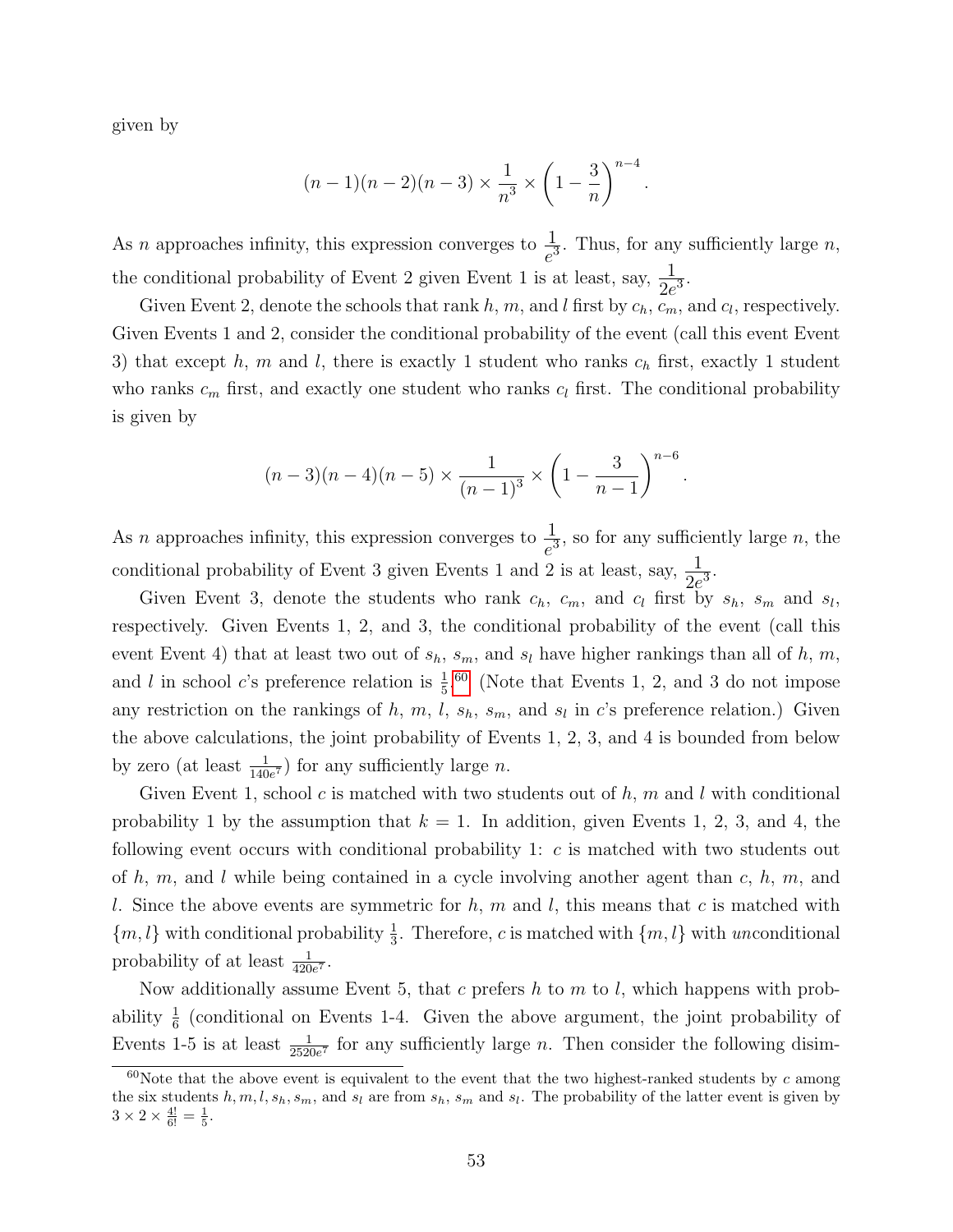provement for c in m's preference relation: m declares all schools unacceptable. This change of  $m$ 's preference relation leads to the situation where h and l are the only students who rank c as an acceptable school, which in turn implies that after the disimprovement for c in  $m$ 's preference relation, c has to be matched with  $\{h, l\}$  with probability 1. Since c is matched with  $\{m, l\}$  with a probability bounded away from below by zero before the disimprovement, the disimprovement for  $c$  makes  $c$  strictly better off with a probability that is bounded from below by zero. Moreover, the improvement for c in the preferences of  $m$  (from the disimproved preferences, where  $m$  finds  $c$  unacceptable, to the improved preferences, where  $m$ prefers c most) has properties  $(1)$  and  $(2)$  in Definition [6](#page-27-2) of respecting improvements for desirable students: That is,  $m$  is more preferred to  $l$  by  $c$ , while  $l$  is matched under the preference profile after the disimprovement.

For *n* with  $2 \le n < 6$ , consider the following random market with *n* schools and  $n + 3$ students. School preferences are independently and identically distributed over all preferences over students such that all students are acceptable. Each student's preference relation is uniformly distributed over all preferences over schools with  $k = 1$ . Then, for each  $n \geq 2$ , it is a positive probability event that there are two schools  $c_1$  and  $c_2$ , and  $c_3$  and five students  $s_1, ..., s_5$  such that

$$
\succ_{s_1}:c_2,\emptyset,
$$
  
\n
$$
\succ_{c_1}:s_5,s_1,s_2,s_3,s_4,\ldots,\emptyset,
$$
  
\n
$$
\succ_{s_2}:c_1,\emptyset,
$$
  
\n
$$
\succ_{c_2}:s_4,s_3,s_2,s_1,\ldots,\emptyset,
$$
  
\n
$$
\succ_{s_3}:c_1,\emptyset.
$$
  
\n
$$
\succ_{s_4}:c_1,\emptyset.
$$
  
\n
$$
\succ_{s_5}:c_2,\emptyset.
$$

where both schools have a capacity of two. Under this preference profile  $\succ$ , clearly  $c_1$  is matched with  $\{s_3, s_4\}$ . Meanwhile, for  $(\succ_{s_3}'', \succ_{-s_3})$  such that  $\succ'_{s_3}$  prefers  $\emptyset$  best,  $c_1$  is matched to  $\{s_2, s_4\}$ , which is strictly preferred to  $\{s_3, s_4\}$  by  $c_1$ . Note that  $s_3$  is a desirable student for  $c_1$  at  $(\succ'_{s_3}, \succ_{-s_3})$ .

To finish the proof, let the probability that the respecting improvements criterion is violated be denoted by  $p_n$ . Recall that we have already seen that there is an  $n_0$  such that the joint probability of Events 1, 2, 3, and 4 is at least  $\frac{1}{420e^7}$ . The preceding arguments has shown that, for any  $n \geq 2$ ,  $p_n$  is at least  $\{p_2, \ldots, p_{n_0-1}, \frac{1}{2520}\}$  $\frac{1}{2520e^7}$ , which is bounded away from below by zero. This completes the proof.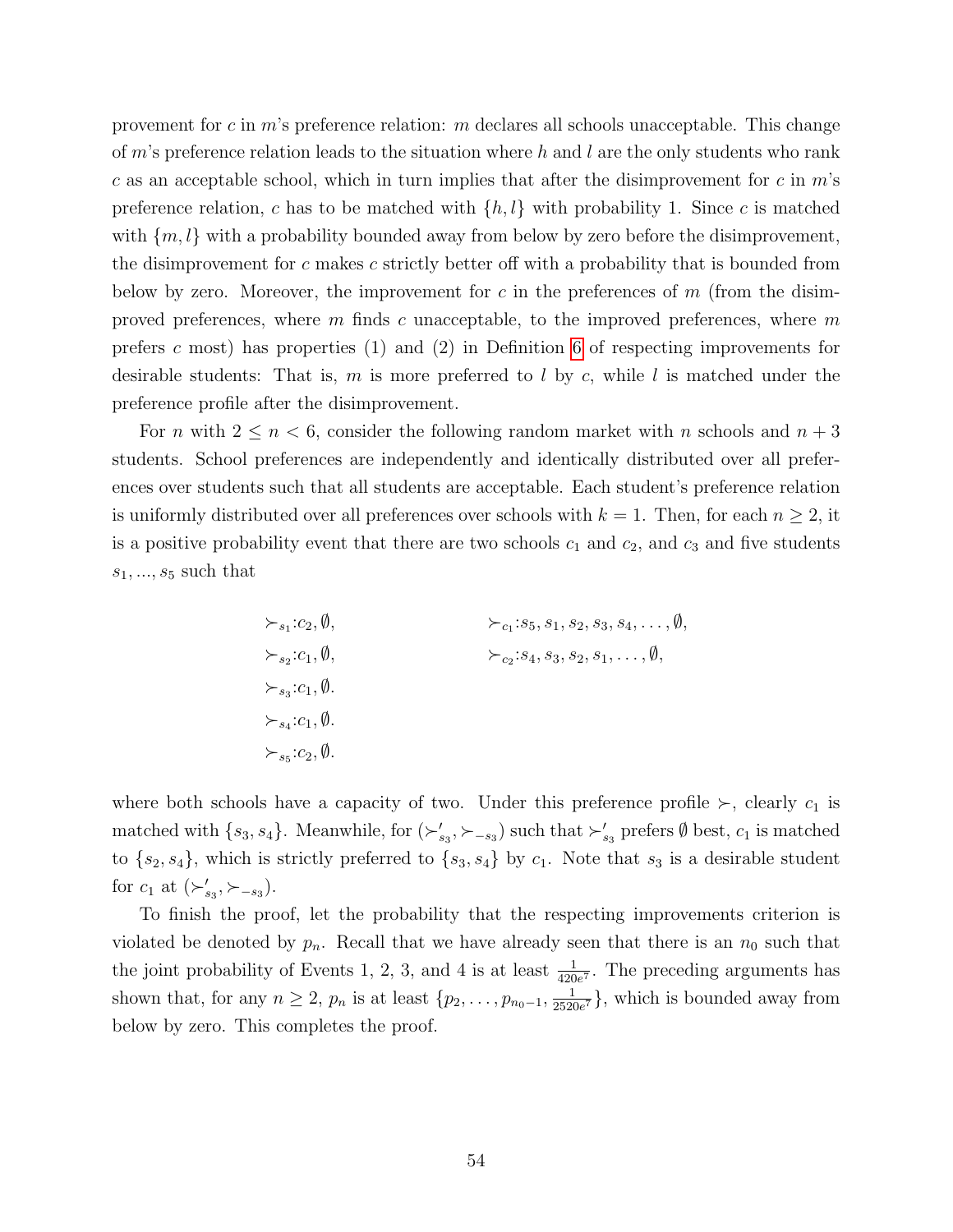#### <span id="page-54-0"></span>A.1.8 Proof of Proposition [8](#page-30-0)

It is useful to start with the following result, presenting an equivalent representation of virtual homogeneity. This result is similar in spirit to Theorem 2 of [Ergin \(2002\)](#page-37-4), which provides an equivalent condition to his acyclicity condition.

<span id="page-54-2"></span>**Lemma 2.** A school preference profile  $\succ_C$  is virtually homogeneous if and only if there exist no  $a, b \in C$  and  $i, j \in S$  such that

- $i \succ_a i$  and  $i \succ_b i$ , and
- There exists a set of students  $S_b \subseteq S \setminus \{i, j\}$  such that  $|S_b| = q_b 1$  and  $s \succ_b i$  for every  $s \in S_b$ .

*Proof.* The "only if" direction. Let  $\rho_{\succ c}(s)$  be the ranking of student s in  $\succ_{c}$ . That is,  $\rho_{\succ_c}(s) = \ell$  if and only if  $r^{\ell}(\succ_c) = s$ .

Suppose that  $\succ_C$  is virtually homogeneous and  $a, b \in C$  and  $i, j \in S$  satisfy

<span id="page-54-1"></span>
$$
i \succ_a j, \quad j \succ_b i. \tag{5}
$$

Consider a student  $s^* \in \{i, j\}$  whose worst ranking by a or b is the worst among i and j's rankings by a or b. That is, s<sup>\*</sup> is a student who satisfies  $\max{\{\rho_{\succ_a}(s^*)$ ,  $\rho_{\succ_b}(s^*)\}}$  =  $\max{\{\rho_{\succ_a}(i), \rho_{\succ_b}(i), \rho_{\succ_a}(j), \rho_{\succ_b}(j)\}}$ . (If both *i* and *j* satisfy this condition, let *s*<sup>\*</sup> be one of them arbitrarily). Consider the following cases.

- (1) Suppose  $s^* = i$ . Then, since  $\rho_{\succ_a}(i) < \rho_{\succ_a}(j) \leq \rho_{\succ_b}(i)$  by assumption [\(5\)](#page-54-1), virtual homogeneity implies that  $\rho_{\succ_b}(i) \leq \bar{q} \equiv \min\{q_{\hat{c}} : \hat{c} \in C\}$ . Therefore there does not exist  $S_b \subseteq S \setminus \{i, j\}$  such that  $|S_b| = q_b - 1$  and  $s \succ_b i$  for all  $s \in S_b$ .
- (2) Suppose  $s^* = j$ . Then, since  $\rho_{\succ_b}(j) < \rho_{\succ_b}(i) \leq \rho_{\succ_a}(j)$  by assumption [\(5\)](#page-54-1), virtual homogeneity implies that  $\rho_{\succ_a}(j) \leq \bar{q}$ . Thus we obtain  $\rho_{\succ_b}(i) \leq \rho_{\succ_a}(j) \leq \bar{q}$ . Therefore there does not exist  $S_b \subseteq S \setminus \{i, j\}$  such that  $|S_b| = q_b - 1$  and  $s \succ_b i$  for all  $s \in S_b$ .

The "if" direction. We shall prove the contraposition. Thus assume that  $\succ_C$  is not virtually homogeneous. Let

 $\lambda = \max\{ \ell \in \mathbb{N} : \text{ there exist two schools } c, \overline{c} \in C \text{ such that } r^{\ell}(\succ_c) \neq r^{\ell}(\succ_{\overline{c}})\}.$ 

Then the assumption that  $\succ_C$  is not virtually homogeneous implies  $\lambda > \bar{q} \equiv \min\{q_{\hat{c}} : \hat{c} \in C\}.$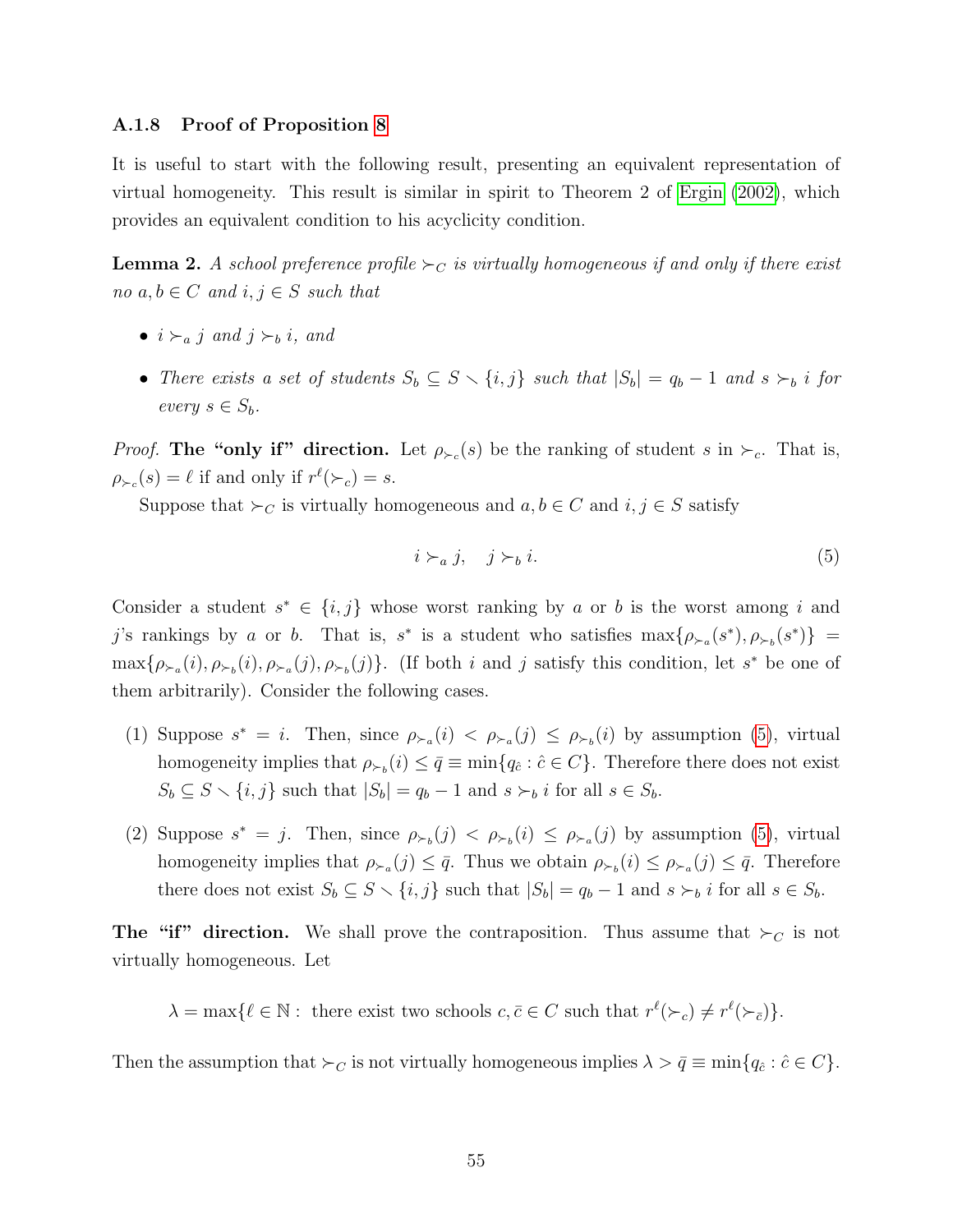Let schools  $a, b \in C$  satisfy  $r^{\lambda}(\succ_a) \neq r^{\lambda}(\succ_b)$  and, without loss of generality,  $q_b = \bar{q}^{.61}$  $q_b = \bar{q}^{.61}$  $q_b = \bar{q}^{.61}$ Denote  $i = r^{\lambda}(\succ_b)$  and  $j = r^{\lambda}(\succ_a)$ . By maximality of  $\lambda$ , it follows that  $i \succ_a j$  and  $j \succ_b i$ . Moreover, since  $\lambda > \bar{q} = q_b$ , there exists  $S_b \subseteq S \setminus \{i, j\}$  such that  $|S_b| = q_b - 1$  and  $s \succ_b i$ for every  $s \in S_b$ , finishing the proof.  $\Box$ 

Next, the following lemma offers an equivalent condition to the requirements in the statement of Proposition [8.](#page-30-0)

<span id="page-55-1"></span>Lemma 3. The condition that either

- (1) The school preference profile  $\succ_C$  is virtually homogeneous, or
- (2) For every school  $c \in C$ , the capacity associated with  $\succ_c$  is one,

is satisfied if and only if the following condition is satisfied: There exist no  $a, b \in C$  and  $i, j \in S$  such that

- $\bullet$   $q_a \geq 2$ ,
- $i \succ_{\alpha} j$  and  $j \succ_{\alpha} i$ , and
- There exists a set of students  $S_b \subseteq S \setminus \{i, j\}$  such that  $|S_b| = q_b 1$  and  $s \succ_b i$  for every  $s \in S_b$ .

*Proof.* The "only if" direction follows immediately by inspection of the conditions and Lemma [2.](#page-54-2) To show the "if" direction, assume that  $\succ_C$  is not virtually homogeneous and there is at least one school  $c \in C$  with  $q_c \geq 2$ , and we shall show that there exist  $a, b, i$ , and  $j$  that satisfy the three conditions in the statement of this claim. By Lemma [2,](#page-54-2) there exist  $a, b \in C$  and  $i, j \in S$  such that

- $i \succ_a j$  and  $j \succ_b i$ , and
- There exists a set of students  $S_b \subseteq S \setminus \{i, j\}$  such that  $|S_b| = q_b 1$  and  $s \succ_b i$  for every  $s \in S_b$ .

Consider the following cases.

(1) Assume  $q_a \geq 2$ . Then the three conditions in the statement of this claim immediately follow.

<span id="page-55-0"></span><sup>&</sup>lt;sup>61</sup>The reason that it is without loss of generality to assume  $q_b = \bar{q}$  is as follows. Define b to be a school with  $q_b = \bar{q}$ . By assumption there exist two schools  $\bar{a}$  and  $\hat{a}$  such that  $r^{\lambda}(\succ_{\bar{a}}) \neq r^{\lambda}(\succ_{\hat{a}})$ . Then it is clear that at least one of the relations  $r^{\lambda}(\succ_{\bar{a}}) \neq r^{\lambda}(\succ_{b})$  and  $r^{\lambda}(\succ_{\hat{a}}) \neq r^{\lambda}(\succ_{b})$  should hold. Let  $a \in {\bar{a}, \hat{a}}$  be a school such that the relation holds, which shows the claim.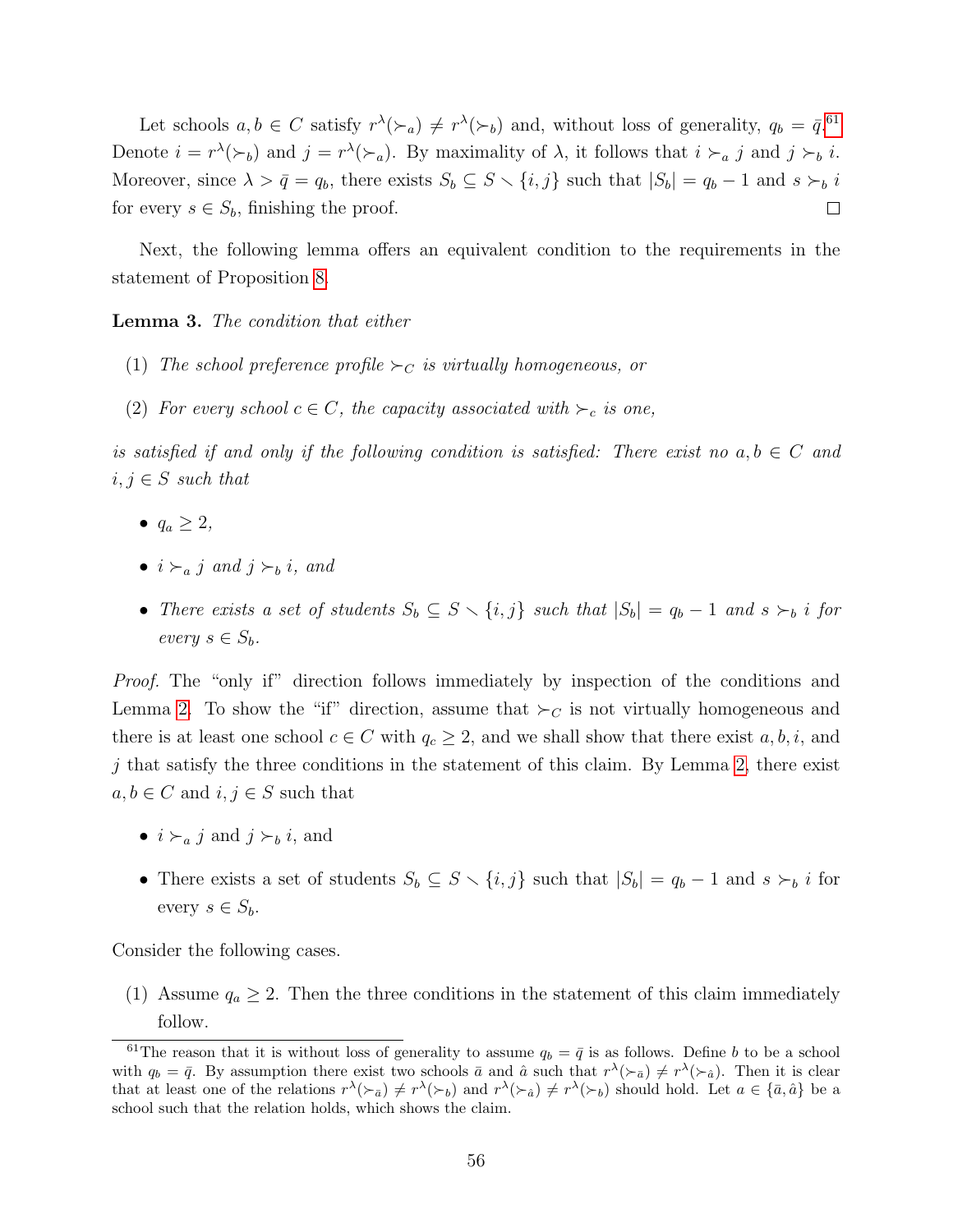- (2) Assume  $q_a = 1$  and  $q_b \geq 2$ . Then the desired conclusion holds by relabeling  $(a, b, i, j)$ to  $(b, a, j, i)$ .
- (3) Assume  $q_a = q_b = 1$ . Then, by assumption there exists  $c \neq a, b$  such that  $q_c \geq 2$ . If  $i \succ_c j$ , then the desired conclusion holds by relabeling c to a. If  $j \succ_c i$ , then the desired conclusion holds by relabeling  $(c, a, j, i)$  to  $(a, b, i, j)$ .

 $\Box$ 

With these lemmas at hand, we are now ready to prove Proposition [8.](#page-30-0)

The "only if" direction. We shall show the contraposition. Assume that the condition in Proposition [8](#page-30-0) is not satisfied. By Lemma [3,](#page-55-1) there exist  $a, b \in C$  and  $i, j \in S$  such that

- $\bullet$   $q_a \geq 2$ ,
- $i \succ_a j$  and  $j \succ_b i$ , and
- There exists a set of students  $S_b \subseteq S \setminus \{i, j\}$  such that  $|S_b| = q_b 1$  and  $s \succ_b i$  for every  $s \in S_b$ .

Consider a preference profile  $\succ_S$  such that

$$
\succ_i : b, a, \emptyset,
$$
  
\n
$$
\succ_j : b, a, \emptyset,
$$
  
\n
$$
\succ_k : b, \emptyset, \forall k \in S_b,
$$
  
\n
$$
\succ_l : \emptyset, \forall l \in S \setminus (\{i, j\} \cup S_b).
$$

Then the unique stable matching at this preference profile matches i to a and  $S_b \cup \{j\}$  to b while leaving every other student unmatched. Now consider an alternative preference profile  $\succ'=(\succ'_j,\succ_{-j})$  where  $\succ'_j: a, b, \emptyset$ . Note that  $\succ'$  is an improvement for a over  $\succ$ . The unique stable matching at preference profile  $\succ'$  matches j to a and  $S_b \cup \{i\}$  to b. Thus a is made worse off at  $\succ'$  than at  $\succ$  although  $\succ'$  is an improvement for a over  $\succ$ , showing the claim.

The "if" direction. First consider case (2) of the conditions in the statement of the proposition in which  $q_c = 1$  for all  $c \in C$ . In this case, Theorem 5 of Balinski and Sönmez [\(1999\)](#page-36-0) shows that the school-optimal stable mechanism respects improvements.

Second, consider case (1) of the conditions in the statement of the proposition in which  $\succ_C$  is virtually homogeneous. We will show the claim by presenting a specific mechanism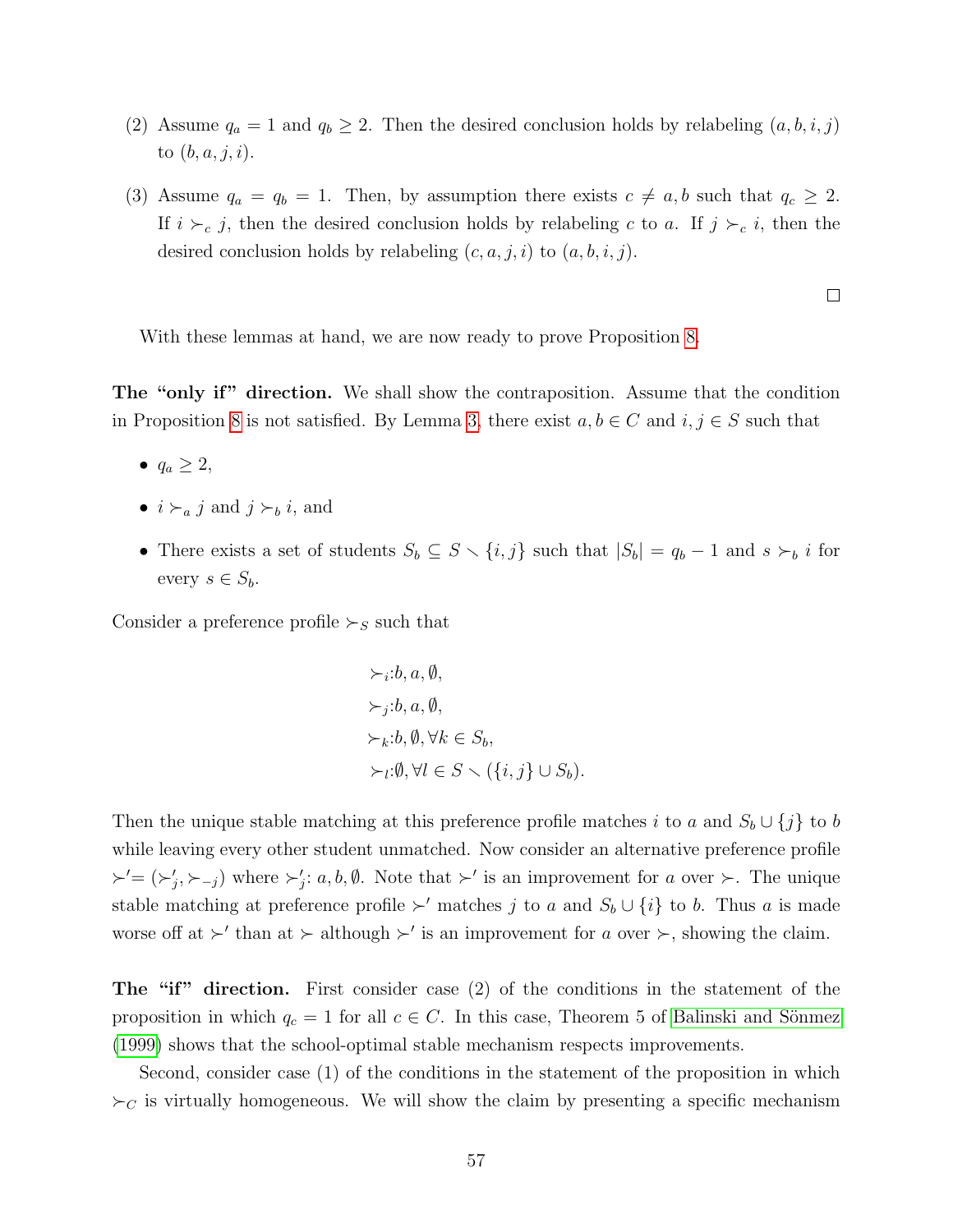that is stable and respects improvements. Fix a school  $c \in C$  arbitrarily and consider the following **serial dictatorship** with respect to  $\succ_c$ :

• Step t: Choose student  $r^t(\succ_c)$ . Let her be matched with a school (or the outside option) that she prefers most among all the schools whose entire capacity has not been exhausted by the end of Step  $(t-1)$ .

If  $\succ_C$  is virtually homogeneous, then clearly the serial dictatorship with respect to  $\succ_c$  is identical to the serial dictatorship with respect to  $\succ_{\bar{c}}$  for any  $c, \bar{c} \in C$  because the top  $\bar{q}$ students in every school's preferences are always matched with their most preferred schools regardless of which school's preferences are used. Thus, when convenient, we refer to the mechanism simply as the serial dictatorship.

<span id="page-57-5"></span>**Claim 4.** If  $\succ_C$  is virtually homogeneous, then the serial dictatorship with respect to  $\succ_c$  is stable for any  $c \in C$ .

*Proof.* Let  $\mu$  be the matching resulting from the serial dictatorship. It is obvious that  $\mu$  is individually rational. To show that there is no blocking pair of  $\mu$ , assume that  $\bar{c} \succ_s \mu_s$  for a student  $s \in S$ . Then, by the definition of the serial dictatorship with respect to  $\succ_{c}$ , it follows that

<span id="page-57-1"></span><span id="page-57-0"></span>
$$
|\mu_{\bar{c}}| = q_{\bar{c}},\tag{6}
$$

$$
\bar{s} \succ_c s \text{ for every } \bar{s} \in \mu_{\bar{c}}.\tag{7}
$$

Also note that  $\rho_c(s) > \bar{q}$  because otherwise s should receive her most preferred school in the serial dictatorship with respect to  $\succ_c$ . Property [\(7\)](#page-57-0) and the assumption that  $\succ_c$  is virtually homogeneous imply

<span id="page-57-2"></span>
$$
\bar{s} \succ_{\bar{c}} s \text{ for every } \bar{s} \in \mu_{\bar{c}}.\tag{8}
$$

Properties [\(6\)](#page-57-1) and [\(8\)](#page-57-2) show that  $(s, \bar{c})$  does not block  $\mu$ , showing that the serial dictatorship is a stable mechanism.  $\Box$ 

<span id="page-57-4"></span>**Claim 5.** If  $\succ_C$  is virtually homogeneous, then the serial dictatorship respects improvement of school quality for any  $c \in C$ .

*Proof.* Let  $\varphi$  be the serial dictatorship. Consider two preference profiles  $\succ$  and  $\succ' = (\succ'_{s}, \succ_{-s})$ such that  $\succ'$  is an improvement for c over  $\succ$ , where  $s \in S$  and  $c \in C$ .<sup>[62](#page-57-3)</sup>

<span id="page-57-3"></span><sup>&</sup>lt;sup>62</sup>Focusing on the case where only one students' preferences change is without loss of generality because, for any  $\succ$  and  $\succ'$  such that  $\succ'$  is an improvement for c over  $\succ$ , there exists a finite sequence of preference profiles  $(\succ^1, \succ^2, \ldots, \succ^T)$  and students  $(s^1, s^2, \ldots, s^{T-1})$  such that  $\succ^1 = \succ, \succ^T = \succ'$ , and for any  $t = 1, \ldots, T-1, \succ^{t+1}_{s^t}$  is an improvement for c over  $\succ^t_{s^t}$  and  $\succ^{t+1}_{-s^t} = \succ^t_{-s^t}$ .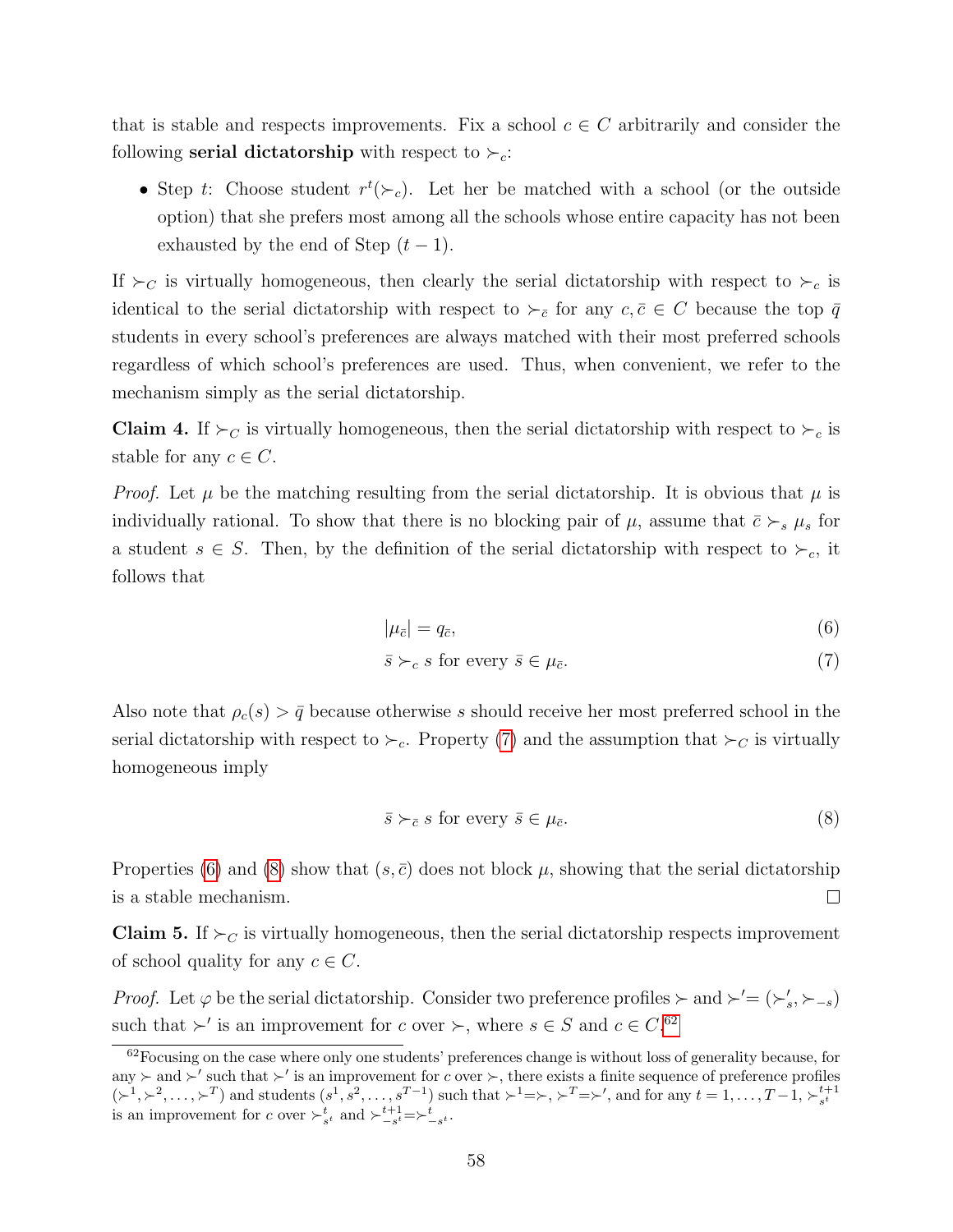- (1) Suppose that  $\varphi_s(\succ) = c$ . Then,  $\varphi(\succ') = \varphi(\succ)$  by inspection of the steps of the serial dictatorship.<sup>[63](#page-58-0)</sup>
- (2) Suppose that  $\varphi_s(\succ) \neq c$  and  $\varphi_s(\succ') \neq c$ . Then, again  $\varphi(\succ) = \varphi(\succ')$  by inspection of the steps of the serial dictatorship.
- (3) Suppose that  $\varphi_s(\succ) \neq c$  while  $\varphi_s(\succ') = c$ .
	- (a) Suppose  $\varphi_c(\succ) \setminus \varphi_c(\succ') = \emptyset$ . Then  $\varphi_c(\succ') \succsim_c \varphi_c(\succ)$  by responsiveness of school preferences as well as the assumption that every student is acceptable to c under  $\succ_c$ .
	- (b) Suppose  $\varphi_c(\succ) \setminus \varphi_c(\succ') \neq \emptyset$ . We show the following claim.

<span id="page-58-1"></span>**Claim 6.** Suppose  $\varphi_c(\succ) \setminus \varphi_c(\succ') \neq \emptyset$ . Then there exists  $\bar{s} \in S$  such that  $\varphi_c(\succ') = \varphi_c(\succ) \cup \{s\} \setminus {\bar{s}}$  and  $s \succ_c \bar{s}$ .

*Proof.* First note that  $\varphi_{\hat{s}}(\succ) = \varphi_{\hat{s}}(\succ')$  for every student  $\hat{s}$  with  $\hat{s} \succ_c s$  because of the definition of the serial dictatorship. Thus every student in  $\varphi_c(\succ) \setminus \varphi_c(\succ')$ is less preferred to s by c. Let  $\bar{s}$  be the most preferred student according to  $\succ_c$  in  $\varphi_c(\succ) \setminus \varphi_c(\succ')$ . Suppose that  $\bar{s}$  is the last student who receives c in the serial dictatorship at preference profile  $\succ$ . Then, since no student receives c in subsequent steps either at  $\succ$  or  $\succ'$ , clearly  $\varphi_c(\succ') = \varphi_c(\succ) \cup \{s\} \setminus {\bar{s}}$ . Suppose that  $\bar{s}$  is not the last student who receives c in the serial dictatorship at preference profile  $\succ$ . This implies that a seat in c is still available to be received by  $\bar{s}$  at that step in both preference profiles  $\succ$  and  $\succ'$ . Therefore, the school that student  $\bar{s}$ is assigned to at  $\succ'$  is the unique school that has a vacant seat in that step at  $\succ'$  but not at  $\succ$ . This implies that at the end of that step, the numbers of seats available in each school in the serial dictatorships are identical between  $\succ$  and  $\succ'$ . Therefore, assignments for every student who is less preferred to  $\bar{s}$  are identical between  $\succ$  and  $\succ'$ , implying that  $\varphi_c(\succ') = \varphi_c(\succ) \cup \{s\} \setminus {\bar{s}}$ .  $\Box$ 

Since  $\succ_c$  is responsive, Claim [6](#page-58-1) implies that  $\varphi_c(\succ') \succ_c \varphi_c(\succ)$ .

Hence, when  $\varphi_c(\succ) \setminus \varphi_c(\succ') \neq \emptyset$ , we have that  $\varphi_c(\succ') \succsim_c \varphi_c(\succ)$ .

As these three cases are exhaustive, this shows Claim [5.](#page-57-4)

 $\Box$ 

<span id="page-58-0"></span>Claims [4](#page-57-5) and [5](#page-57-4) complete the proof of Proposition [8.](#page-30-0)

<sup>63</sup>Technically speaking, this is a consequence of Maskin monotonicity. Note that it is well-known than the serial dictatorship satisfies Maskin monotonicity.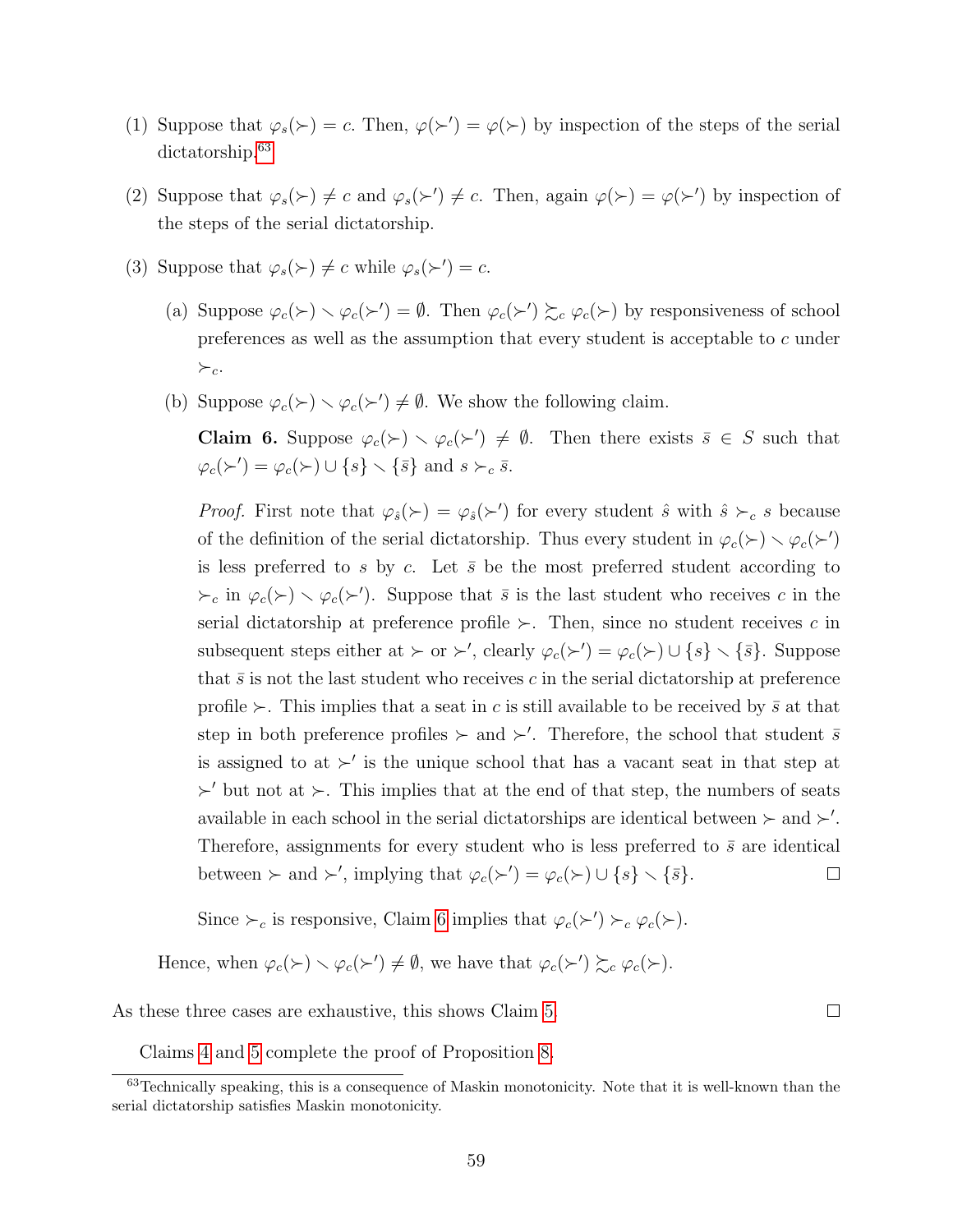#### <span id="page-59-0"></span>A.1.9 Proof of Proposition [9](#page-31-0)

The "only if" direction. Assume for contradiction that  $\succ_C$  is not virtually homogeneous, but there exists a mechanism that is Pareto efficient for students and respects improvements of school quality. By Lemma [2,](#page-54-2) there exist  $a, b \in C$  and  $i, j \in S$  such that

- $i \succ_a j$  and  $j \succ_b i$ , and
- There exists a set of students  $S_b \subseteq S \setminus \{i, j\}$  such that  $|S_b| = q_b 1$  and  $s \succ_b i$  for every  $s \in S_b$ .

First, consider the following preference profile  $\succ_S$  of students:

$$
\succ_i: a, \emptyset,
$$
  
\n
$$
\succ_k: b, \emptyset, \forall k \in S_b \cup \{j\},
$$
  
\n
$$
\succ_l: \emptyset, \forall l \in S \setminus (\{i, j\} \cup S_b)
$$

Under  $\succ ≡ (\succ_S, \succ_C)$ , the unique Pareto efficient matching matches *i* to *a*,  $S_b \cup \{j\}$  to *b*, and leaves all other students unmatched.

Next, consider students' new preferences  $\succ'_S \equiv (\succ'_i, \succ_{-i})$  where *i*'s preference is  $\succ'_i$ : *b*, *a*,  $\emptyset$ . Note that  $\succ'$  is an improvement for school b over  $\succ$ . Since  $j \succ_b i, s \succ_b i$  for every  $s \in S_b$ , and the mechanism is Pareto efficient for students and respects improvement, the outcome of the mechanism under  $\succ'$ , b has to be matched with  $S_b \cup \{j\}$ . This in turn means that a must be matched with i under  $\succ'$ .

Finally, consider another preference profile  $\succ'' \equiv (\succ_i', \succ_j', \succ_{-\{i,j\}})$  where  $\succ_j' : a, b, \emptyset$ . Note that  $\succ''$  is an improvement for school a over  $\succ'$ . Under  $\succ''$ , the unique matching that is Pareto efficient for students matches j to a and  $S_b \cup \{i\}$  to b, which implies that a is matched with j in the outcome of the mechanism. However, note that  $i \succ_a j$  although  $\succ''$ is an improvement for school a over  $\succ'$ . This means that this mechanism does not respect improvements of school quality, which is a contradiction.

**The "if" direction.** Fix  $c \in C$  arbitrarily and consider the serial dictatorship with respect to  $\succ_c$ . It is well-known that the serial dictatorship is Pareto efficient for students (see Abdulkadiroğlu and Sönmez (1998)). This fact and Claim [5](#page-57-4) in the proof of Proposition [8](#page-30-0) complete the proof.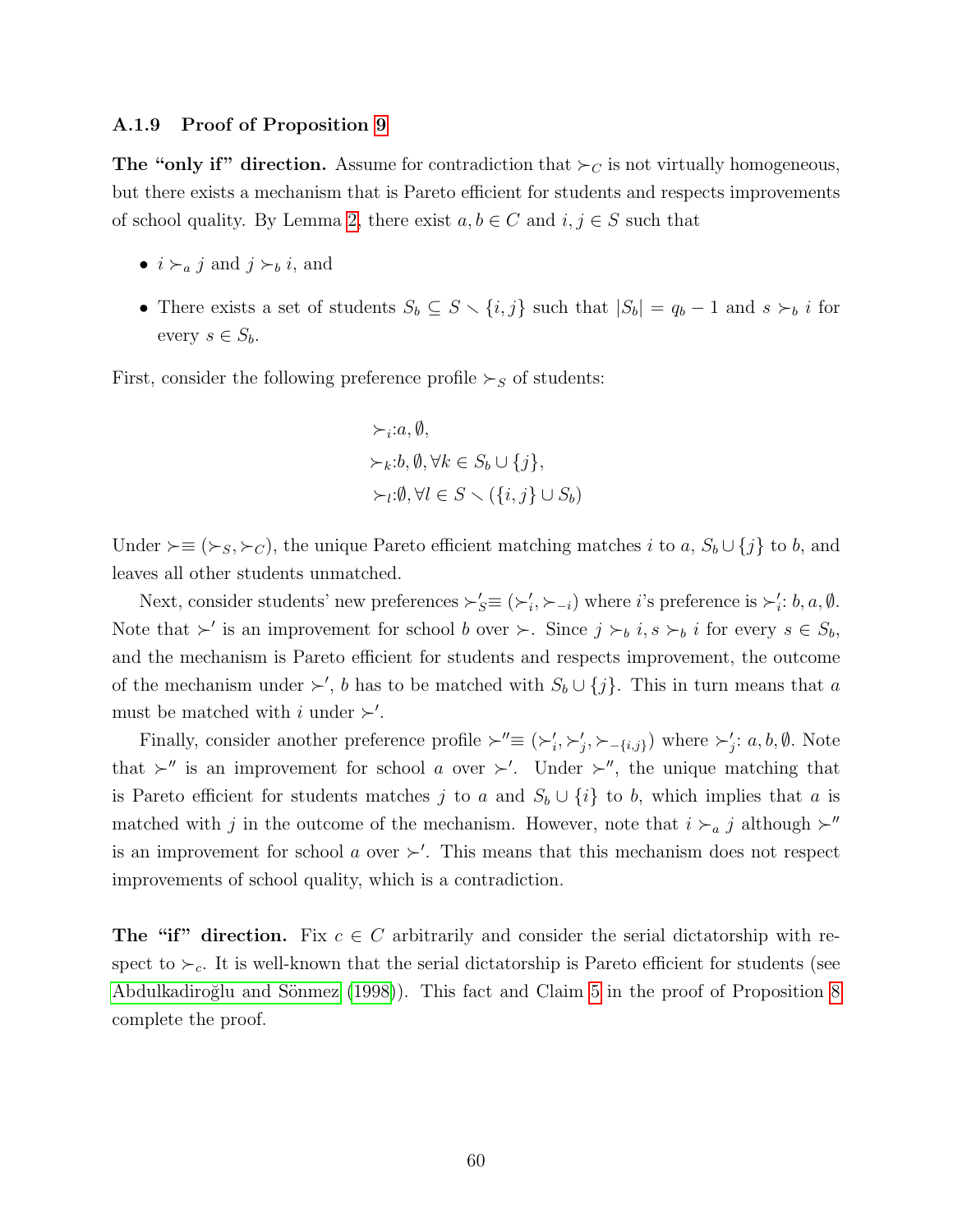#### <span id="page-60-0"></span>A.1.10 Proof of Proposition [10](#page-33-2)

Consider a student s, a student preference profile  $\succ_S$ , and two school preference profiles  $\succ_C$  and  $\succ_C'$ , where  $\succ_C'$  is an improvement for student s over  $\succ_C$ . Consider the first step t at which the Boston algorithm using  $\succ_C$  matches a student to a different school than the Boston algorithm using  $\succ_C'$ . (If no such step occurs, then s must get the same school under both preference profiles, and we are done.) Since all other students besides s are ranked the same relative to each other under preference profiles  $\succ_C$  and  $\succ'_{C}$ , this step must involve student s applying to some school c. However, since student s is ranked (weakly) higher by all schools, this means that the difference in the outcome of the algorithm at  $t$  using the two different inputs must be that student s is assigned to the school c under preference profile  $\succ_C$ , but is not assigned to c under preference profile  $\succ_C$ . Therefore, student s is better off under  $\succ_C'$  as she can only recieve a worse outcome in the later steps of the Boston algorithm under preferences  $\succ_C$ , and so we are done.

#### <span id="page-60-1"></span>A.1.11 Proof of Proposition [11](#page-33-3)

Consider a student s, a student preference profile  $\succ_S$ , and two school preference profiles  $\succ_C$  and  $\succ_C'$ , where  $\succ_C'$  is an improvement for student s over  $\succ_C$ . Consider, without loss of generality, the s-avoiding  $TTC$  algorithm, where in each step  $t$ , we remove one cycle  $(s_1, c_1, s_2, \ldots, s_K, c_K)$ ; if there are multiple cycles, we clear a cycle that does not involve student s. Since the order of cycle removal does not affect the outcome, this is equivalent to the original TTC mechanism.

At each step of the s-avoiding TTC algorithm before s is removed under preferences  $({\succ}_S,{\succ}'_C)$ , the same cycle is also removed under preferences  ${\succ}_C$ , as a school at each step under  $\succ_C'$  is pointing either at the same student as under  $\succ_C$  or at s.

Now note that, when agent s is removed under  $(\succ_S, \succ_C')$ , every school is directly or indirectly pointing at agent s, and so agent s receives his favorite school from those remaining at that step. Hence, as the set of schools left at the step where s is removed under preferences  $\succ_C'$  is a superset of the schools left at the step s is removed under preferences  $\succ_C$ , s is weakly better off.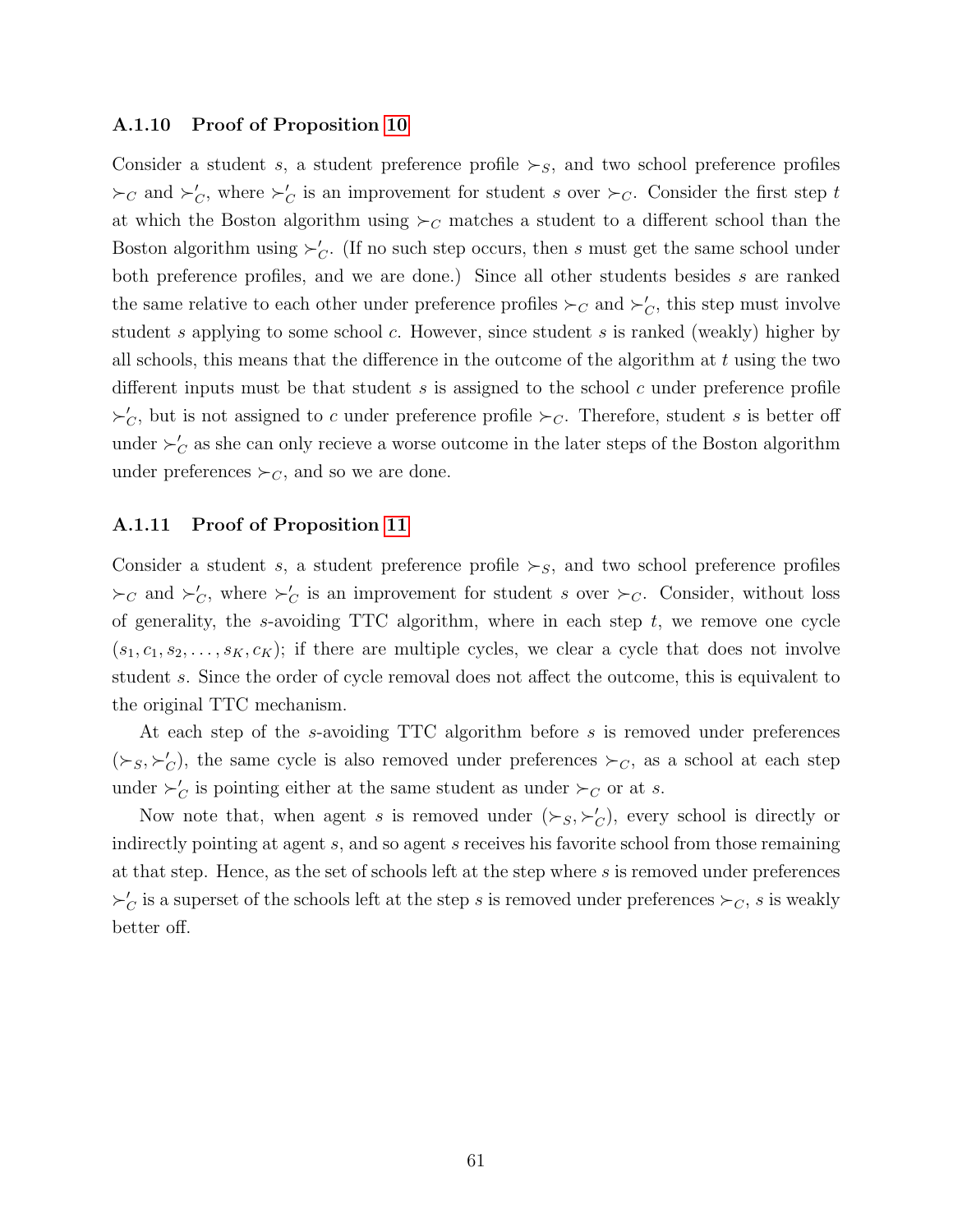# <span id="page-61-0"></span>A.2 The Boston Mechanism Does Not Respect Improvements Even When a School Preference Profile is Virtually Homogeneous: An Example

Let  $S = \{s, \bar{s}, \hat{s}\}\$  and  $C = \{c, \bar{c}\}\$ . Consider the following preferences:

$$
\succ_{s}: c, \overline{c}, \emptyset,
$$
  
\n
$$
\succ_{\overline{s}}: c, \overline{c}, \emptyset,
$$
  
\n
$$
\succ_{\overline{c}}: s, \overline{s}, \hat{s}, \emptyset,
$$
  
\n
$$
\succ_{\overline{c}}: s, \overline{s}, \hat{s}, \emptyset,
$$
  
\n
$$
\succ_{\overline{c}}: s, \overline{s}, \hat{s}, \emptyset,
$$

The capacities of the schools are given by  $q_c = q_{\bar{c}} = 1$ . Note that the two schools' preferences are exactly the same and thus this school preference profile is virtually homogeneous.

Under  $\succ ≡ (\succ_s, \succ_{\bar{s}}, \succ_{\hat{s}}, \succ_{c}, \succ_{\bar{c}})$ , the Boston mechanism  $\varphi^B$  produces the following matching:

$$
\varphi^{B}(\succ) = \begin{pmatrix} c & \overline{c} & \emptyset \\ s & \overline{s} & \hat{s} \end{pmatrix}.
$$

Now, consider student  $\hat{s}$ 's new preference relation  $\succ_{\hat{s}}$ :  $\bar{c}$ ,  $c$ ,  $\emptyset$ . Note that  $\succ_{\hat{s}}'$  is an improvement for school  $\bar{c}$  over  $\succ_{\hat{s}}$ . Under  $(\succ'_{\hat{s}}, \succ_{-\hat{s}})$ , the Boston mechanism produces the following matching:

$$
\varphi^{B}(\succ_{\hat{s}}', \succ_{-\hat{s}}) = \begin{pmatrix} c & \bar{c} & \emptyset \\ s & \hat{s} & \bar{s} \end{pmatrix}.
$$

Hence,

$$
\varphi_{\bar{c}}^B(\succ) = \bar{s} \succ_{\bar{c}} \hat{s} = \varphi_{\bar{c}}^B(\succ'_{\hat{s}}, \succ_{-\hat{s}}),
$$

even though  $\succ'_{\hat{s}}$  is an improvement for  $\bar{c}$  over  $\succ_{\hat{s}}$ . Therefore, the Boston mechanism does not respect improvements of school quality at school preference profile  $(\succ_c, \succ_{\bar{c}})$  even though  $(\succ_c, \succ_{\bar{c}})$  is virtually homogeneous.

# <span id="page-61-1"></span>A.3 The Relationship between Virtual Homogeneity and Acyclicity (and Its Variants)

As referenced in the Remark at the end of Section [6.1,](#page-29-1) virtual homogeneity is stronger than *acyclicity* by [Ergin \(2002\)](#page-37-4) and all of its variants proposed in the literature: *strong x*acyclicity by [Haeringer and Klijn \(2009\)](#page-37-6), the stronger notions of acyclicity by [Kesten \(2006\)](#page-37-5),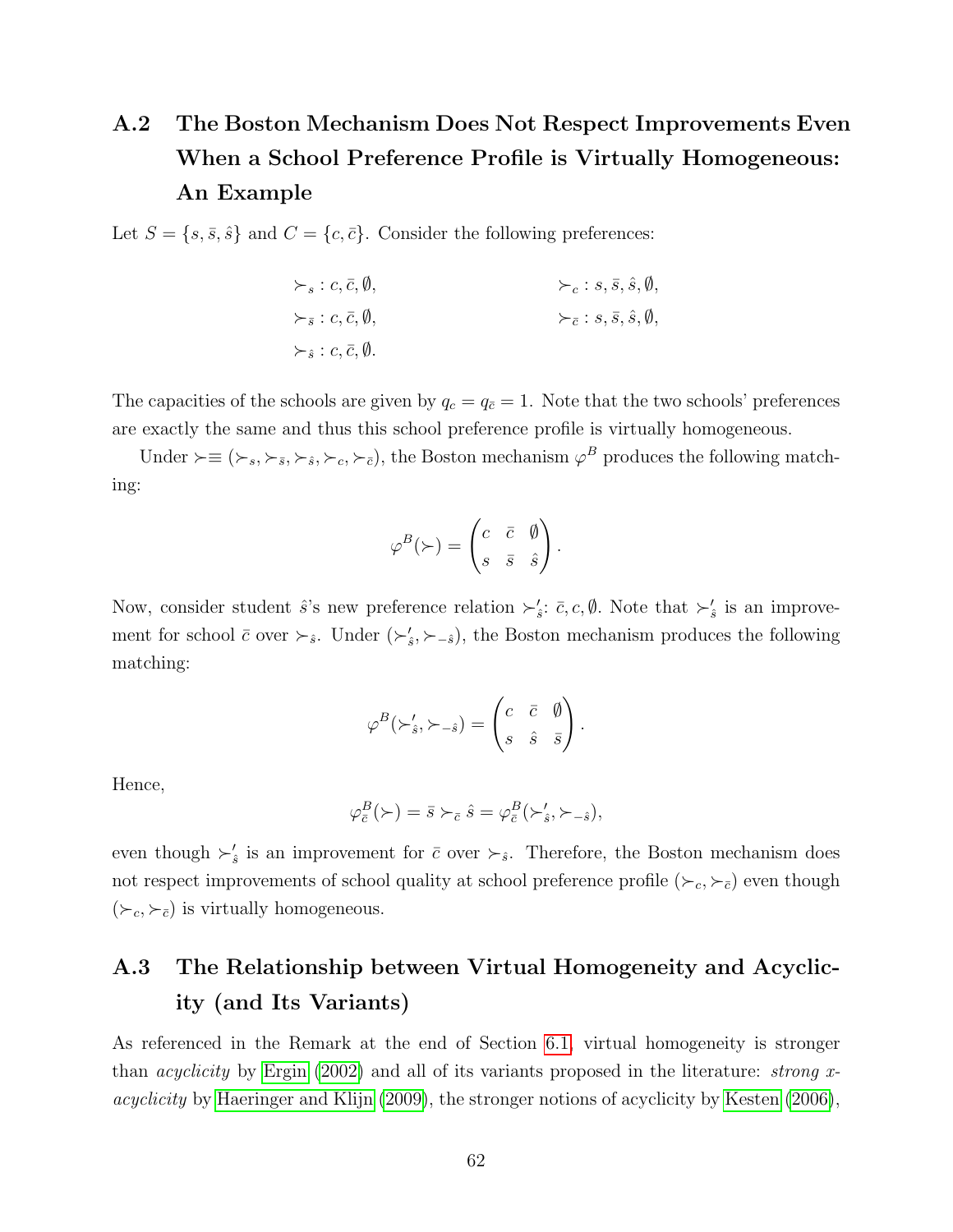and essential homogeneity by [Kojima \(2011\)](#page-37-11). In this section, we prove this statement. We first introduce the definitions of the above properties.

**Definition 9.** A school preference profile  $\succ_C$  is **Ergin acyclic** if there exist no  $a, b \in C$ and  $i, j, k \in S$  such that

- $i \succ_a j \succ_a k \succ_b i$  and
- there exist (possibly empty) disjoint sets of students  $S_a, S_b \subseteq S \setminus \{i, j, k\}$  such that  $|S_a| = q_a - 1, |S_b| = q_b - 1, s \succ_a j$  for every  $s \in S_a$  and  $s \succ_b i$  for every  $s \in S_b$ .

**Definition 10.** A school preference profile  $\succ_C$  is **essentially homogeneous** if there exist no  $a, b \in C$  and  $i, j \in S$  such that

- $i \succ_a i$  and  $j \succ_b i$ , and
- there exist (possibly empty) sets of students  $S_a, S_b \subseteq S \setminus \{i, j\}$  such that  $|S_a|$  =  $q_a - 1, |S_b| = q_b - 1, s \succ_a j$  for every  $s \in S_a$  and  $s \succ_b i$  for every  $s \in S_b$ .

**Definition 11.** A school preference profile  $\succ_C$  is **strongly x-acyclic** if there exist no  $a, b \in C$  and  $i, j \in S$  such that

- $i \succ_a j$  and  $j \succ_b i$  and
- there exist (possibly empty) disjoint sets of students  $S_a, S_b \subseteq S \setminus \{i, j\}$  such that  $|S_a| = q_a - 1, |S_b| = q_b - 1, s \succ_a j$  for every  $s \in S_a$  and  $s \succ_b i$  for every  $s \in S_b$ .

**Definition 12.** A school preference profile  $\succ_C$  is **Kesten acyclic** if there exist no  $a, b \in C$ and  $i, j, k \in S$  such that

- $i \succ_a i \succ_a k$ ,  $k \succ_b i$ , and  $k \succ_b i$
- there exists a (possibly empty) set of students  $S_a \subseteq S \setminus \{i, j, k\}$  such that  $|S_a| = q_a 1$ and for every  $s \in S_a$ , either (1)  $s \succ_a i$  or (2) both  $s \succ_a j$  and  $k \succsim_b s$ .

**Definition 13.** A school preference profile  $\succ_C$  is **strongly Kesten acyclic** if there exist no  $a, b \in C$  and  $i, j, k \in S$  such that

- $i \succ_a j \succ_a k$ ,  $k \succ_b i$ , and  $k \succ_b j$
- there exists a (possibly empty) set of students  $S_a \subseteq S \setminus \{i, j, k\}$  such that  $|S_a| = q_a 1$ and  $s \succ_a k$  for every  $s \in S_a$ .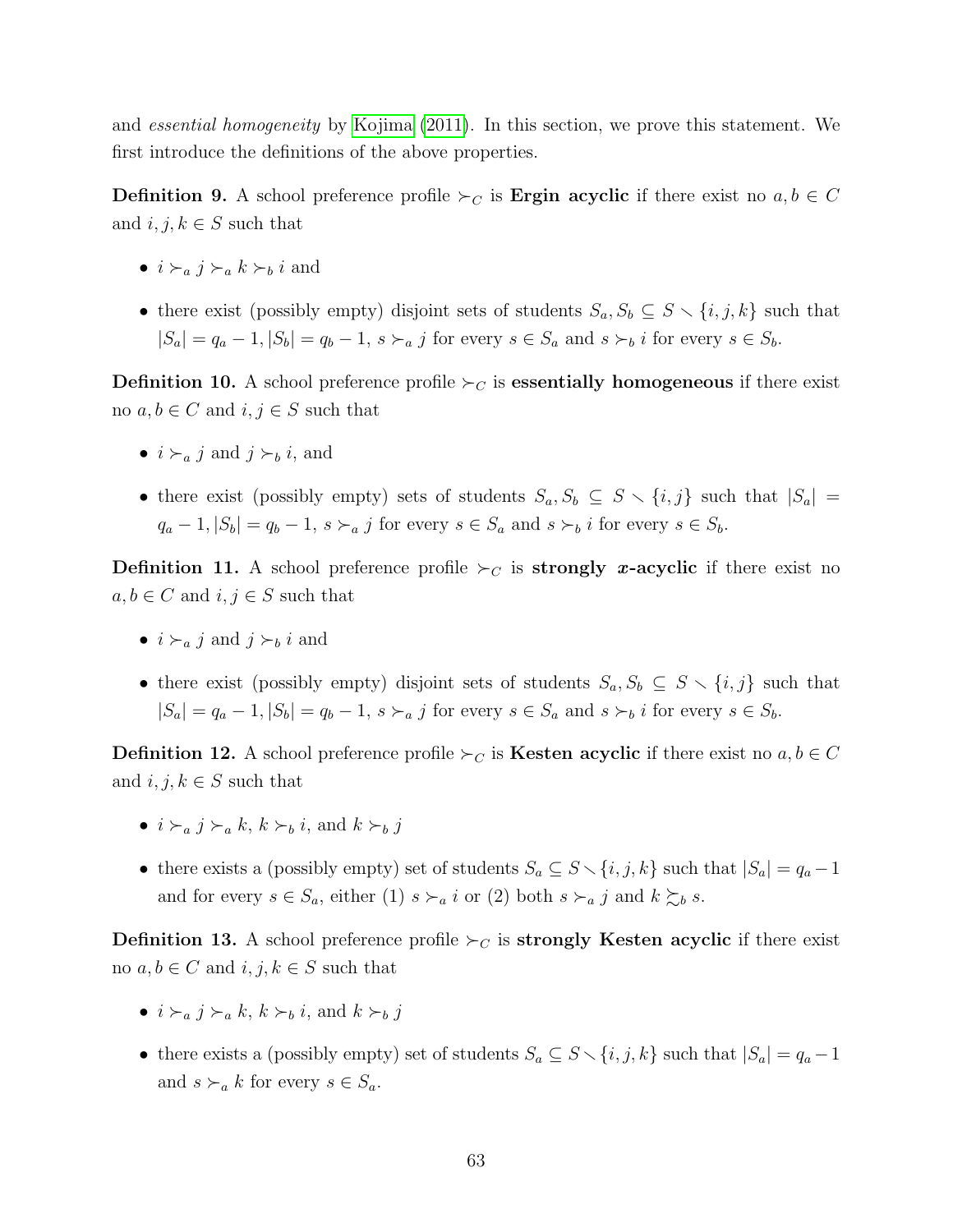It is easy to see that if a school preference profile is virtually homogeneous, then it is both Ergin acyclic and essentially homogeneous.<sup>[64](#page-63-0)</sup> Also, given that essential homogeneity implies strong  $x$ -acyclicity by definition, any virtually homogeneous preference profile is also strongly x-acyclic. Also it is clear that strong Kesten acyclicity implies Kesten acyclicity. Thus, the only thing we have to show is that virtual homogeneity implies strong Kesten acyclicity.

**Proposition 12.** If a school preference profile is virtually homogeneous, then it is strongly Kesten acyclic.

Proof. Suppose that a school preference profile is virtually homogeneous and is not strongly Kesten acyclic, i.e., there exist  $a, b \in C$  and  $i, j, k \in S$  such that

- $i \succ_a j \succ_a k$ ,  $k \succ_b i$ , and  $k \succ_b j$
- there exists a (possibly empty) set of students  $S_a \subseteq S \setminus \{i, j, k\}$  such that  $|S_a| = q_a 1$ and  $s \succ_a k$  for every  $s \in S_a$ .

This implies that there exist  $a, b \in C$  and  $i, j, k \in S$  such that

- $i \succ_a k$  and  $k \succ_b i$
- there exists a (possibly empty) set of students  $S_a \subseteq S \setminus \{i, k\}$  such that  $|S_a| = q_a 1$ and  $s \succ_a k$  for every  $s \in S_a$ .

However, such  $a, b, i, j$ , and k cannot exist by the assumption that the school preference profile is virtually homogeneous. To see this point, observe that if such  $a, b, i, j$ , and  $k$ exist, then  $b, a, k$ , and i satisfy the condition in Lemma [2.](#page-54-2) (It can be verified by simply substituting  $(b, a, k, i)$  into  $(a, b, i, j)$  into Lemma [2.](#page-54-2)) However, according to the lemma, such schools and students cannot exist when a school preference profile is virtually homogeneous, a contradiction.  $\Box$ 

In summary, the above discussions show that virtual homogeneity is stronger than acyclicity and its variants in the literature. A more detailed description of the relationships among these properties is provided in the following Venn diagram in Figure [1,](#page-64-1) which combines the results of this section with the Venn diagram on p. 1934 in [Haeringer and Klijn \(2009\)](#page-37-6).

<span id="page-63-0"></span><sup>&</sup>lt;sup>64</sup>These conclusions follow clearly by comparing conditions of Ergin acyclicity and virtual homogeneity with those in Lemma [2.](#page-54-2)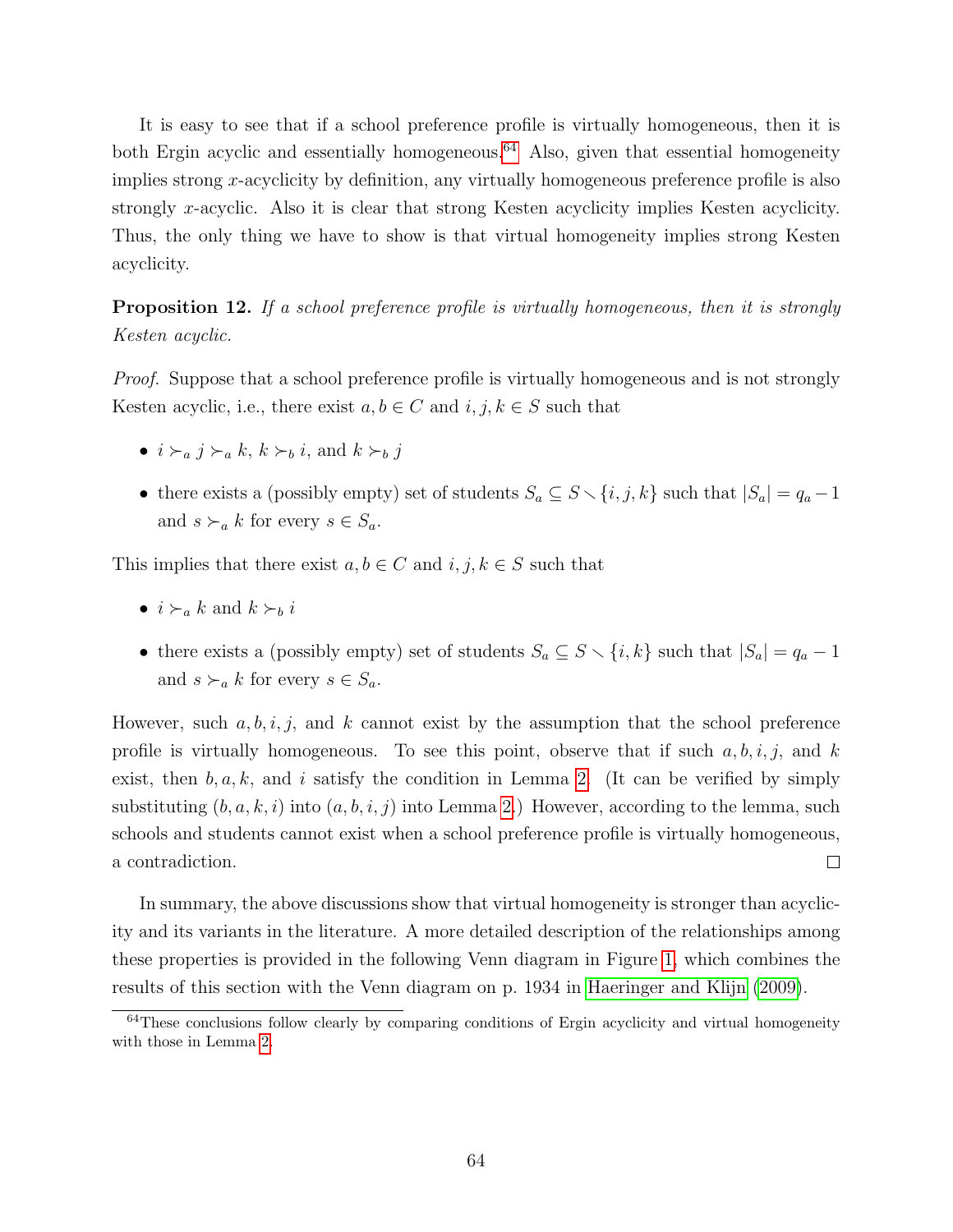

<span id="page-64-1"></span>Figure 1: Relationship Between Virtual Homogeneity and Other Properties.

### <span id="page-64-0"></span>A.4 An Exhaustive List of the Results

The following table provides an exhaustive list of the results in this paper. In this table, "RI" is an abbreviation of respecting improvements. " $\checkmark$ " in a cell means that the corresponding mechanism satisfies the corresponding property (under the assumption that students truthfully report their preferences) while " $\times$ " means that the corresponding mechanism does not satisfy the corresponding property. In addition, for the Boston mechanism, which is not strategy-proof, marks in parentheses indicate results under the assumption that students play a Nash equilibrium. Specifically, " $(\checkmark)$ " (" $\checkmark$ " in parentheses) means that for any selection of a Nash equilibrium at each preference profile, the corresponding mechanism satisfies the corresponding property. On the other hand, " $(x)$ " means that there exists a selection of a Nash equilibrium at each preference profile such that the corresponding mechanism does not satisfy the corresponding property.